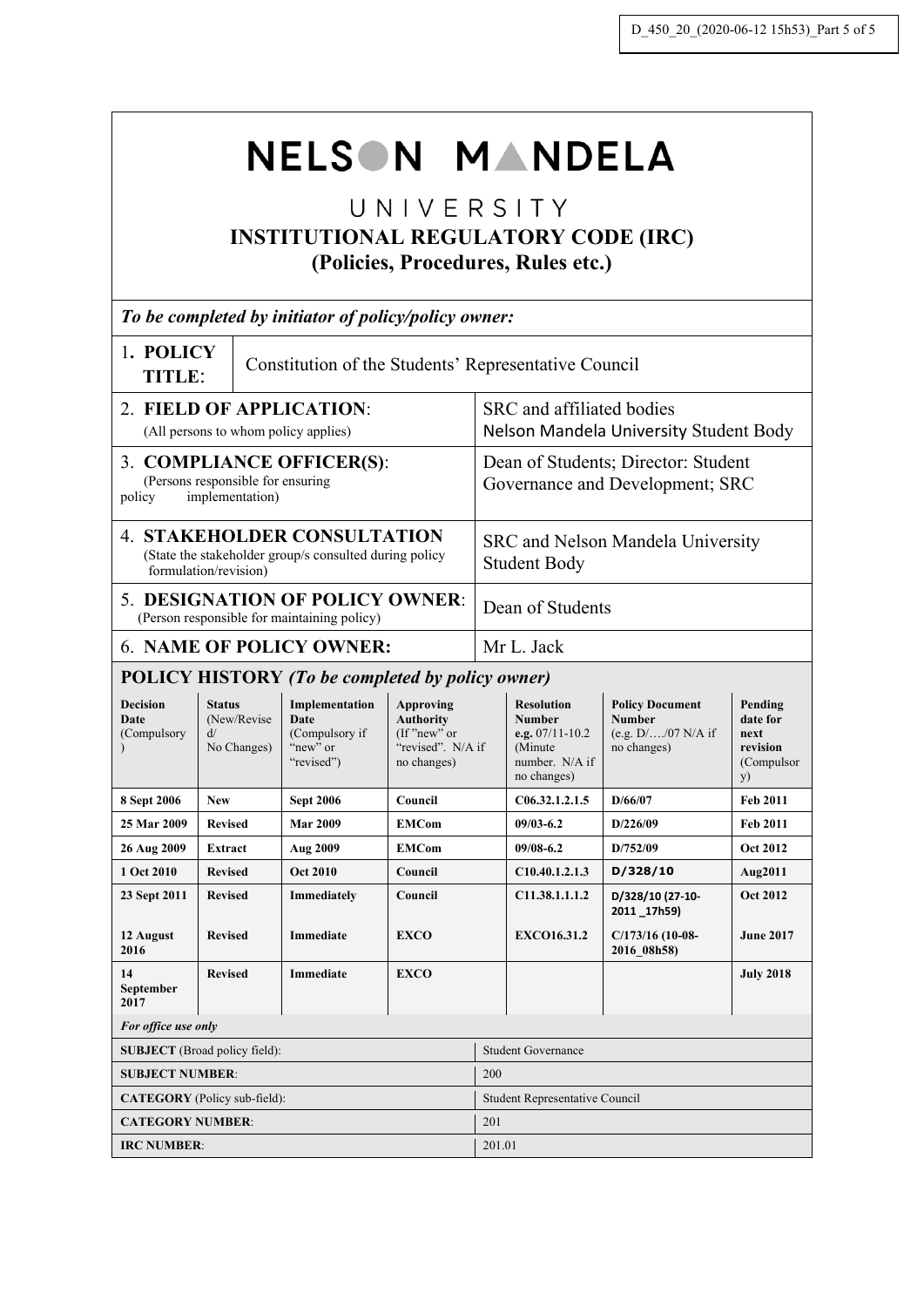# **Constitution**

# **of the**

# **Student Representative Council**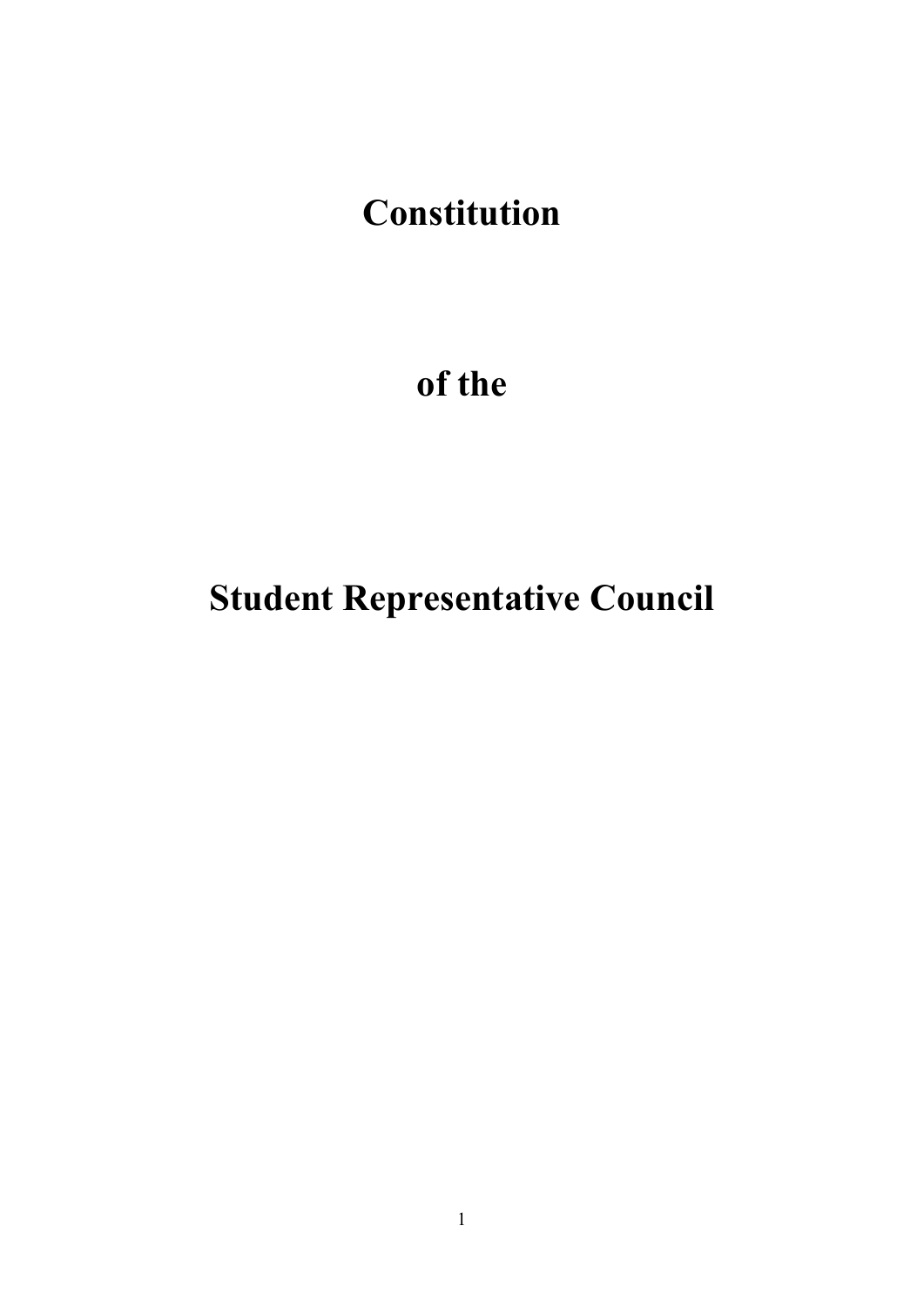# **TABLE OF CONTENTS**

| 1.  |                                                                 |  |
|-----|-----------------------------------------------------------------|--|
| 2.  |                                                                 |  |
| 3.  |                                                                 |  |
| 4.  |                                                                 |  |
| 5.  |                                                                 |  |
| 6.  |                                                                 |  |
| 7.  |                                                                 |  |
|     |                                                                 |  |
|     |                                                                 |  |
| 8.  |                                                                 |  |
| 9.  |                                                                 |  |
| 10. |                                                                 |  |
| 11. |                                                                 |  |
| 12. |                                                                 |  |
|     |                                                                 |  |
|     |                                                                 |  |
| 13. |                                                                 |  |
| 14. |                                                                 |  |
| 15. |                                                                 |  |
| 16. |                                                                 |  |
| 17. |                                                                 |  |
| 18. |                                                                 |  |
| 19. |                                                                 |  |
| 20. |                                                                 |  |
| 21. |                                                                 |  |
| 22. |                                                                 |  |
| 23. |                                                                 |  |
| 24. |                                                                 |  |
| 25. |                                                                 |  |
| 26. |                                                                 |  |
| 27. |                                                                 |  |
| 28. |                                                                 |  |
| 29. | STUDENT ORGANISATIONS: REQUIREMENTS AND CONDITIONS OF ENTRY  26 |  |
|     |                                                                 |  |
|     |                                                                 |  |
| 30. |                                                                 |  |
| 31. |                                                                 |  |
| 32. |                                                                 |  |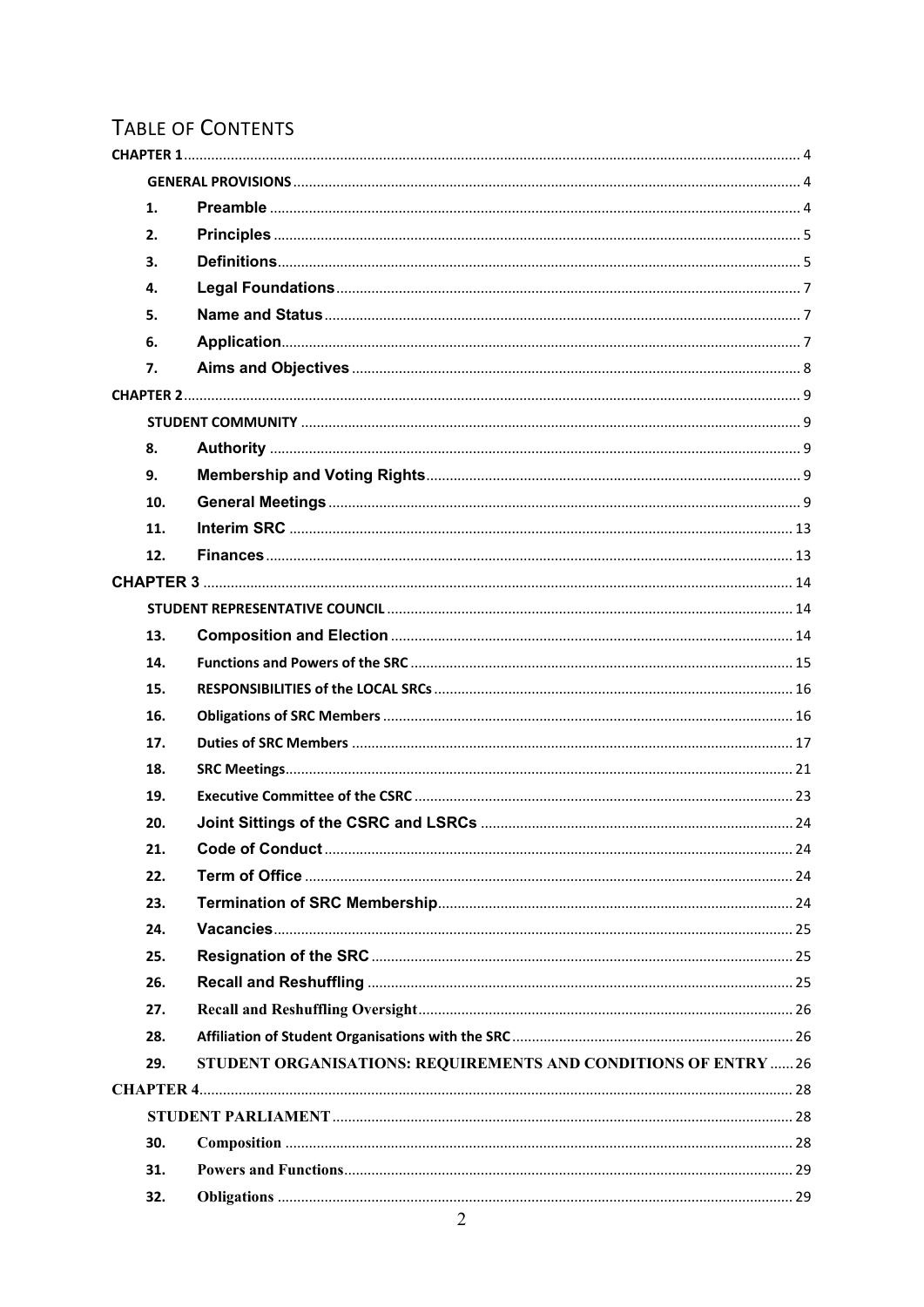<span id="page-3-0"></span>

| 33.                                                                                       |  |
|-------------------------------------------------------------------------------------------|--|
| 34.                                                                                       |  |
|                                                                                           |  |
|                                                                                           |  |
|                                                                                           |  |
|                                                                                           |  |
|                                                                                           |  |
|                                                                                           |  |
|                                                                                           |  |
|                                                                                           |  |
|                                                                                           |  |
|                                                                                           |  |
|                                                                                           |  |
|                                                                                           |  |
|                                                                                           |  |
|                                                                                           |  |
|                                                                                           |  |
|                                                                                           |  |
|                                                                                           |  |
|                                                                                           |  |
|                                                                                           |  |
|                                                                                           |  |
|                                                                                           |  |
|                                                                                           |  |
|                                                                                           |  |
|                                                                                           |  |
|                                                                                           |  |
|                                                                                           |  |
|                                                                                           |  |
|                                                                                           |  |
| Guidelines for Continued Recognition of an Affiliated Organisation/Society of the SRC  60 |  |
|                                                                                           |  |
|                                                                                           |  |
|                                                                                           |  |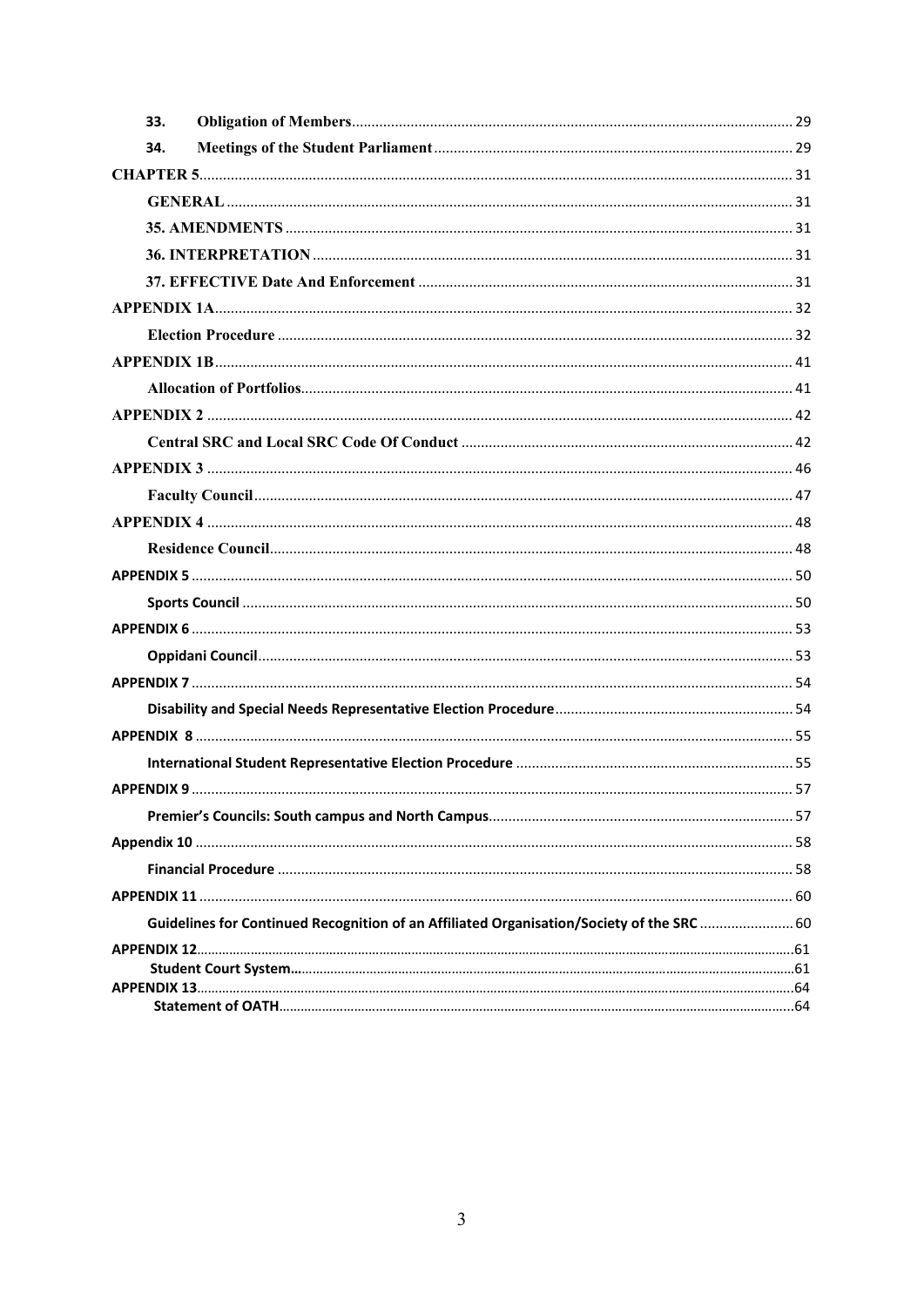## **CHAPTER 1**

## <span id="page-4-0"></span>**GENERAL PROVISIONS**

#### <span id="page-4-1"></span>**1. PREAMBLE**

We, the students of Nelson Mandela University,

- 1.1. bound together by our commitment to a united, non-racial, non-sexist, democratic South Africa;
- 1.2. drawn from diverse cultural, religious, geographic and socio-economic backgrounds;
- 1.3. conscious of the past gender and racial imbalances and limited access to education;
- 1.4. conscious of our responsibility as a stakeholder representing the interests of students at the University;
- 1.5. recognising our co-governance role to instil and nurture a culture of teaching, learning, tolerance, community engagement and research;
- 1.6. determined to act in compliance with the constitution of the Republic of South Africa and related statutes and University policies;
- 1.7. commit to promote and uphold the vision and mission of the University;
- 1.8. commit to meaningfully contribute towards policy development in the strategic direction of, and upholding the rule of law within, the University;
- 1.9. commit to uphold the principles of transparency, accountability and responsiveness in all Student Governance matters;
- 1.10. commit to work towards the creation of a student friendly environment that promotes academic excellence;
- 1.11. commit to contributing in addressing historical disparities within the African continent in general and South Africa in particular;
- 1.12. commit to advance and recognise the centrality of students in serving their communities;
- 1.13. commit to instil and nurture a culture of tolerance, diversity of thought and critical thinking;
- <span id="page-4-2"></span>1.14. commit to respect the diversity that comes with plurality of linguistic backgrounds, socio-economic status, culture, religion, race and gender; and establish a student representative body that derives its powers and legitimacy from the Student Community.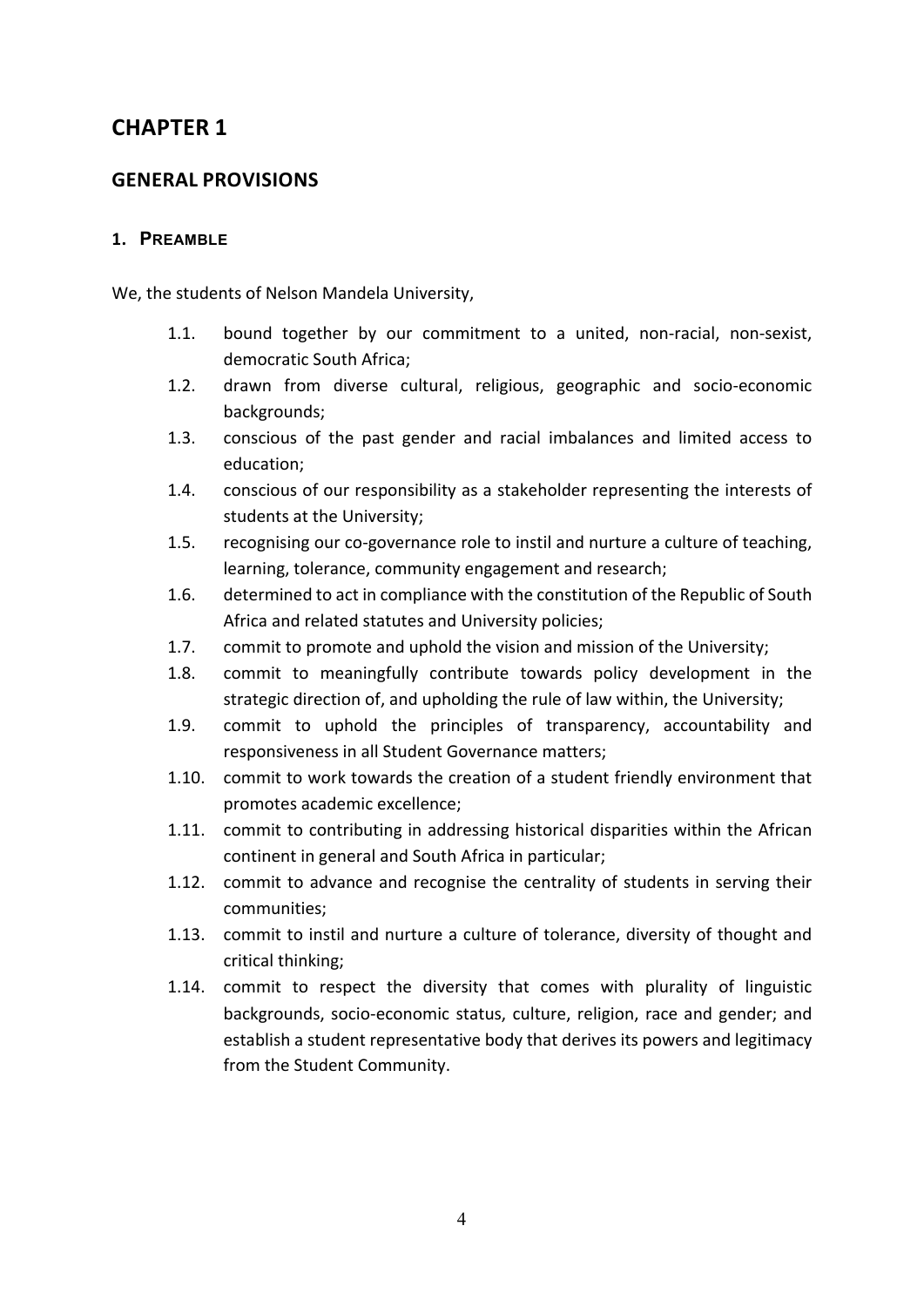## **2. PRINCIPLES**

All structures of Student Governance shall respect, maintain and promote the following principles in their functioning, deliberations and decision-making:

- (i) Upholding, respecting and promoting the founding values of the Constitution of the Republic of South Africa of1996 and the rights contained in the Bill of Rights.
- (ii) Academic excellence and educational integrity
- (iii) Accountability
- (iv) Democracy and effective governance
- (v) Social responsibility
- (vi) Transparency and accessibility
- (vii) Unity
- (viii) Transformation
- (ix) Equality
- (x) Reconciliation
- (xi) Non-discrimination
- (xii) Non-racialism and Non-sexism
- (xiii) Social Justice
- (xiv) Integrity and responsiveness
- (xv) Participation of the entire Student Community

#### <span id="page-5-0"></span>**3. DEFINITIONS**

- (a) **Annual General Meeting (AGM):** the highest decision making structure of the Student Community
- (b) **'Council':** means the Council of the University.
- **(c) 'Disciplinary action':** means any corrective action imposed by any organ of the University authorized by the Council and MANCO to undertake such action.
- **(d) Days:** means all the days of the week. Weekdays and weekends plus public holidays
- **(e) Gender:** means a male or a female
- (f) **Electoral Commission:** the body that is commissioned to organise and oversee the smooth running of the SRC elections as envisaged in the Election Procedure Document.
- (g) **'Faculty representative':** means a student elected in each faculty to represent students of that faculty in faculty board meetings.
- (h) **'Portfolio':** the title given to a seat in the SRC
- (i) **Postgraduate:** This refers to a full-time registered student who has one or more qualification(s) from Nelson Mandela University; this refers to a Higher Certificate, Diploma and a Degree qualification
- (j) **Premier:** means a chairperson of the LSRC or a chairperson of the Premier's Council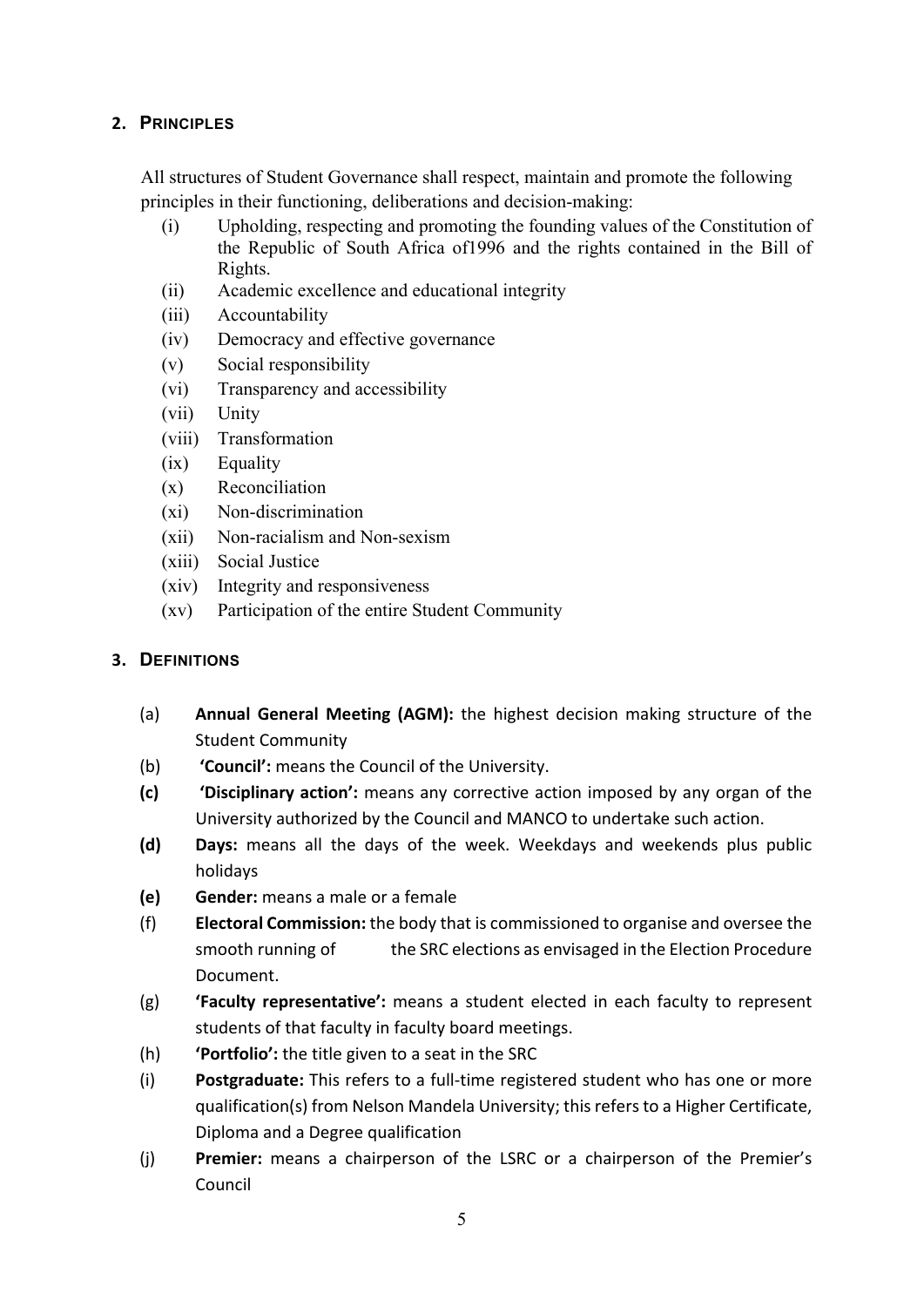- (k) **President:** means the chairperson of the CSRC, the President of all students in the university, the Chief Executive Officer of the SRC
- (l) **Campus:** means either of five campuses where academic programmes are offered, namely George, Missionvale, Second Avenue, Summerstrand North and Summerstrand South.
- (m) **'SRC':** herein refers to both the Local and Central Student Representative Councils of the University
- (n) **LSRC:** means a Local Student Representative Council in Missionvale campus; 2nd Ave Campus and George campus directly elected by campus based students on a First-Past-The-Post electoral system
- (o) **CSRC:** means a Central Student Representative Council directly elected by all students of the university on a proportional representative electoral system
- (p) **Premier's Council:** means a structure of the Premier of 2nd Avenue campus; Premier of South campus or the Premier of North campus appointed by him or her consisting of 5 members
- (q) **Secretary:** means a secretary of the Local SRC
- (r) **Secretary General:** means a secretary of the Central SRC
- (s) **The Secretary:** means a secretary of Student Parliament
- **(t) 'SRC substructure':** means a substructure within the SRC as outlined in Appendices 3 - 11
- (u) **'Student':** means a person registered for one or more modules at the University for the purpose of obtaining an approved degree, diploma or certificate on a fulltime or part-time basis.
- (v) **'Student Organisation':** means a political student organisation that contests SRC elections
- (w) **Society:** means any society, forum or club, having registered students as members and affiliated to the SRC excluding Student Political Organisations
- (x) **'Student Community':** means all the registered students of the Nelson Mandela University
- (y) **Student Parliament:** The body established by section 28 of this constitution in which all student organisations, societies and SRC substructures across the entire University will be represented.
- **(z) 'Student Governance Structure":** means the total governance structure of the students of the University.
- (aa) **'Student Centre':** means buildings and offices within the Nelson Mandela University where SRC offices are located.
- **(ab) 'Treasurer:** means a treasurer of a Local SRC
- **(ac) 'Treasurer General:** means a treasurer of the Central SRC
- **(ad) 'University':** means the Nelson Mandela University
- **(ae) 'Valid poll':** total number of valid votes cast in an election.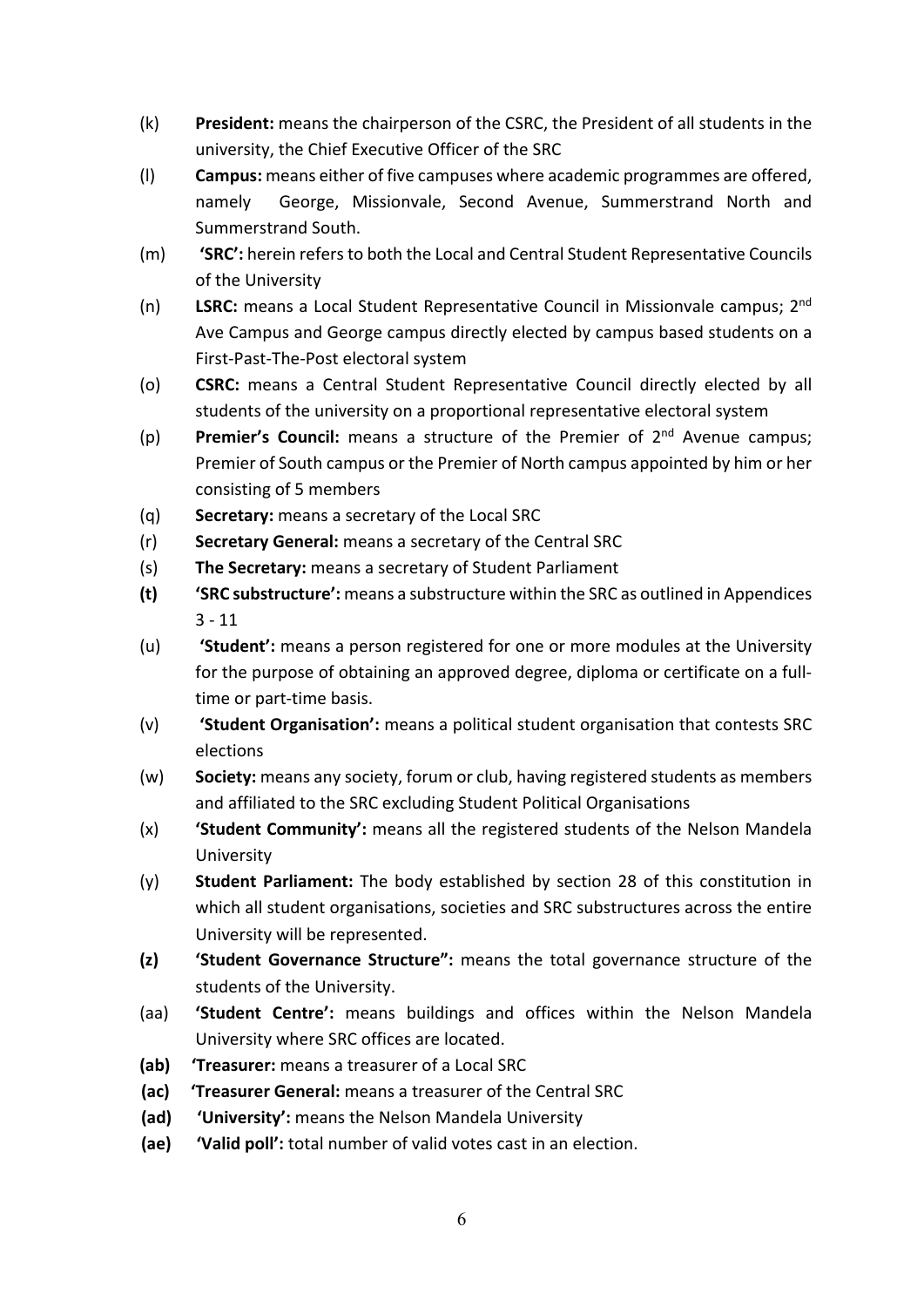**(af) 'Valid excuse':** means either substantiated illness, or a test or examination during meetings or on the day thereafter, or any other reason acceptable to the relevant organisation or structure.

**(ag) 'Working day(s) or day(s):** means a day or days upon which lectures are normally presented or examinations written, with the exception of Saturdays.

**(ah) "force majeure":** means, "Any event beyond the control of the parties, including but not limited to disasters, strikes, lockouts, protest action, acts of god or state."

## <span id="page-7-0"></span>**4. LEGAL FOUNDATIONS**

- 4.1.The Student Representatives Council (SRC) derives its existence from the Statute of the Nelson Mandela University and is bound by all applicable directives contained in the Statute, as well as in applicable provisions of the Higher Education Act 101 of 1997 and the Constitution (Act 108 of 1996) of the Republic.
- 4.2. The SRC recognises the authority of the University Council and is bound by the Council's rules, policies and procedures. The SRC shall cooperate with Council and university authorities in order to achieve the objectives of good student governance**.**

#### <span id="page-7-1"></span>**5. NAME AND STATUS**

- 5.1.The name of the body governed by this constitution shall be the Nelson Mandela University Student Community (henceforth referred to as Student Community).
- 5.2.The Nelson Mandela University Student Representative Council (SRC) shall be the executive structure of the Student Community. The SRC shall comprise of the Central SRC and Local SRCs.
- 5.3.The George and the Missionvale campuses shall each have their own Local Student Representative Council (hereinafter referred to as "LSRC").
- 5.4.The 2nd Avenue campus, North campus and the South campus shall each have an elected Premier.

#### <span id="page-7-2"></span>**6. APPLICATION**

- 6.1.This constitution applies to all levels of student governance and at all campuses of the Nelson Mandela University.
- 6.2.This Constitution is binding on all students in relation to student governance and its affairs at the University and shall bind the Central Student Representative Council (SRC), the Local Student Representative Councils, the SRC structures and substructures. All constitutions of student organisations are subject to the provisions of, and derive their authority and jurisdiction from this constitution.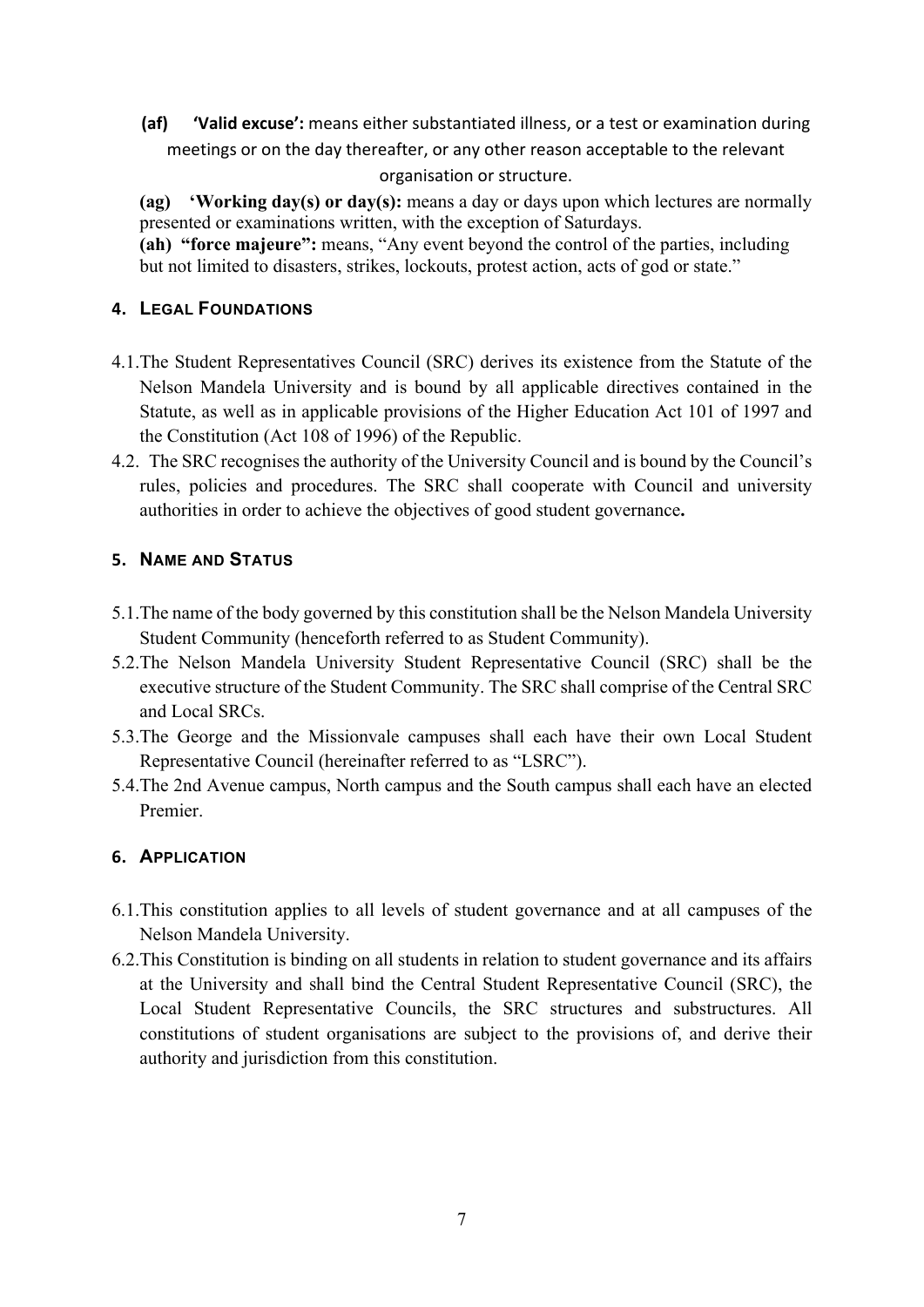#### <span id="page-8-0"></span>**7. AIMS AND OBJECTIVES**

The SRC shall advance and espouse the following objectives:

- 7.1.Promote students' interests in the academic, social, cultural and sporting spheres at the university;
- 7.2.Contribute meaningfully to the process of fundamental transformation of the university;
- 7.3.Contribute to the achievement of the mission and vision of the University in accordance with and to the inculcation and upholding of its values;
- 7.4.Make representations on behalf of students and the Student Community to the Council, the Senate, Institutional Forum, and other bodies and offices of the University;
- 7.5.Create a platform for students to articulate and express their views, interests and aspirations to maintain a continuous community link, and to oppose unjust treatment;
- 7.6.Promote and maintain an atmosphere of academic excellence, sensitivity to the norms and standards of the world of work, and maintain professional academic standards;
- 7.7.Support the development of good student governance, by encouraging participation in, and co-operation between, the various student structures;
- 7.8.Inspire a vibrant student activism, student life and the overall living and learning programmes across the University for student development;
- 7.9.Work towards a national education system that will instil in students a sense of unity, responsibility and patriotism;
- 7.10. Foster and nurture good relations between the students of the University and students of other national and international institutions;
- 7.11. Affiliate and participate in all recognized local, regional, provincial, national and international forums, organisations, platforms and associations that will benefit students in the immediate and in the long term;
- <span id="page-8-1"></span>7.12. Protect and promote the good image and reputation of the SRC and Nelson Mandela University at all times.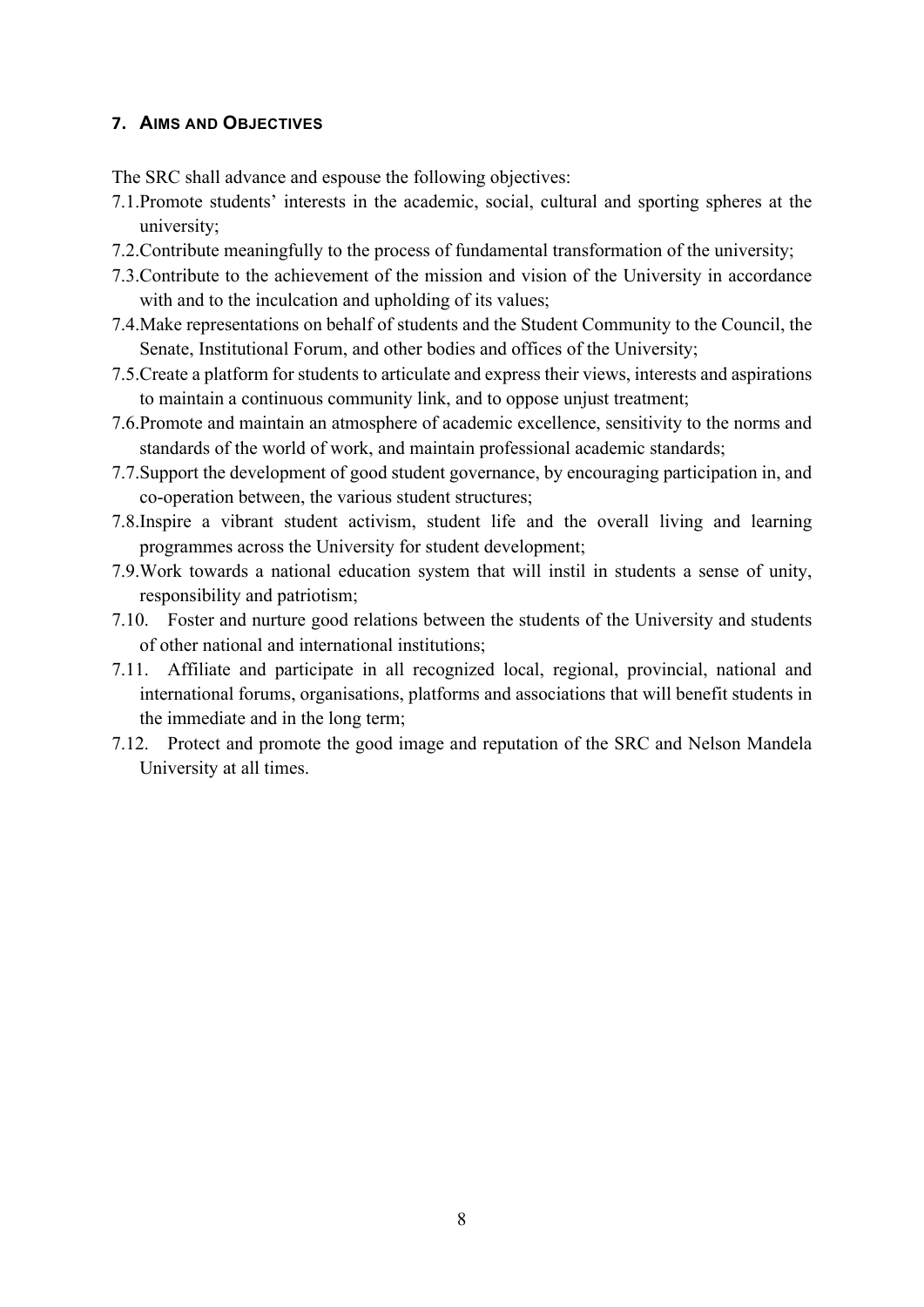## **CHAPTER 2**

## <span id="page-9-0"></span>**STUDENT COMMUNITY**

#### <span id="page-9-1"></span>**8. AUTHORITY**

8.1.The highest authority in respect of all student affairs vests in Council which authorises the SRC as the executive structure of the Student Community to act in accordance with this constitution subject to the authority of Council.

#### <span id="page-9-2"></span>**9. MEMBERSHIP AND VOTING RIGHTS**

- 9.1.All Nelson Mandela University students shall be members of the Student Community.
- 9.2.All members of the Student Community shall be entitled to vote.
- 9.3.There shall be no right to a vote by proxy.
- 9.4.Members of the Student Community shall be entitled to attend and participate in discussions during general meetings, meetings of student governance substructures, organisations and societies and student political organisations of which they are members, but voting shall be limited to those members who are entitled to vote.
- 9.5. Each registered student shall have the right to cast one vote for an individual or student organisation standing for election for a LSRC on his/her campus, and one vote for a student organisation contesting the CSRC elections
- 9.6.The election procedures for the CSRC and LSRC shall be in accordance with the provisions of Appendix 1.
- 9.7.The student organisations recognized in accordance with the provisions of Appendix 1 on a campus may contest the LSRC elections for that campus, as may individually registered students.
- 9.8.Student organisations recognized in accordance with the provisions of Appendix 1 on all five (5) campuses of the University may contest CSRC elections in the University.
- 9.9.Student organisations contesting elections shall submit ranked candidate lists of eligible students in accordance with the provisions of Appendix 1. Not less than 50% of such eligible candidates as a minimum should be women
- 9.10. Seats on the respective SRC's shall be allocated to the successful student organisations in accordance with the provisions of Appendix 1

#### <span id="page-9-3"></span>**10. GENERAL MEETINGS**

#### **Ordinary Mass Meetings**

- 10.1. An ordinary general meeting of the Student Community shall be held at least once per academic term during the SRC's term of office.
- 10.2. The SRC Secretary shall give at least five (5) working days notice of the date, time and venue of such a meeting with disclosure of a provisional agenda.
- 10.3. Members of the Student Community shall be granted a reasonable opportunity to put additional matters on the agenda of such a meeting.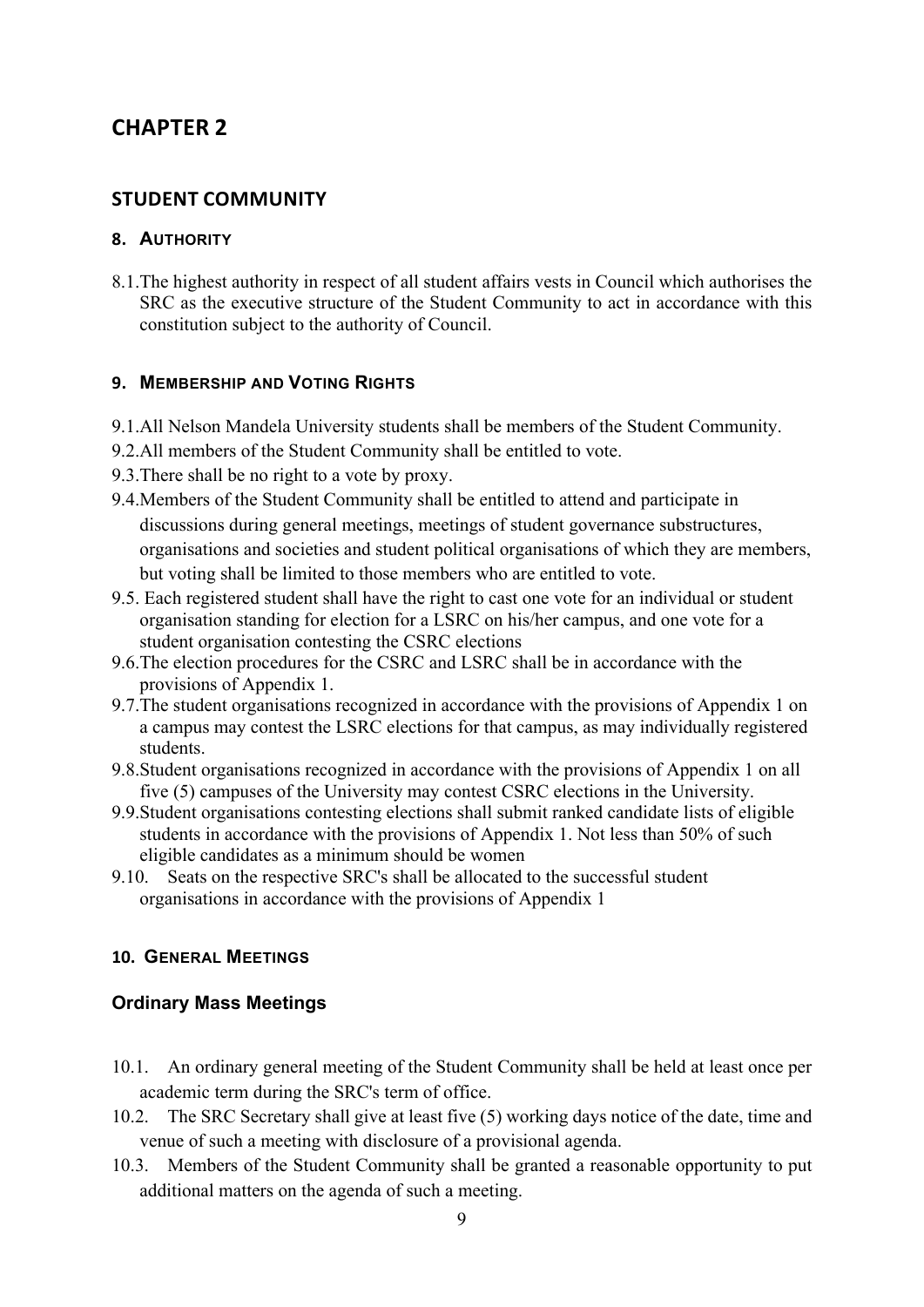- 10.4. The SRC President or a person appointed by the SRC shall act as chairperson of a general meeting and shall have an ordinary and casting vote.
- 10.5. All meetings of the Student Community shall be conducted in terms of the rules pertaining to the meetings of Council, with the necessary changes.

## **Extraordinary Mass Meeting**

- 10.6. An extraordinary general meeting shall be held if:
	- a. the SRC President or the SRC calls such a meeting; or
	- b. a written request thereof is made by at least five hundred (500) members of the Student Community, to the SRC, accompanied by a written motion for consideration by the meeting.
- 10.7. Notice of the date, time and venue of an extraordinary meeting with disclosure of the agenda shall be given by the Secretary of the SRC at least three (3) working days before such a meeting, provided that notice of less than three (3) working days can be authorised by a unanimous resolution of the SRC.

## **Annual General Meeting**

- 10.8. An Annual General Meeting (AGM) shall be convened for all students and shall meet during the end of the third academic term to:
	- (a) approve the minutes of the previous AGM;
	- (b) adopt constitutional amendments;
	- (c) approve the annual and financial reports compiled by the SRC; and
	- (d) discuss any other relevant matters.
- 10.9. The SRC shall convene and plan for all the activities of the AGM.
- 10.10. The SRC Secretary General shall issue a notice and agenda of the meeting at least (10) working days before such a meeting.
- 10.11. The Secretary General shall after adoption thereof by the SRC, distribute the annual report to societies and place copies in the Student Portal on the intranet for perusal, at least ten (10) working days before the meeting.
- 10.12. The SRC President shall deliver the presidential report at the AGM.
- 10.13. The Treasurer General shall be assisted by the Student Governance and Development department, which may request the assistance of the Finance Department to draft a financial report and shall distribute it to societies as well as place copies thereof in the Student Centres for perusal fourteen days before the meeting.

## **Extraordinary Annual General Meeting**

- 10.14. The SRC, and in the absence of an SRC, interim SRC as appointed by council or the University management, may convene an extraordinary AGM to:
	- 10.14.1. discuss and resolve upon any or all of the matters listed in clause 10.8 (a) to (d) above.

#### **Quorum in Mass Meetings**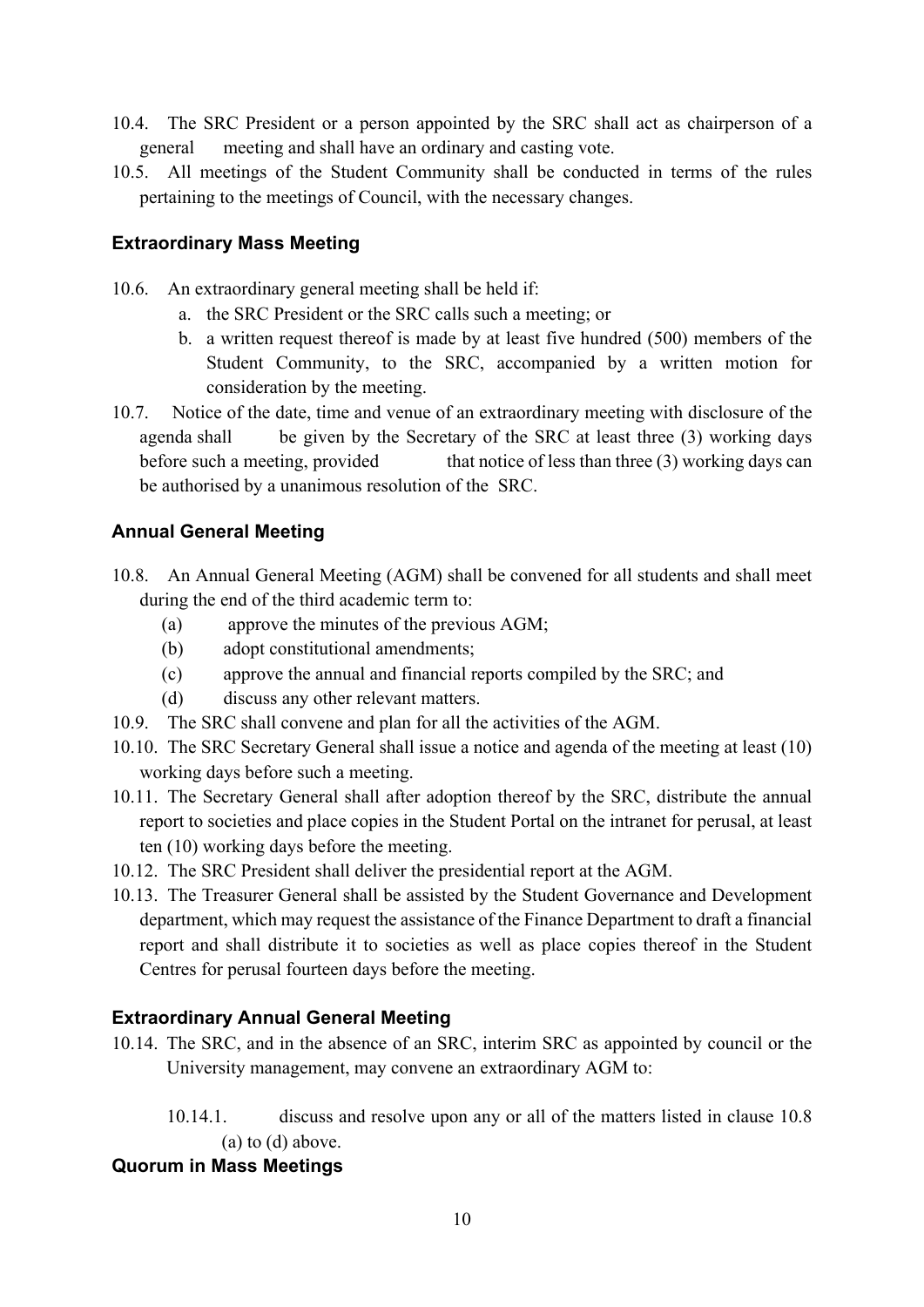- 10.15. A quorum shall be 500 registered students entitled to vote.
- 10.16. In the event of a quorum not being met, the meeting must be postponed by the chairperson to a day within the next five (5) working days shall postpone the meeting and the members then present shall, notwithstanding the provision of subsection 10.18, be a quorum.
- 10.17. In the event of such a postponement, notice of at least forty eight (48) hours shall be given of the date, time and venue of the postponed meeting.

## **Motion of No-confidence**

- 10.18. A motion of no-confidence shall not be:
	- a) Tabled unless there is a signed petition by five-hundred (500) members of the Student Community. The petition must be submitted to the SRC Secretary General/Secretary requesting an Extra-ordinary Meeting of student Parliament to sit in terms of section 34(h).
	- b) The Secretary of the Student Parliament in consultation with the Speaker and SRC President must call such an Extra-ordinary Meeting of the Student Parliament for confirming the procedure used within 10 days after receiving the petition from SRC Secretary General. Failure to call the meeting within the stipulated timeframes shall grant the Dean of Students powers to call an Extra-ordinary Mass meeting in terms of section (10.6) and a chairperson of the meeting must be elected from the students in attendance if the SRC President or the Deputy President are not available to chair the meeting.
	- c) Tabled unless at least ten (10) percent or five hundred (500), whichever is lower, of the members of the Student Community are present at the meeting;
	- d) Passed unless such a motion has been published as part of the agenda for the meeting.
	- e) Passed unless at least two-thirds of registered students present at the meeting voted in favour thereof.
	- f) If through A, and B above, a motion is ether passed by Extra-ordinary Mass Meeting, the SRC shall immediately dissolve, and Council shall put a process of appointing the interim SRC for the purpose of finishing the term of office, and Student Parliament will be consulted.
- 10.19. A motion of no-confidence may be instituted against an individual member of the LSRC/CSRC or against the LSRC/CSRC as a whole.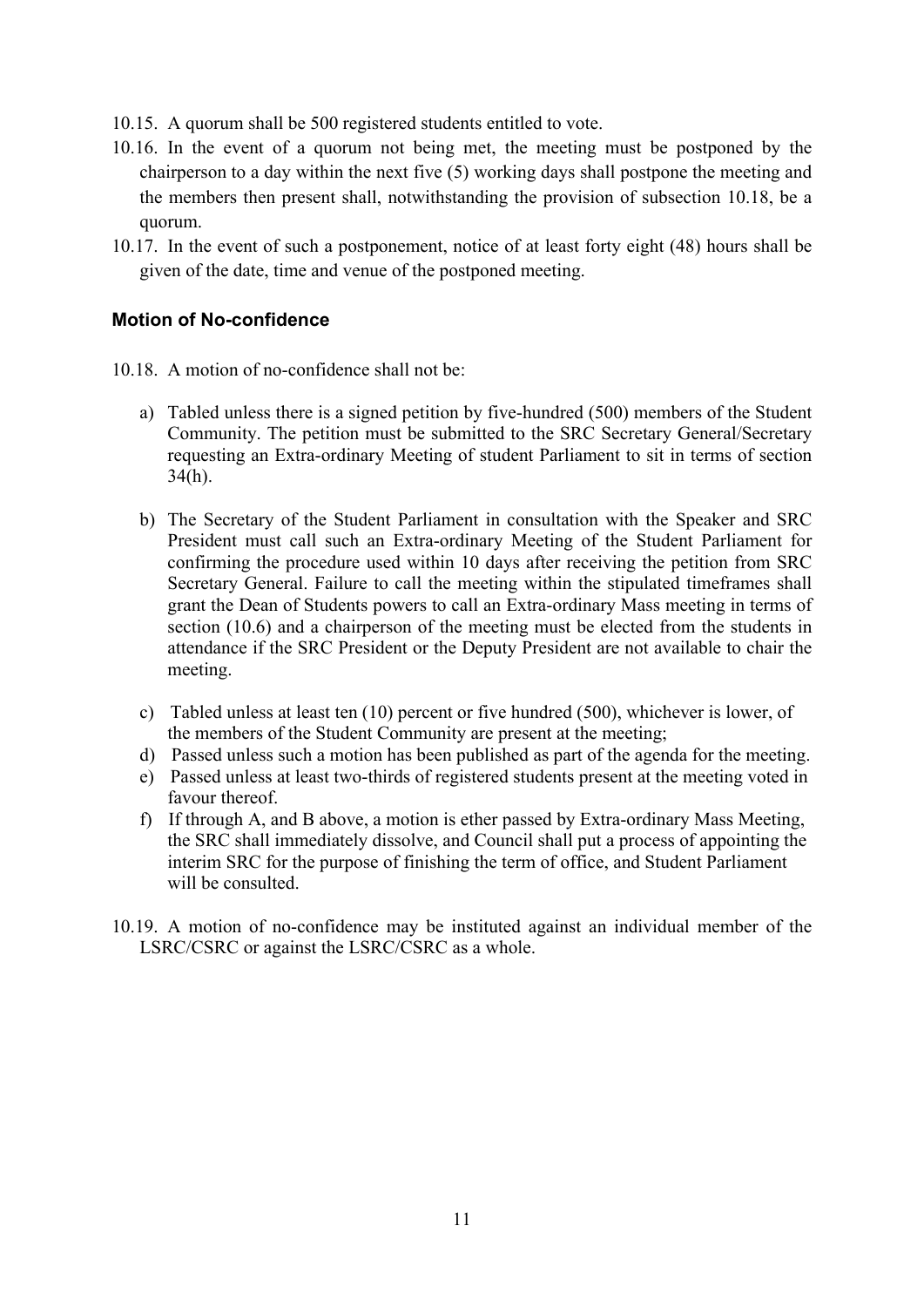#### **Minutes of Meetings**

- 10.20. The SRC Secretary General shall keep minutes of the proceedings of each meeting.
- 10.21. The minutes of a meeting shall be submitted to the next ordinary meeting of the Student Community for approval and thereafter signed by the chairperson. Members of the Student Community who have been present at the meeting in question shall be entitled to speaking rights at such approval of minutes.
- 10.22. The minutes of a meeting where a motion of no-confidence was tabled and passed shall be submitted to the next meeting of the Student Community or Student Parliament, whichever comes first, for approval and thereafter signed by the chairperson. Members of the Student Community who have been present at the meeting in question shall be entitled to speaking rights at such approval of minutes.
- 10.23. The minutes thus approved and signed shall be the only official account of the proceedings of the meeting and shall be available at the reasonable request of any interested party within five (5) working days after the approval of the minutes.
- 10.24. A document register shall be kept of all documents considered by the Student Community and this register including the documents shall be available at the reasonable request of any interested party.

## **Resolutions**

- 10.25. Resolutions may only be adopted in respect of matters disclosed by the agenda, other matters may be added to the agenda if there is no objection thereto by any member present.
- 10.26. A resolution shall be adopted through consensus decision making; if that fails, by an ordinary majority of votes of the members present, except in the case of motions of noconfidence which shall be passed in terms of clause 10.19 (d).
- 10.27. A resolution adopted at a general meeting shall take immediate effect unless otherwise stipulated in the resolution.

## **Admission to Mass Meetings**

- 10.28. A non-member of the Student Community may inform the SRC of the intention to attend a general meeting.
- 10.29. A non-member of the Student Community may inform in writing the SRC of the intention to speak at a general meeting on a particular matter disclosed on the agenda. Such a request may only be granted in exceptional circumstances three days before the meeting.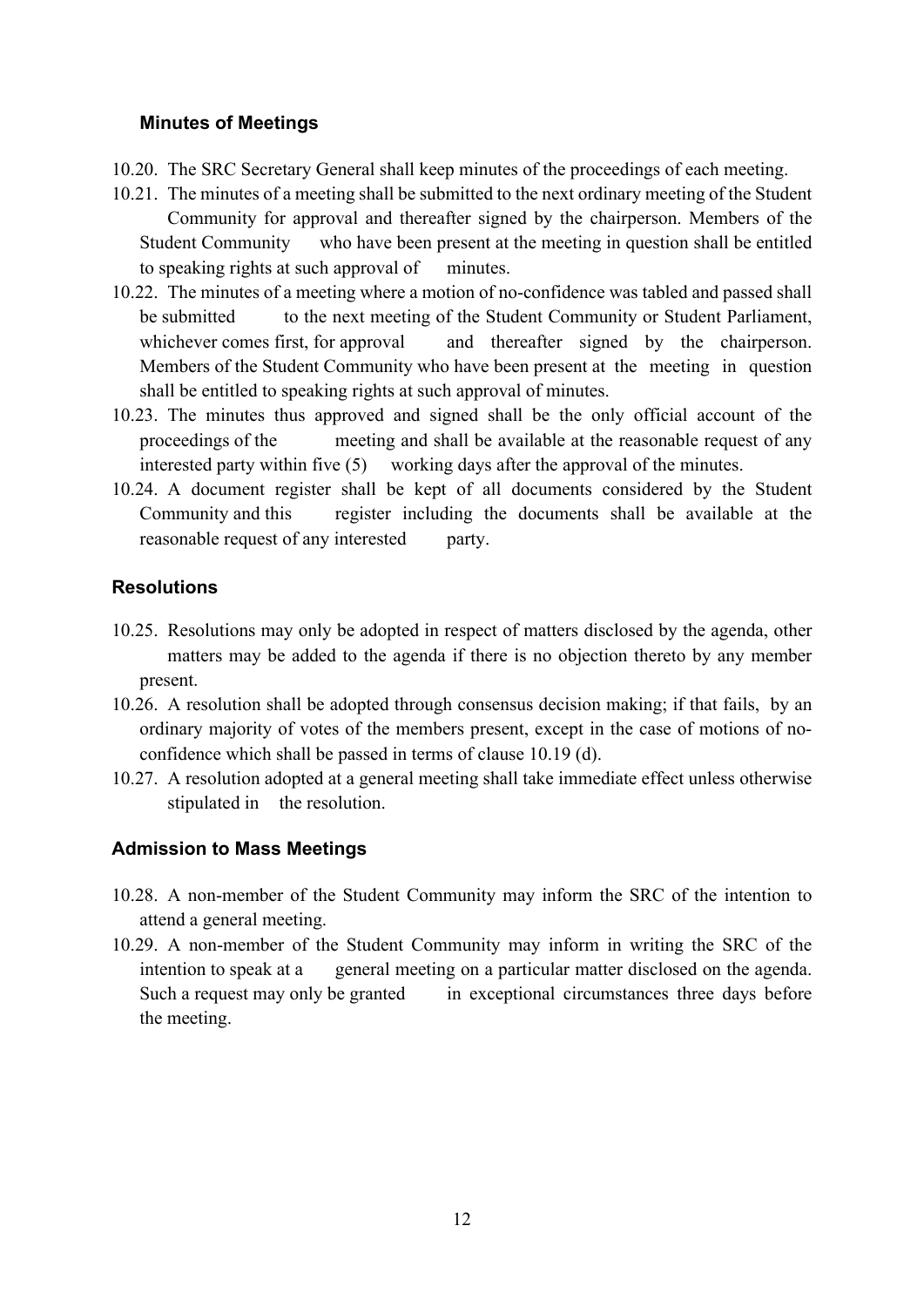#### <span id="page-13-0"></span>**11. INTERIM SRC**

11.1. In the interest of clarity, the University Council, shall in its discretion institute an interim SRC in circumstances where an SRC has not been instituted or no longer exists for whatever reason, and this is applicable, but not limited to, declarations of disaster or emergency by a duly empowered organ of state in terms of national law.

### <span id="page-13-1"></span>**12. FINANCES**

- 12.1. All SRC substructures affiliated to the SRC shall annually submit budgets in prescribed form to the SRC before the specified time.
- 12.2. All funds made available by the University for Student Governance shall be applied and managed in accordance with an approved budget and the financial policies and procedures of the University;
- 12.3. The SRC funds will be subjected to periodic audits by the university's Audit and Risk Management division;
- 12.4. The operating system for the management of SRC funds should be the NMU ICT operating system.
- 12.5. Subject to the university policies and the rules and guidelines contained in Appendix 10, the SRC Treasurer General holds operational responsibility for the SRC budget.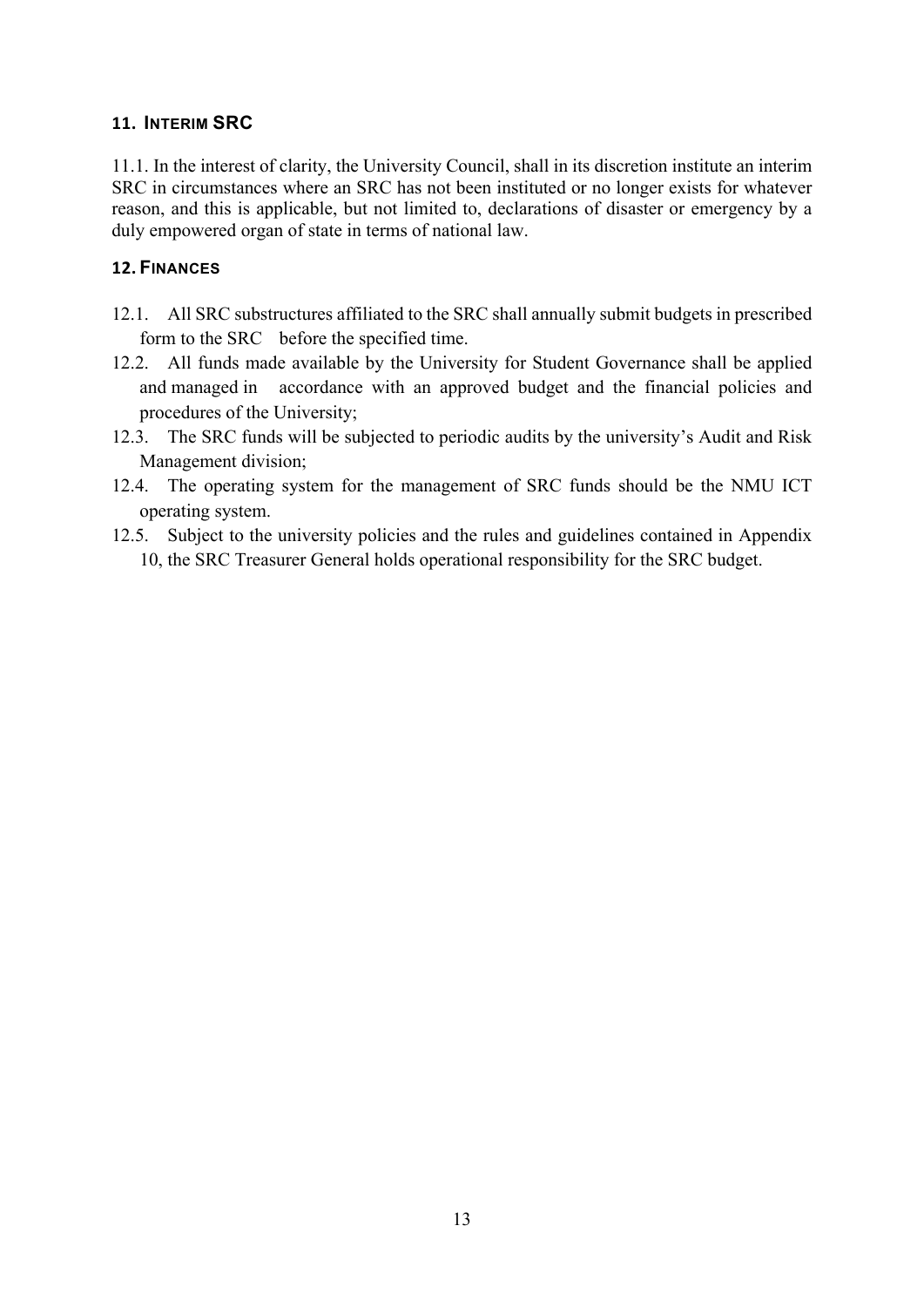# <span id="page-14-0"></span>**CHAPTER 3**

## <span id="page-14-1"></span>**STUDENT REPRESENTATIVE COUNCIL**

### <span id="page-14-2"></span>**13. COMPOSITION AND ELECTION**

- 13.1. The SRC shall be composed of thirteen (13) members. The Premiers of the five campuses shall be ex officio members with full voting rights. Ex officio members shall have the same rights and duties as other members, save that they are automatically removed as members on loss of the office by virtue of which they are members
- 13.2. SRC members shall be elected in terms of the electoral procedure set out in appendix 1 to this constitution.
- 13.3. The portfolios of the indirectly elected Central SRC members shall be:
	- 1. President
	- 2. Deputy President
	- 3. Secretary General
	- 4. Deputy Secretary General
	- 5. Treasurer General
	- 6. Community Development, Transformation and Gender Officer
	- 7. Accommodation & Student Support Services Officer
	- 8. Societies, Arts & Culture Officer
	- 9. Sports Officer

The directly elected Central SRC members shall be:

- 1. Disability and Special Needs Officer
- 2. Academics Officer Chairperson of the Faculty Council
- 3. Oppidani Officer Chairperson of the Oppidani Council
- 4. International Officer Chairperson of the International Council
- 13.4. The portfolios of the directly elected Local SRC members shall be:
	- 1. Campus Premier
	- 2. Secretary
	- 3. Treasurer
	- 4. Academics, Transformation and Gender
	- 5. Societies, Sport, Arts and Culture
	- 6. Accommodation and Student Support Services (this portfolio will be called Student Support Services for MissionVale Local SRC).
- 13.5. **Eligibility for SRC membership**: Both directly and indirectly elected members have to comply with the eligibility requirements prescribed in the Election Procedure (Appendix 1).

#### 13.6. **Election Poll Threshold:**

- 1. In order for the SRC election to be accepted as having delivered a legitimate and representative SRC, a percentage poll of at least 20% shall have been achieved. This percentage is calculated as follows: Total number of votes cast, expressed as a percentage of the total number of full-time contact students, excluding Master's and Doctoral students.
- 2. If the threshold has not been achieved, the Vice Chancellor and Principal may nevertheless endorse the elected SRC, subject to such conditions as it may deem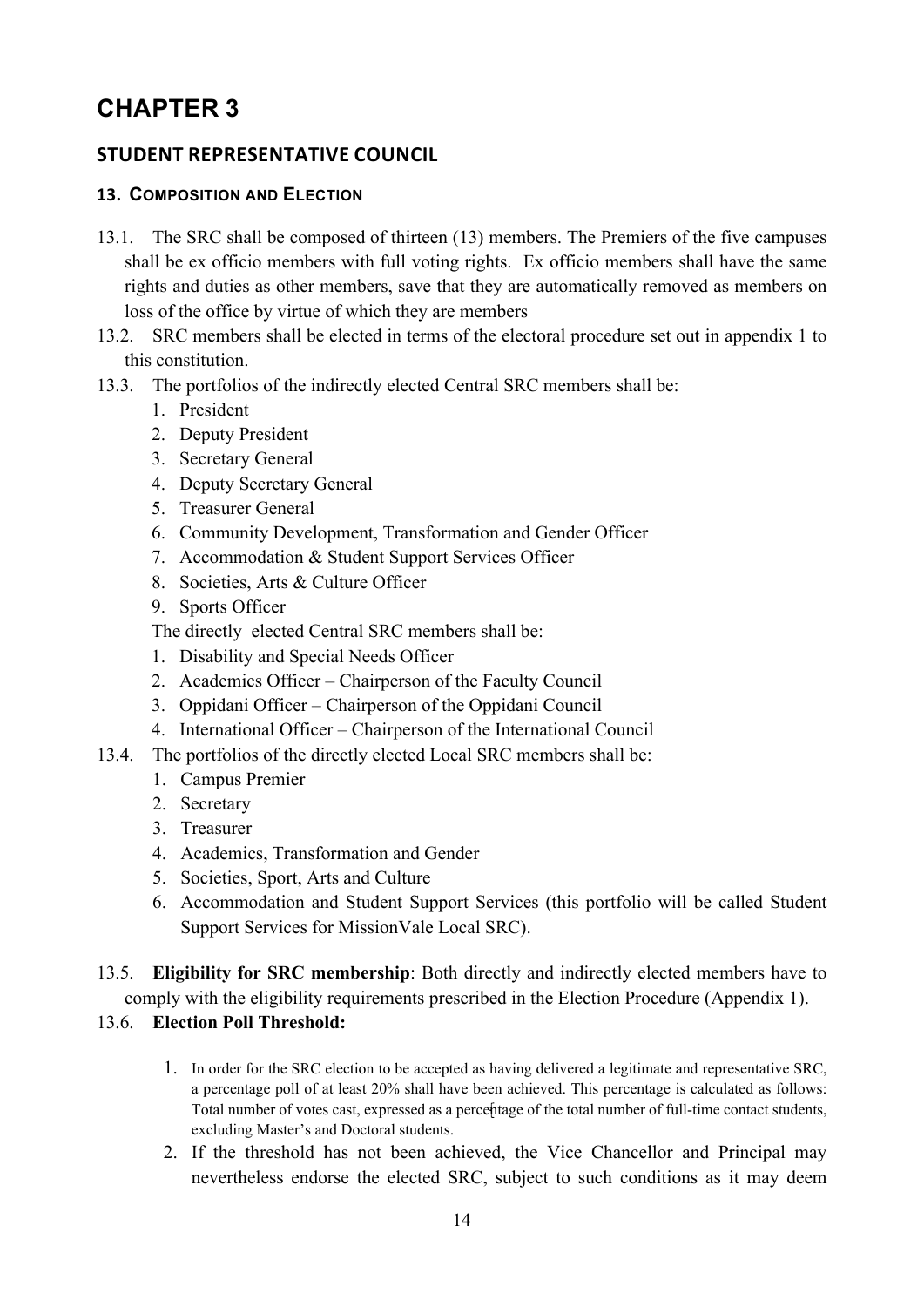appropriate, if it is of the view that such endorsement is in the best interest of the Student Community and the University. Such endorsement would entitle the Dean of Students to formally constitute the SRC in terms of par 13.7 below.

13.7. Constituting the SRC:

Subject to compliance with par 13.6 above, and within two (2) days of the confirmation of the final election results by the Chief Electoral Officer, the elected members shall be summoned to a meeting in accordance with par 22 of the Election Procedure document (Appendix 1), at which meeting the Dean of Students shall declare the SRC duly elected and constituted in terms of the provisions of this constitution.

#### <span id="page-15-0"></span>**14. FUNCTIONS AND POWERS OF THE SRC**

- 14.1. The students' representative council has power to perform the following functions:
	- 14.1.1. preserves and promotes the interests of the student community and of the University;
	- 14.1.2. carries out all duties and responsibilities as stipulated in its constitution and implements resolutions agreed upon in meetings of the students' representative council, student parliament and student community;
	- 14.1.3. respects and upholds the constitution and the code of conduct of the students' representative council;
	- 14.1.4. protects and promotes the good image and reputation of the students' representative council and the University at all times;
	- 14.1.5. enhances unity and co-operation among students;
	- 14.1.6. makes recommendations to the council through management on the constitution of the students' representative council and any amendments thereto, on the understanding that such constitution and any amendments thereto only have legal force and effect once approved by the council;
	- 14.1.7. elects students to the council, the senate, the institutional forum and such other internal structures as required in terms of this Statute and the Rules;
	- 14.1.8. convene all student general meetings on Nelson Mandela University campuses;
	- 14.1.9. apply and manage funds allocated to the SRC in accordance with an approved budget and in accordance with the financial policies of the institution;
	- 14.1.10. apportion funds of the SRC to affiliates after consultation with the Department of Student Governance and Development.
- 14.2. The students' representative council may also:
	- 14.2.1. draft, amend or repeal rules and regulations in respect of responsibilities and duties of the SRC, as well as regarding the functioning in general of the SRC and of all committees and task teams;
	- 14.2.2. affiliate to any external, non-partisan structure whose operations are there in the interest of students and higher education in general;
	- 14.2.3. appoint committees, ad hoc committees, project teams and task teams when necessary for the performance of its functions, provided that at least one member of the SRC shall assume responsibility for any such committee or team;
	- 14.2.4. give recognition to, or withdraw recognition of, student organisations, in accordance with this constitution;
	- 14.2.5. veto any resolution, decision or action by any student governance substructure;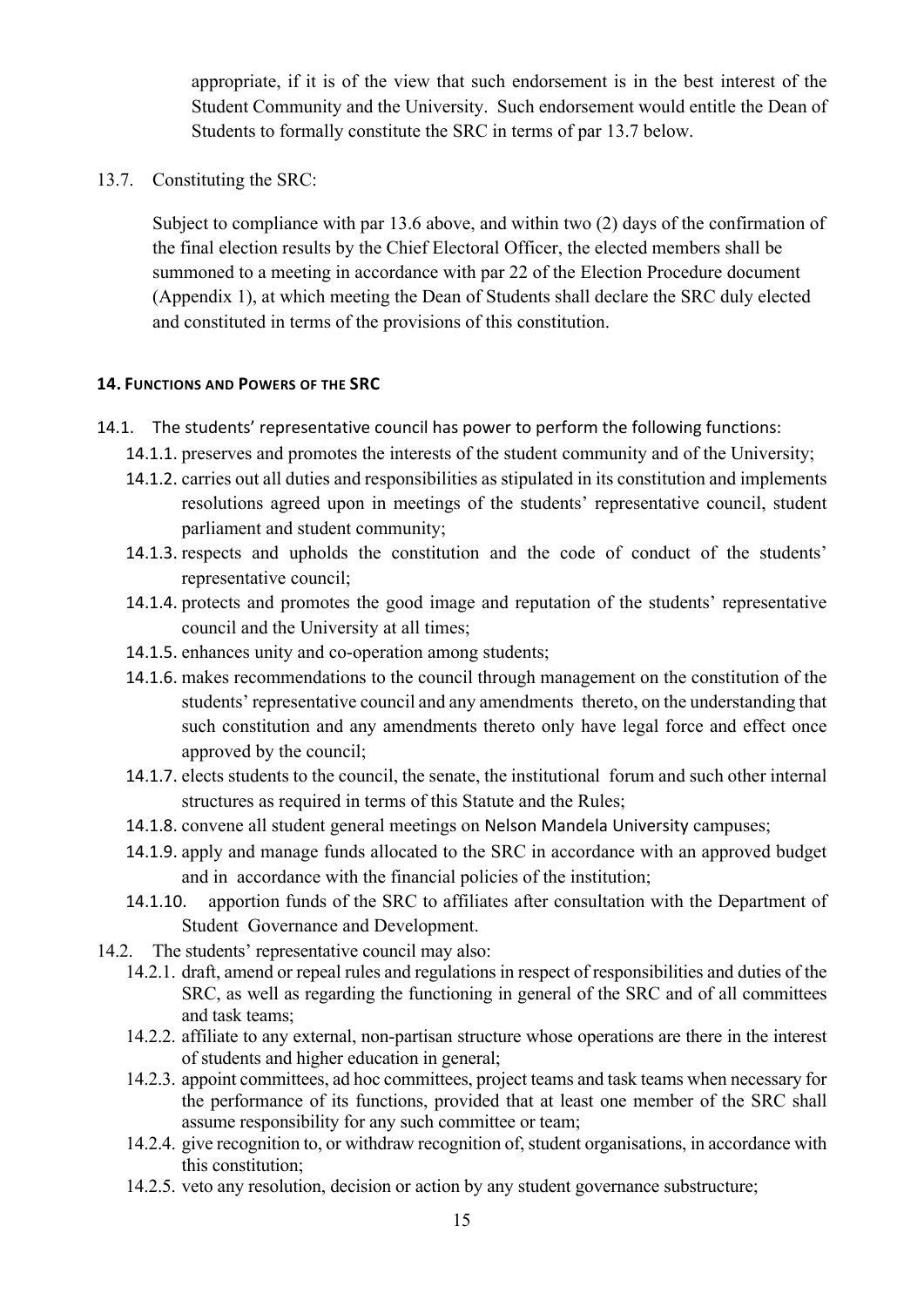- 14.2.6. dismiss after due process a person appointed to serve on a committee, ad hoc committee, project team and/or task team of the SRC;
- 14.2.7. exercise all other powers allowed under this constitution.
- 14.2.8. performs such other functions as may be determined by the council after consultation with the students' representative council and contained in the constitution of the students' representative council;

#### <span id="page-16-0"></span>**15. RESPONSIBILITIES OF THE LOCAL SRCS**

The Local SRCs shall have the following powers and functions are delegated to them by the CSRC. In the absence of the CSRC specifically delegating a particular power or function to a local SRC, the local SRC shall obtain approval from the CSRC for administering such a power or function:

- 15.1. Capacity as the umbrella organisation for all student organisations and societies on a campus, it shall be overseeing of all student organisations and societies, including the granting or withdrawing of recognition of such student organisations and societies on that campus;
- 15.2. Convene and conduct all authorised meetings of the general Student Community on a campus, and the manage all general referenda organised by the students on a campus;
- 15.3. Account for funds provided to the LSRC by the CSRC, by producing and adhering to an annual budget, and by complying with all University financial regulations, and making grants to recognized student organisations and affiliated student societies structures;
- 15.4. Preserve order at student campus functions, and the ensure good conduct at other approved campus meetings of students;
- 15.5. Report back to students on the activities of the LSRC by means of meetings, posters, newsletters or other appropriate media, and the publication each quarter of the state of the LSRC budget;
- 15.6. Form such standing committees and sub-committees as it considers necessary to fulfill its functions;
- 15.7. Implement the objectives set out in clause 7 above in respect of its campus.

#### <span id="page-16-1"></span>**16. OBLIGATIONS OF SRC MEMBERS**

SRC Members shall:

- 16.1. individually and collectively serve the interests of the Student Community and the university;
- <span id="page-16-2"></span>16.2. perform the duties and functions allocated to them by the SRC.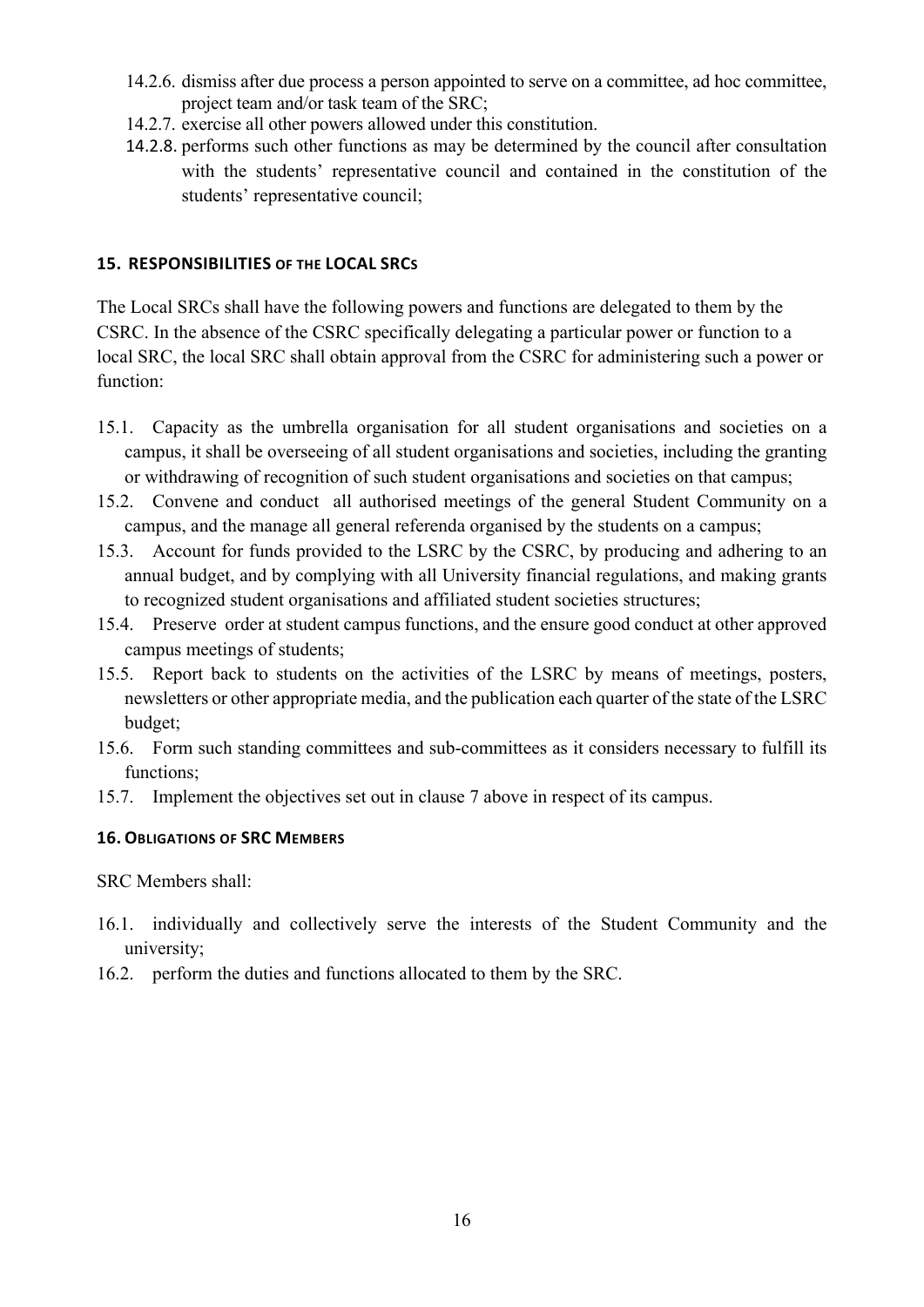## 17.1. **President:**

- 1. Must be the Chief Executive Officer of the SRC.
- 2. Must be the chief spokesperson and representative of the CSRC internally and externally with all media houses.
- 3. Must protect and promote the good image of the CSRC at all times.
- 4. Must preside over all CSRC meetings, LSRCs & CSRC joint sittings and mass meetings
- 5. Must monitor CSRC activities and delegate duties where necessary.
- 6. Must, in consultation with the Secretary General, convene CSRC, Executive Committee and the first seating of Student Parliament meetings.
- 7. Must facilitate two way communication between the CSRC and the students.
- 8. Must provide leadership to the Student Community and the CSRC.
- 9. Must in consultation with the Treasury General, be the co-signatory of all CSRC transactions.
- 10. Together with other delegated CSRC members, must represent the CSRC and students at all official functions of the University.
- 11. Together with the Secretary General, must draft and issue press statements on behalf of the CSRC; and sign all minutes of the CSRC meetings.
- 12. Shall be an ex-officio member of all standing committees of the CSRC.
- 13. Has power to delegate some of his/her powers to an SRC member(s).

## 17.2. **Deputy-President:**

- 1. Must assume the duties of the President in his/her absence.
- 2. Must assist the President in the performance of his/her duties as delegated to him/her by the president.
- 3. Must monitor the performance of portfolios of the SRC, in consultation with the president.
- 4. Must chair the internal Disciplinary Committee of the CSRC.
- 5. Must deal with policy issues and constitutional development processes of the CSRC.

## 17.3. **SECRETARY GENERAL:**

- 1. Must be the chief administrative officer of the SRC and keep all records and archives of the SRC
- 2. Must keep students abreast of developments within the SRC
- 3. Must maintain regular correspondence with all the SRC affiliates
- 4. Must, in consultation with the President, draft notices and agendas of SRC, Executive Committee and other meetings convened by the SRC.
- 5. Must keep proper minutes of all SRC meetings.
- 6. Must be responsible for SRC inventory and office order.
- 7. Ensure that copies of agendas and minutes are forwarded to the Head: Student Governance and Development.
- 8. Together with the President must draft and issue press statements.
- 9. Receive reports on LSRC activities from all LSRC Secretaries before each CSRC meeting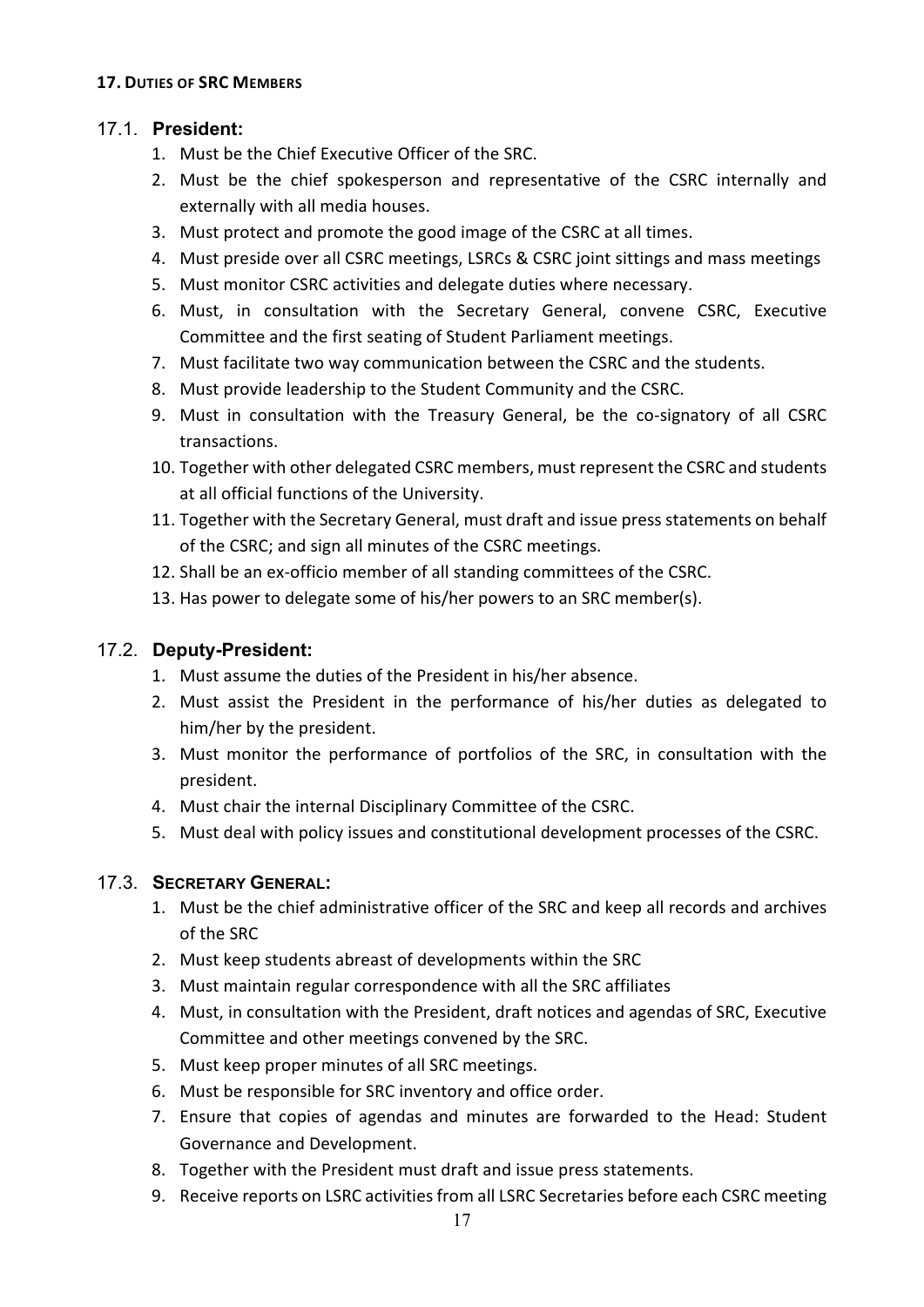- 10. Shall deputize in the absence of the President and Deputy President
- 11. Must prepare an annual report on the overall work of the CSRC and present the report to the Mass Meetings, CSRC, Student Parliament and the Annual General Meeting
- 12. Must prepare and disseminate SRC publications.

## 17.4. **Deputy Secretary General:**

- 1. Shall deputize the Secretary General in all his/her duties in his/her absence
- 2. Shall be responsible for the operations, bookings and logistics of the CSRC

### 17.5. **TREASURER GENERAL**

- 1. Must oversee and administer all SRC funds and the allocation of affiliate and substructure budgets as stipulated in the Nelson Mandela University policy and Appendix
- 2. Ensure that all funds received by the CSRC are disbursed directly according to the NMU financial policy.
- 3. Must formulate and co-ordinate all fundraising aspects of CSRC and develop entrepreneurship programmes.
- 4. Must ensure that proper books of accounts for the CSRC are kept within the University's accounting structure and policy.
- 5. Must prepare and present financial updates to CSRC meetings at least once a quarter.
- 6. Must ensure that audits are undertaken by the Internal Audit Department.
- 7. Together with the President or Secretary General, act as a signatory for all financial transactions of the CSRC

## 17.6. **COMMUNITY ENGAGEMENT, TRANSFORMATION AND GENDER OFFICER**

- **1.** Must together with the President represent the SRC in transformational debates and forums taking place in the University.
- **2.** Must be instrumental and actively involved in the education and enlightenment of students on various aspects of transformation and gender
- **3.** Must liaise with outside organisations with respect to matters of interest within the University.
- **4.** Must facilitate the development and relevance of the CSRC policy document on transformation.
- **5.** Must communicate and promote good relations with all stakeholders in the University transformation process.
- **6.** Must promote equity, inclusion of women, in the programme of the CSRC and the institution.
- **7.** Must promote cultural diversity and tolerance within the institution.
- **8.** Must, in consultation with all the LSRC Societies Officers, be responsible for community development projects.
- **9.** Must promote and facilitate strategic relations with community-based organisations, Non-Governmental Organisations' and other organisations that will add value to the University.
- **10.** Must monitor the involvement of the university structures, faculties and departments in community development and report periodically to the SRC / Student Parliament.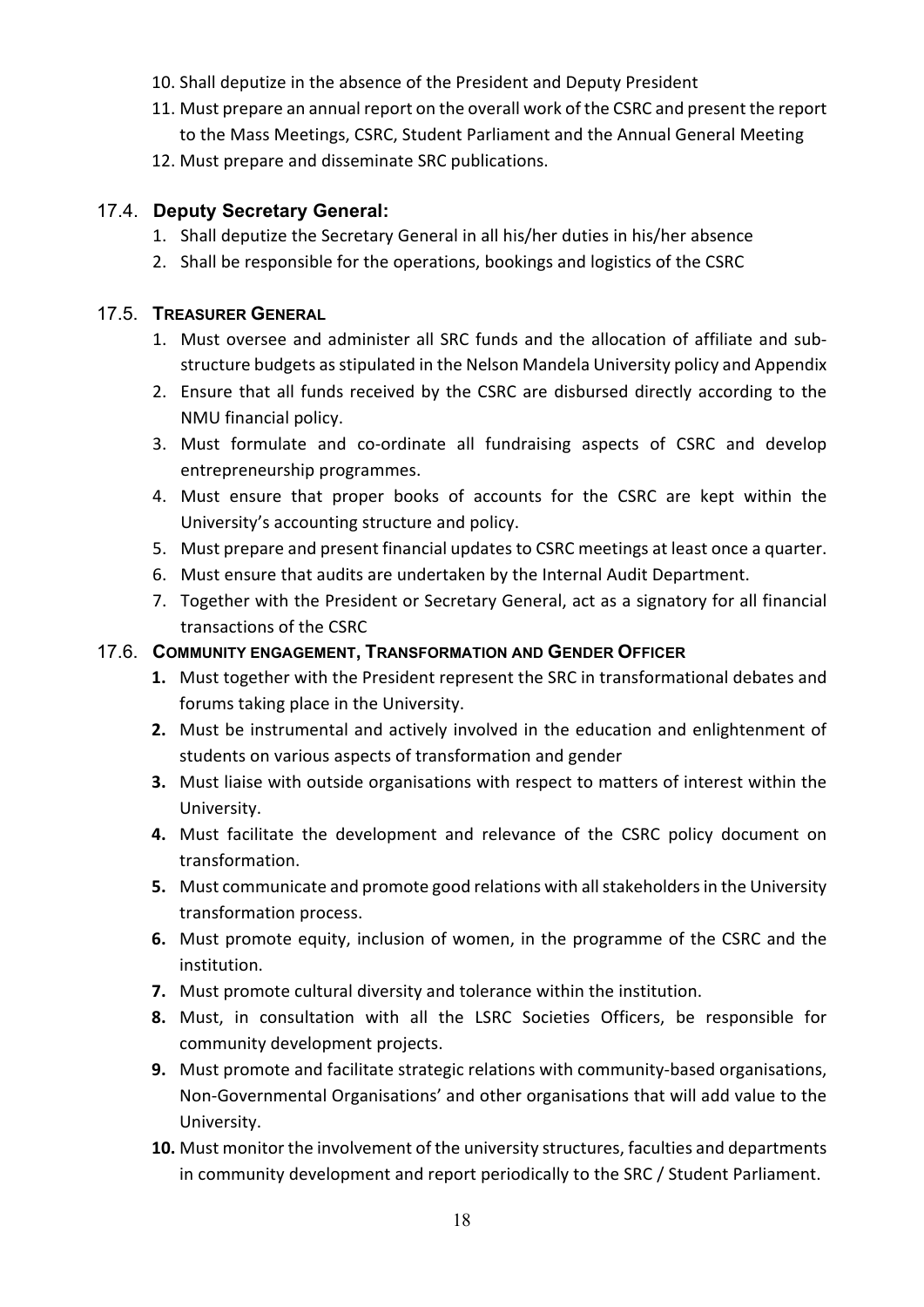## 17.7. **SPORTS OFFICER:**

- 1. Must chair the Sport Council.
- 2. Must initiate and encourage formal, social sport clubs and organisations inside and outside the University.
- 3. Must liaise with the Madibaz Sport , sport clubs and organisations within and outside the University.
- 4. Must help promote sport in the University.
- 5. Must assist in the management, promotion and development of sport across all campuses and residences.

## 17.8. **ACCOMMODATION, STUDENT SUPPORT SERVICES OFFICER:**

- 1. Must chair the Residence Council.
- 2. Must address any accommodation, transport, health, safety and catering related problems encountered by students in on-campus student residences and off– campus accommodation.
- 3. Must constantly liaise with the Director Student Housing to raise awareness of problems.
- 4. Must facilitate communication between the CSRC and students residing in official residences as well as in private accommodation with regard to accommodation, transport, health, safety and catering needs.
- 5. Must convene meetings between the CSRC and house committees of residences when necessary with particular focus to the house committee members responsible for student wellness and safety
- 6. Shall represent the CSRC on the SHE Committee
- 7. Shall engage with the University on the implementation of the Environmental, Health and Safety Policy.
- 8. Co-ordinates all environmental programmes on behalf of the CSRC
- 9. Promotes safety, health and environmental awareness within residences and across campus in general.

## 17.9. **Academics Officer:**

- 1. Must chair the Faculty Council.
- 2. Must address problems encountered by students within faculties.
- 3. Must convene meetings of faculty representatives.
- 4. Must assist all faculty representatives with preparations for faculty board meetings.
- 5. Must build and promote good relations with all faculties.
- 6. Must facilitate two-way communication between the SRC and students.
- 7. Must together with the Faculty Representatives, provide and promote academic excellence in all faculties of the University through properly organised academic projects.
- 8. Advance curriculum transformation and widen access to education together with the Community Development, Transformation and Gender officer.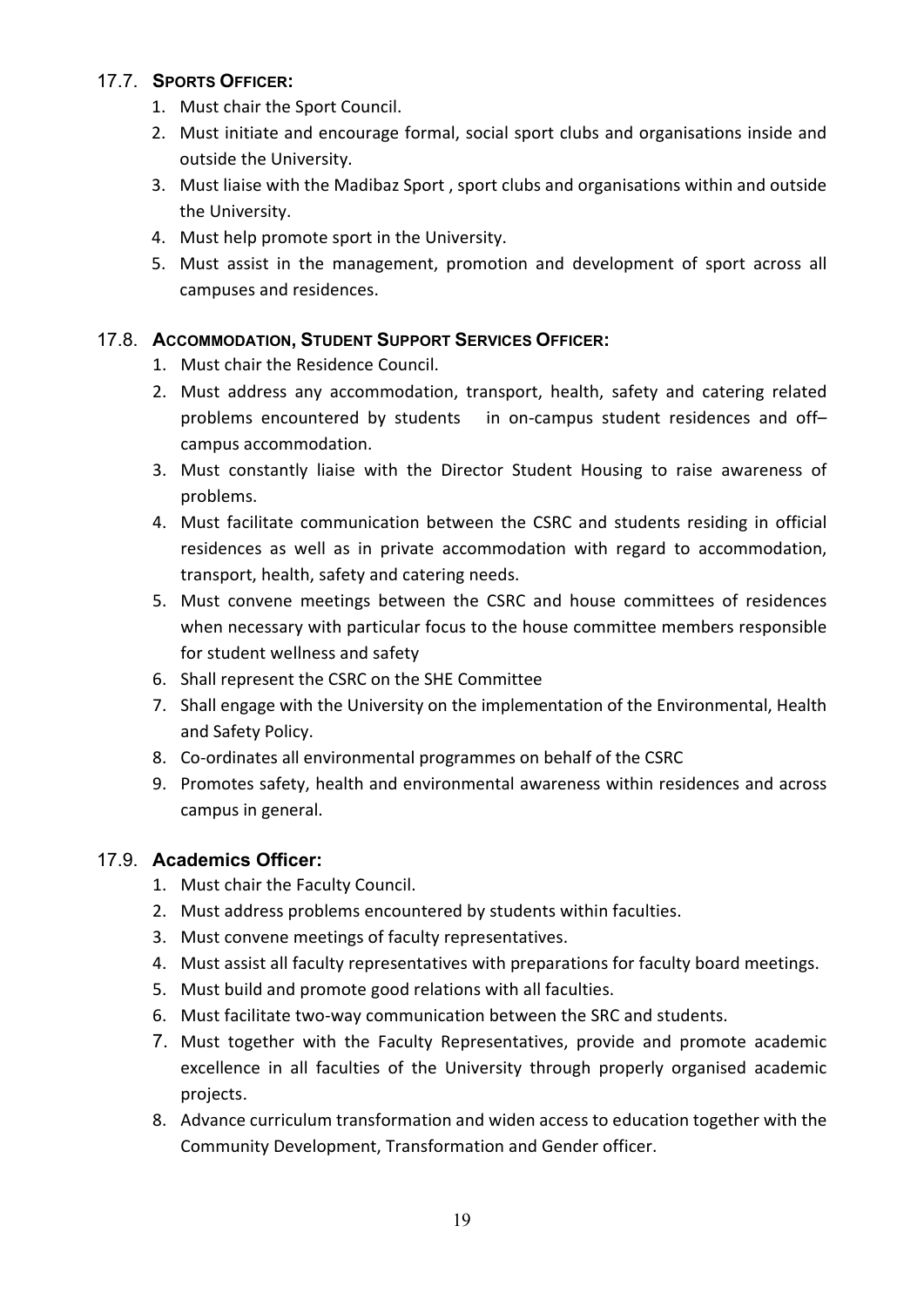#### 17.10. **INTERNATIONAL OFFICER:**

- 1. Co-ordinates all matters pertaining to international relations.
- 2. Advises and represents the SRC in respect of international student matters.
- 3. Responsible for developing the International Students Affairs Policy related matters
- 4. Liaises with international students
- 5. Liaises between the SRC and the International Office.
- 6. Convenes an International Students' Forum
- 7. Initiates student exchange programmes.
- 8. Acts as a channel for all concerns relating to University structures, rules and regulations in relation to International students.

## 17.11. **OPPIDANI OFFICER:**

- 1. The Oppidani Officer must have been an Oppidani student at the time of election
- 2. Shall maintain, in conjunction with the Oppidan Committee, regular contact with the Oppidani Community by means of newsletters and publications, in liaison with the Deputy Secretary General.
- 3. Is responsible for informing the SRC on matters concerning the Oppidan Community.
- 4. Acts a channel between the Oppidan Committee and the SRC.
- 5. Ensures open lines of communication between Oppidani students, the SRC and the University Authorities.

## 17.12. **DISABILITY & SPECIAL NEEDS OFFICER**

- 1. Must together with the President represent the CSRC in transformational debates and forums taking place in the University.
- 2. Must be instrumental and actively involved in the education and enlightenment of students on various aspects of disability, privilege and transformation
- 3. Must liaise with outside organisations with respect to matters of interest within the University.
- 4. Must facilitate the development and relevance of the CSRC policy document on disability and special needs issues
- 5. Fight against all forms of discrimination against disabled students and with special needs
- 6. Represent the academic, social, financial and cultural interests and demands of disabled students.
- 7. Must promote equity and inclusion of disabled students in the programmes of the CSRC and the institution.
- 8. Must monitor and evaluate the infrastructure development of the University and assess whether or not it does respond to the aspirations of disabled students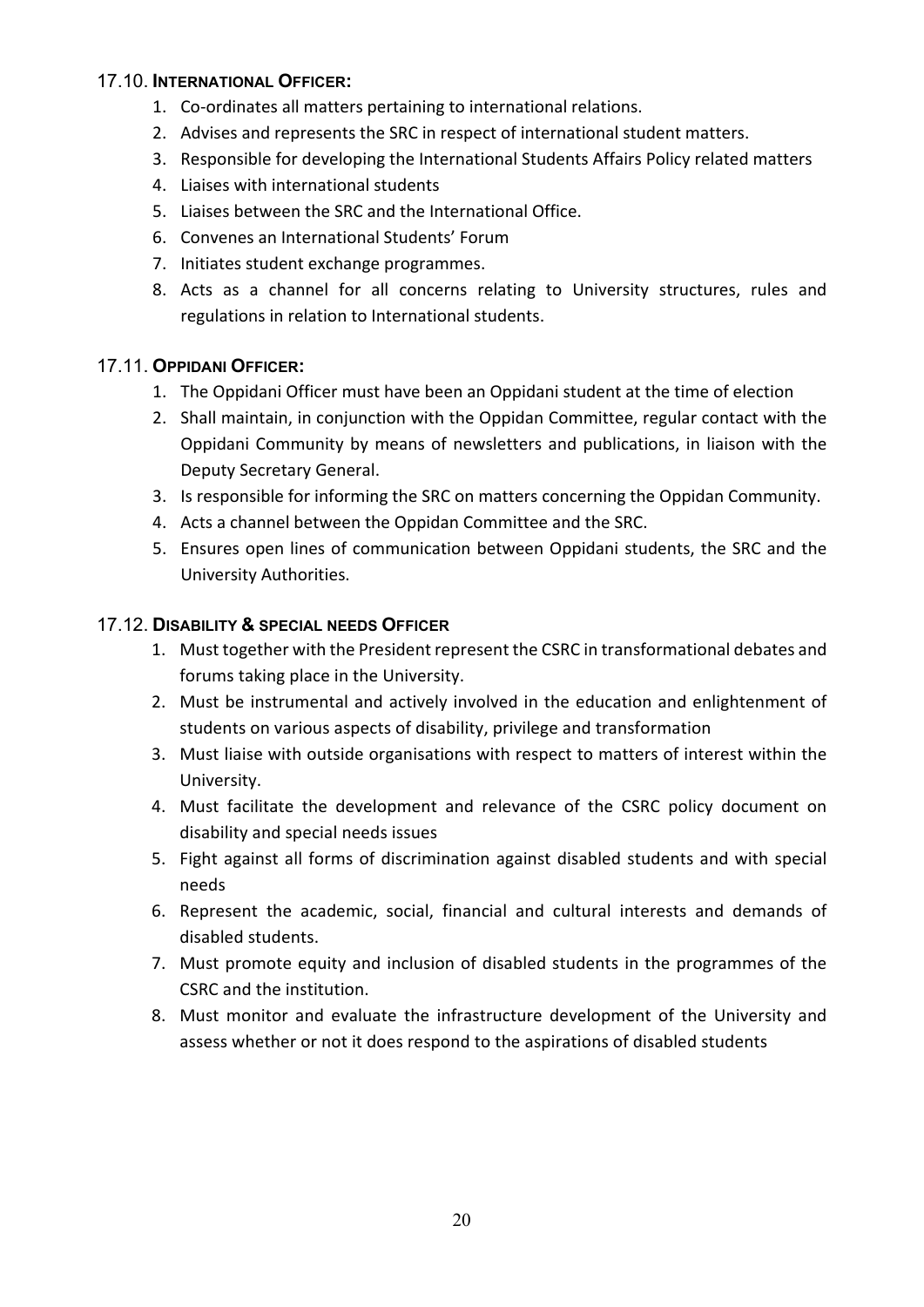### 17.13. **SOCIETIES, ARTS & CULTURE OFFICER:**

- 1. Must chair the Societies Chairpersons' Forum.
- 2. Must monitor the progress and activities of affiliates.
- 3. Must periodically convene meetings of all chairpersons.
- 4. Must provide the CSRC with a report of affiliates.
- 5. Must be in constant liaison with the Department of Student Governance and Development.
- 6. Must assist with the funding allocations of SRC funds to the societies.
- 7. Shall handle the establishing, application, acceptance, rejection, administration and auditing of new societies and existing societies
- 8. Must liaise with all cultural groupings on behalf of the SRC.
- 9. Must promote cultural diversity and multiculturalism through programmes and campaigns.
- 10. Must interact with the cultural department.
- 11. Must interact with outside bodies that deal with cultural issues.
- 12. Must promote student cultural activities on campus

## 17.14. **Premier:**

- 1. Must be the Chief Executive Officer of the LSRC.
- 2. Must be the chief spokesperson and representative of the LSRC on campus
- 3. Must protect and promote the good image of the LSRC at all times.
- 4. Must preside over all LSRC meetings, and campus mass meetings
- 5. Must monitor LSRC activities and delegate duties where necessary.
- 6. Must, in consultation with the Secretary, convene LSRC, Executive Committee and Student Parliament meetings.
- 7. Must facilitate two way communication between the LSRC and the students.
- 8. Must provide leadership to the Student Community and the LSRC.
- 9. Must in consultation with the Treasurer, be the co-signatory of the LSRC.
- 10. Together with other delegated LSRC members, must represent the LSRC and students at all official functions of the campus
- 11. Together with the Secretary , must draft and issue press statements on behalf of the LSRC; and sign all minutes of the LSRC meetings
- 12. Shall be an ex-officio member of all standing committees of the LSRC.

#### <span id="page-21-0"></span>**18. SRC MEETINGS**

This applies contextually to both CSRC and LSRCs

#### 18.1. **Ordinary Meetings of the SRC**

- 18.1.1. The CSRC/LSRC must hold ordinary meetings as often as possible, and at times which, the President/Premier deems necessary, provided that such meetings will be held at least once a month. All members must attend such meetings.
- 18.1.2. The President/Premier must give at least three (3) days' notice of the date, time and venue of such meetings.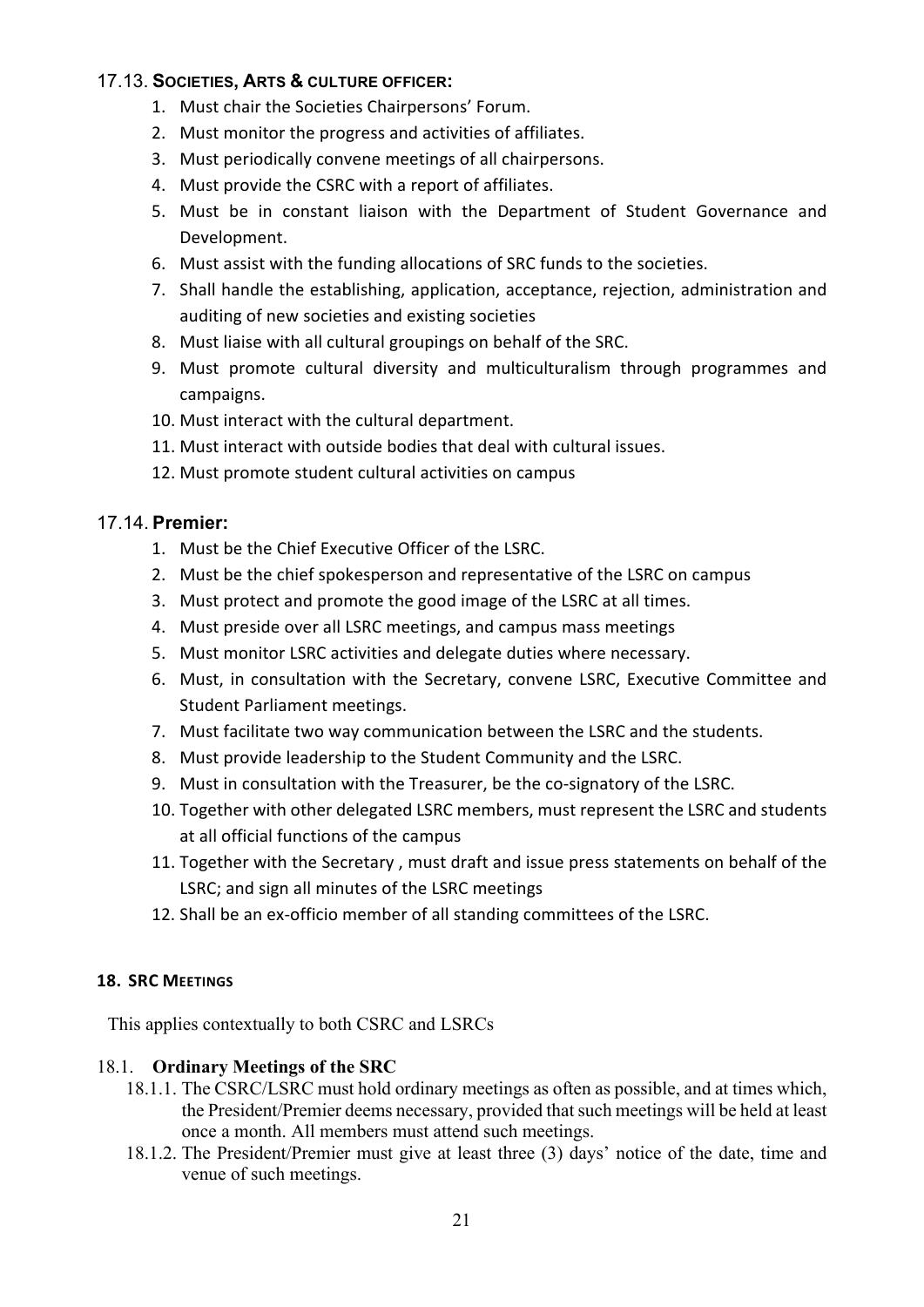- 18.1.3. The President/Premier or, in his/her absence, the Deputy President or any other SRC member appointed must convene and chair all CSRC/LSRC meetings. The President/Premier must have an ordinary and a casting vote.
- 18.1.4.  $50\% + 1$  of the members must constitute a quorum. Should there be no quorum, the meeting must be adjourned for twenty-four (24) hours and the members who attend the second meeting must be deemed to constitute a quorum.
- 18.1.5. The Secretary General/Secretary, must distribute minutes of the previous meeting at least five (5) days before the meeting.
- 18.1.6. Members must be granted a reasonable opportunity to put matters on the agenda of a meeting for a period of not less than three (3) days, but closing no later than two (2) days before the said meeting.
- 18.1.7. SRC meetings must be conducted in terms of the rules in par 10.5 above.

#### 18.2. **Extra-ordinary Meetings of the SRC**

An extraordinary meeting must be held if:

- 18.2.1. The President/Premier calls such a meeting; or
- 18.2.2. At least two (2) members submit a written request to the President/Premier for such a meeting, accompanied by a written motion for consideration at the meeting.
- 18.2.3. Notice of the date, time and venue of an extraordinary meeting with disclosure of the agenda must be given at least twenty-four (24) hours before such a meeting, provided that notice of less than twenty-four (24) hours may be given if the President/Premier considers it to be a matter of extreme urgency.

#### 18.3. **Minutes of Meetings of the SRC**

- 18.3.1. The CSRC/LSRC must ensure that a designated person, in the absence of the Secretary General/Secretary, must keep minutes of the proceedings of each CSRC/LSRC meeting.
- 18.3.2. The minutes of a CSRC/LSRC meeting must be submitted to the following ordinary CSRC/LSRC meeting for approval and thereafter signed by the chairperson.
- 18.3.3. The minutes thus approved and signed must be the only official account of the proceedings of the meeting and must be made available to the Head of Student Governance and Development for filing, and at the reasonable request of any other interested party within five (5) days after the approval of the minutes.
- 18.3.4. A document register must be kept of all documents considered by the CSRC/LSRC and this register including the documents must be available at the reasonable request of any interested party.
- 18.3.5. The Secretary-General of the SRC must publish a succinct summary of the decisions of each SRC meeting on the official SRC notice-board within two weeks of the meeting.

#### 18.4. **Resolutions of Meetings of the SRC**

- 18.4.1. Resolutions may only be adopted in respect of matters disclosed by the agenda, provided that other matters may be added to the agenda if there is no objection thereto by any member present.
- 18.4.2. A resolution must be adopted by an ordinary majority of votes of the members present.
- 18.4.3. A resolution adopted at a CSRC/LSRC meeting must take immediate effect unless otherwise stipulated in the resolution.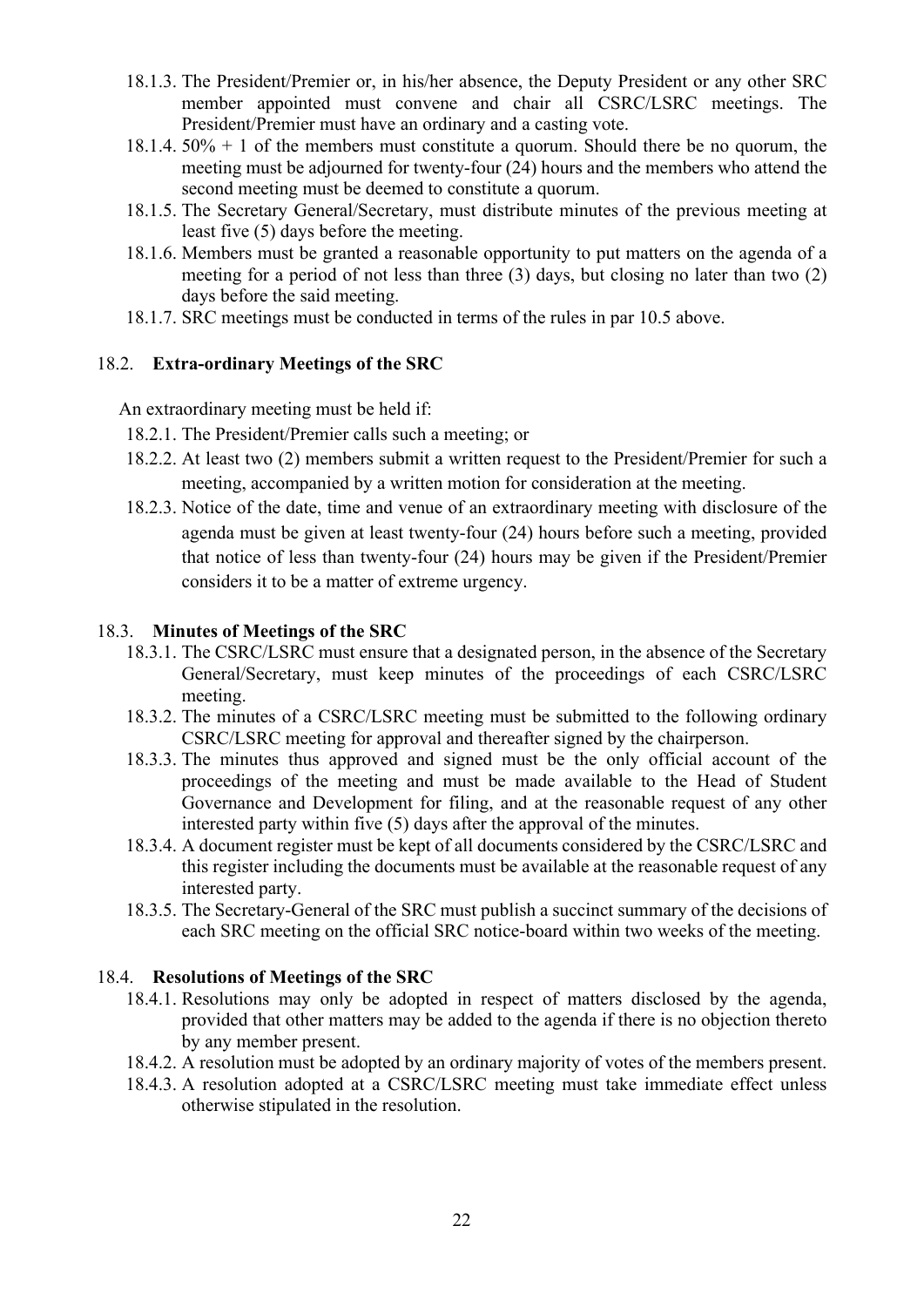#### 18.5. **Admission to Meetings of the SRC**

- 18.5.1. Members of the Student Community must be entitled to attend CSRC/LSRC meetings.
- 18.5.2. Members of the Student Community must be entitled to apply in writing to the CSRC/LSRC for permission to speak at a CSRC/LSRC meeting on a particular matter disclosed on the agenda. Such requests may not be refused without good reason.
- 18.5.3. A non-member of the Student Community may inform the CSRC/LSRC of the intention to attend a CSRC/LSRC meeting.
- 18.5.4. A non-member of the Student Community may inform in writing the CSRC/LSRC for permission to speak at a CSRC/LSRC meeting on a particular matter disclosed on the agenda three (3) days before the meeting. Such request may be granted in exceptional circumstances.
- 18.5.5. In the event of the CSRC/LSRC dealing with personnel matters, appointments or the awarding of awards and it decides to conduct its business in camera, non-SRC members must leave the meeting.
- 18.5.6. Participation in meetings between the CSRC/LSRC and management / council of the university must be only CSRC/LSRC members.

#### <span id="page-23-0"></span>**19. EXECUTIVE COMMITTEE OF THE CSRC**

#### 19.1. **Composition of the Executive Committee:**

- **1.** President
- **2.** Deputy President
- **3.** Secretary General
- **4.** Deputy Secretary General
- **5.** Treasurer General
- **6.** Community Development, Transformation and Gender Officer
- **7.** Accommodation and Student Support Services Officer
- **8.** Societies, Arts and Culture Officer
- **9.** Sports Officer

#### 19.2. **Responsibilities and Functions of the Executive Committee (EC):**

The Executive Committee must:

- **1.** Be responsible for the general day-to-day administration of the CSRC.
- **2.** Monitor the execution of the day-to-day business of the CSRC.
- **3.** Make recommendations regarding those matters referred to it by the CSRC.
- **4.** Report to the CSRC regularly on all relevant issues.
- **5.** It cannot overturn decisions of the CSRC
- **6.** It must administer resolutions of the CSRC and cannot create its own new resolutions outside the CSRC.

#### 19.3. **CSRC Executive Committee (EC) Meetings:**

- 1. The Executive Committee must meet at least once a week.
- 2. The President or, in her/his absence, the Deputy President must convene and chair all Executive Committee meetings. The President must have an ordinary and a casting vote.
- 3. The Secretary General must issue notices of such meetings together with the minutes of the previous meeting at least three (3) days before the meeting.
- 4. The quorum must be five (5) members.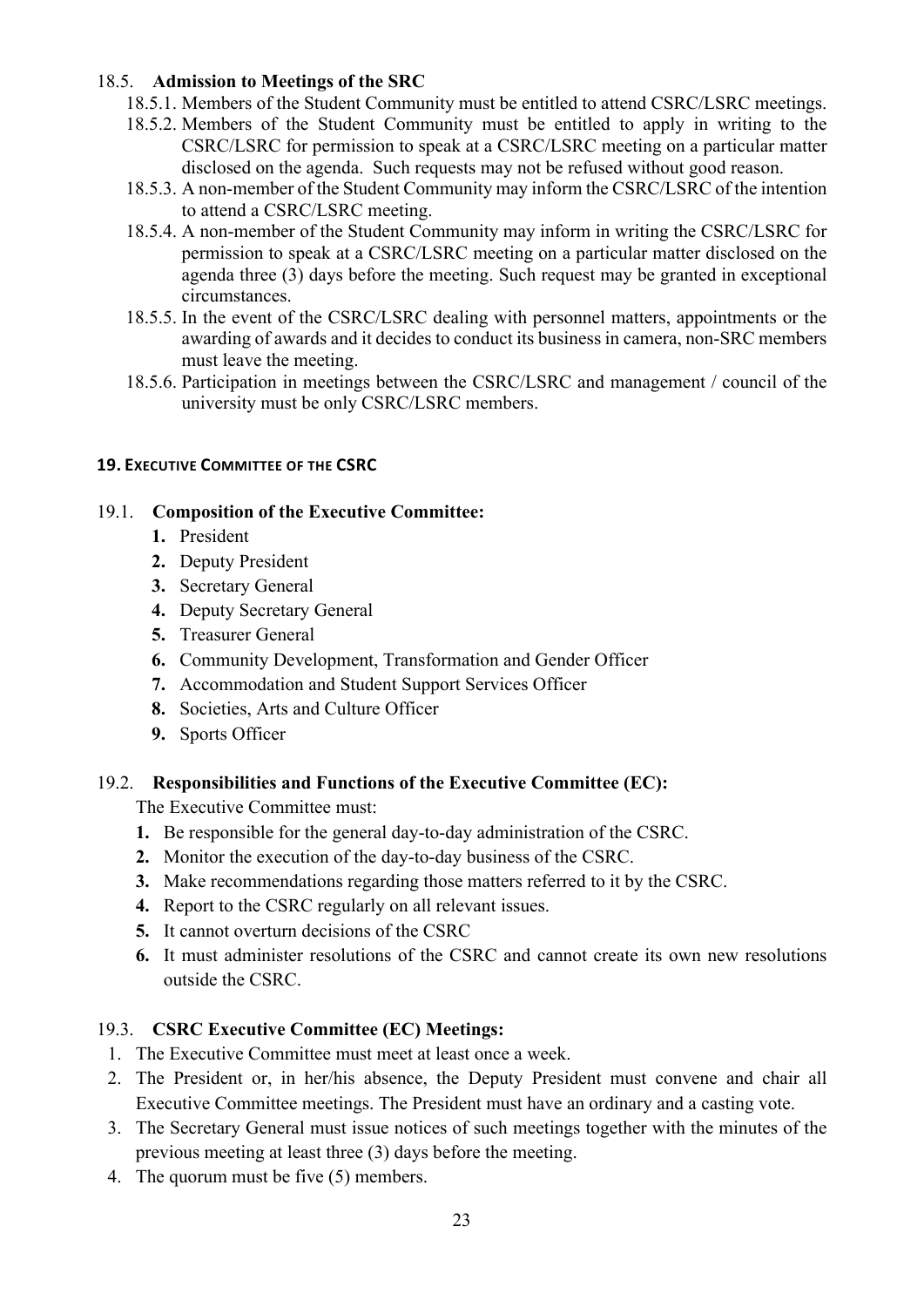## <span id="page-24-0"></span>**20. JOINT SITTINGS OF THE CSRC AND LSRCS**

- 20.1. The CSRC shall convene joint sittings of the CSRC and the LSRCs at least once every academic quarter;
- 20.2. The President shall chair the proceedings or delegate such responsibility;
- 20.3. The President shall convene a special joint sitting of the CSRC and LSRCs on the request of four (4) members of the CSRC or at least one (1) LSRC structure;
- 20.4. At the joint sitting, quarterly reports from LSRCs and the CSRC shall be presented and critical functions common to the various campuses shall be identified;
- 20.5. The joint sitting shall assess the state of affairs at the University and propose interventions for Management's consideration;
- 20.6. This sitting may request any senior University member to clarify or give a briefing on a matter identified as a matter of urgency for students;
- 20.7. Decisions made in joint sittings shall be binding on all members of the CSRC and the LSRCs

## <span id="page-24-1"></span>**21. CODE OF CONDUCT**

- 21.1 The SRC must have its own disciplinary committee to deal with members' misconduct as captured in the Code of Conduct (Appendix 2) of this Constitution, subject to university student disciplinary code read in conjunction with Appendix 12 of this Constitution.
- 21.2 The SRC Disciplinary procedure does not supersede the University Central Disciplinary Procedure and the provisions of Appendix 12 of this constitution.

#### <span id="page-24-2"></span>**22. TERM OF OFFICE**

- 22.1. The term of office of both the CSRC and LSRC members shall be one academic year beginning in January and ending in December.
- 22.2. No individual member may serve on the CSRC or LSRC for more than two terms whether consecutively or separately.

#### <span id="page-24-3"></span>**23. TERMINATION OF SRC MEMBERSHIP**

A member of the CSRC and a LSRC shall cease to hold office if and when:-

- 23.1. He/she ceases to be a registered student of the University;
- 23.2. He/she tenders his/her resignation in writing and such resignation is accepted by the CSRC or a LSRC as the case may be;
- 23.3. He/she has had two motions of censure passed on him/her during a single term of office by the CSRC or a LSRC for one or more of the following reasons:
- 23.4. Failure to attend three (3) consecutive meetings of the CSRC or LSRC as the case may be, or a related student committee on which the member serves in his/her capacity as an SRC member, without a valid written reason;
- 23.5. Failure, without a reasonable explanation that is acceptable to the CSRC or LSRC as the case may be, to carry out such duties as may be entrusted to him/her;
- 23.6. Bringing the name of the CSRC or LSRC into disrepute by being found guilty of an offence by the University disciplinary structures;
- 23.7. He/she is replaced by his/her student organisation;
- 23.8. A motion of no confidence is passed on the SRC member by a general meeting of the student community.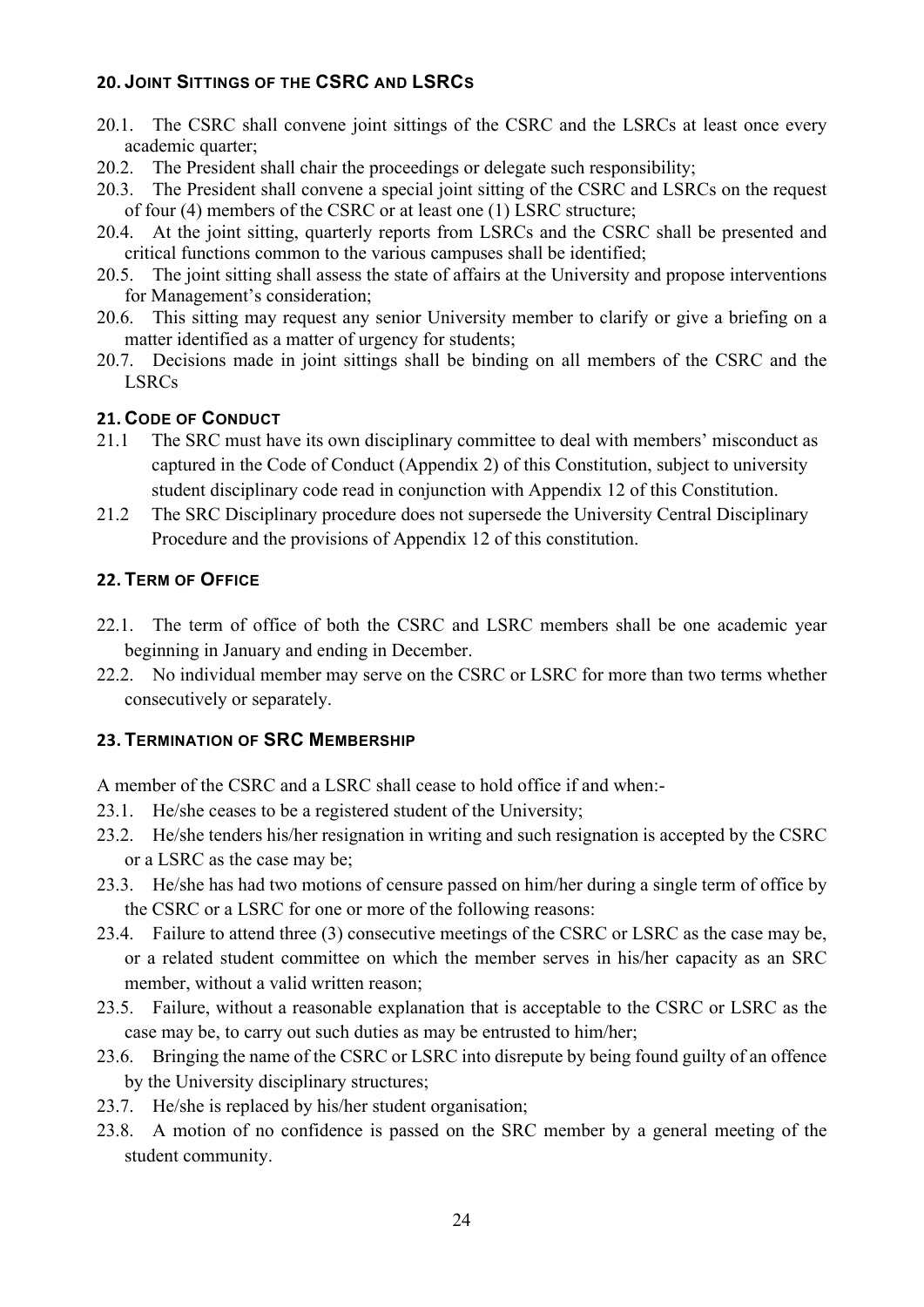#### <span id="page-25-0"></span>**24. VACANCIES**

This applies to both CSRC and LSRCs

- 24.1. When the SRC membership of a person is terminated, the student organisation that nominated such a member of the SRC will nominate a replacement for such a member to fulfil the duties of the portfolio for the remaining period of the term of office of such a member;
- 24.2. The nomination of this and any other replacement or co-option must meet the eligibility requirements as stated in the Election Procedure (Appendix 1).
- 24.3. In the case of the termination of membership of an independent candidate, the portfolio wherein the vacancy occurred must be filled through a by-election in terms of the Election Procedure (Appendix 1).
- 24.4. In the event that the particular portfolio wherein the vacancy occurred was uncontested, such vacancy must be filled through a by-election in terms of the Election Procedure (Appendix 1).

#### <span id="page-25-1"></span>**25. RESIGNATION OF THE SRC**

This applies to both CSRC and LSRCs

- 25.1. If the CSRC/LSRC has passed a resolution to resign, the SRC President/Premier must immediately convene an extraordinary general meeting of the Student Community for the purpose of motivating such resignation to the said Student Community;
- 25.2. If such a resolution to resign has not been withdrawn by the CSRC/LSRC within three (3) days after the said meeting of the Student Community, the term of office of the CSRC/LSRC must expire forthwith;
- 25.3. If the resignation of the CSRC/LSRC becomes effective in terms of subsection 25.2, the Dean of Students shall appoint an SRC interim structure as per Appendix 1 ;
- 25.4. The duly appointed interim CSRC/LSRC must operate as stated in Appendix 1;
- 25.5. In the event that such resignation occurs in the second (2nd) semester of the year, the university should then conduct ordinary election for the CSRC/LSRC whose term of office would ordinarily have started at the beginning of the following year, provided that the term of office of the CSRC/LSRC so elected must commence immediately after that body has been duly constituted by the Dean of Students;
- 25.6. If a motion of no-confidence in the CSRC/LSRC is passed by a general meeting of the Student Community, it must be deemed to be the equivalent of an effective resignation by the CSRC/LSRC which must automatically lead to the implementation of the process outlined in subsection 25.3.

#### <span id="page-25-2"></span>**26. RECALL AND RESHUFFLING**

This applies to both CSRC and LSRCs

- 26.1. A student organisation that has won the right to deploy one or more of its members to one or more of the portfolios listed in Sections 13.3 and 13.4 in this constitution, may exercise the right to recall one or more of its deployee(s) from the CSRC/LSRC. The student organisation that recalls its deployee(s) must formally notify the Secretary General of the SRC and the senior staff member in the Department of Student Governance & Development thereof, stating the reason(s) for the recall and the time from which the recall will be effective;
- 26.2. A student organisation may replace such a recalled deployee with another student who meets all the eligibility requirements stated in the Election Procedure (Appendix 1);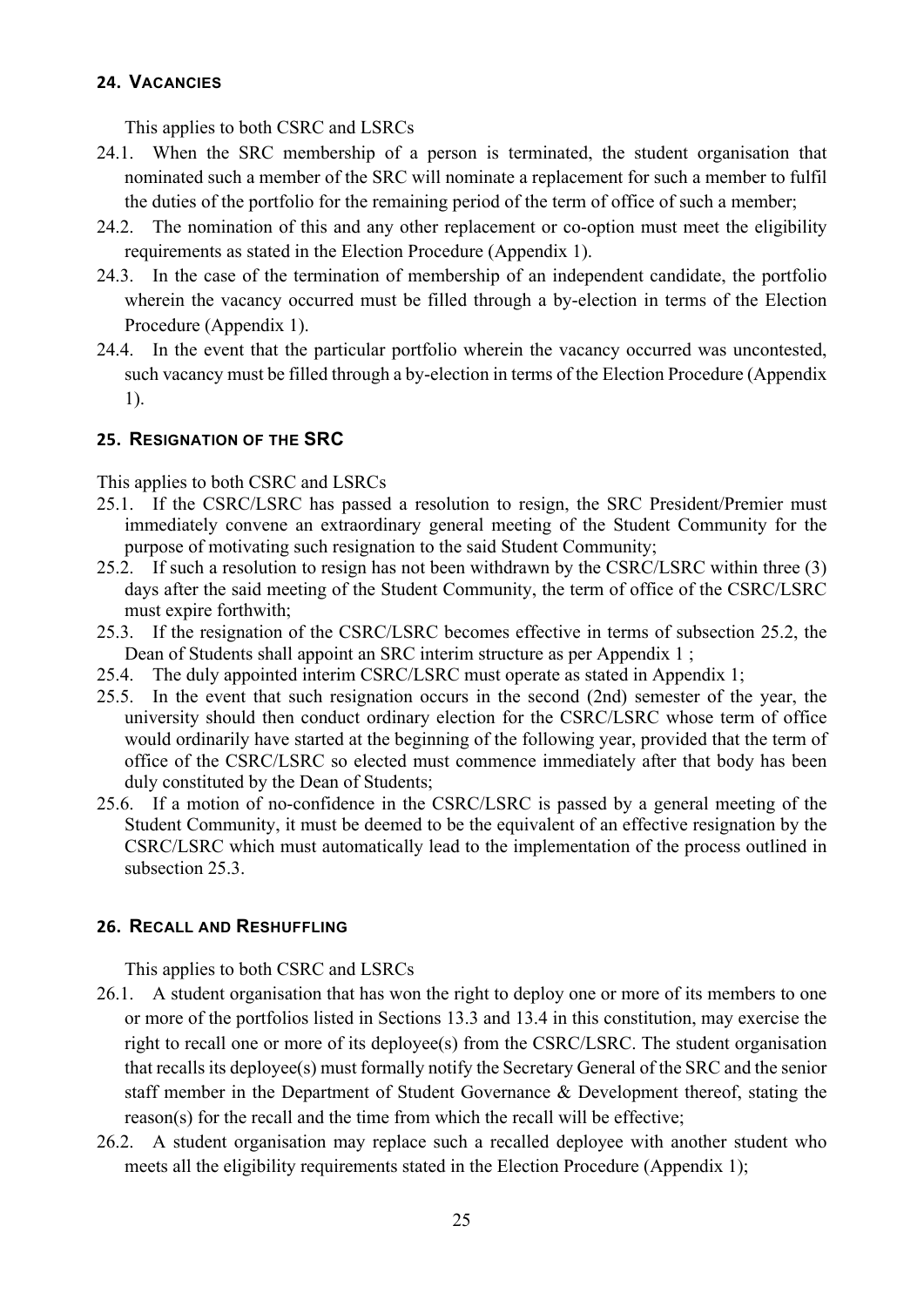- 26.3. Reshuffling of portfolios and recalling on a portfolio held by a student organisation may occur when a vacancy or a need occurs in the first semester only.
- 26.4. Only a duly delegated and registered student of the university who is a member of the said organisation may administratively correspond with the SRC and the Student Governance and Development Department in enactment of clauses 26 and 27.

#### <span id="page-26-0"></span>**27. RECALL AND RESHUFFLING OVERSIGHT**

- 27.1. If a student organisation intends to recall one or more of its deployees or reshuffle portfolios, it must inform the SRC President/Premier and the Department of Student Governance & Development of its intention in order for the latter Department to oversee the process.
- 27.2. For any arising matters with regard to recall and reshuffle, such will be tabled before the student court for adjudication.

#### <span id="page-26-1"></span>**28. AFFILIATION OF STUDENT ORGANISATIONS WITH THE SRC**

- 28.1. For a student organisation and/or society to be allowed to function as such on any campus of the University, it has to be officially recognized by the LSRC of that particular campus concerned;
- 28.2. Student organisations and/or societies function in terms of their own LSRC approved constitutions, but is also subject to this constitution;
- 28.3. A student organisation and/or society must apply for affiliation to the LSRC and comply with the requirements for such affiliation as stipulated in par 29 below;
- 28.4. If an application is successful the student organisation or society must comply with the conditions of entry for new student organisations or societies for the duration of the academic year in which its application was first submitted;
- 28.5. All affiliated student organisations or societies are recognised as substructures of the SRC and must always act in accordance with its approved constitution and this constitution, as well as in the best interest of its members and the Student Community at large;
- 28.6. The LSRC may withdraw its recognition of any student organisation, either temporary or permanently, if it has been proven that such a student organisation or society is acting contrary to the provisions and spirit of this or their own constitution;
- 28.7. Funding of affiliated student organisations or societies is regulated by the LSRCs in accordance with its approved funding criteria.
- 28.8. For societies based in *[2nd Avenue campus*,] North campus and South campus, the functions stated in Section 26 shall be performed by the CSRC.  $\mathbf{1}$

## <span id="page-26-2"></span>**29. STUDENT ORGANISATIONS: REQUIREMENTS AND CONDITIONS OF ENTRY**

- 29.1. In order to be recognized and accepted as a legitimate student organisation or society and be affiliated to the LSRC, a candidate-organisation must submit an application on the prescribed form and attach thereto:
	- (a) A founding declaration by a minimum of one hundred (100) students for a student organisation and fifty (50) students for a society. Such students should have committed to become members of the new student organisation or society. This declaration must contain the names, student numbers, identity number, home address and signatures of these founding members; and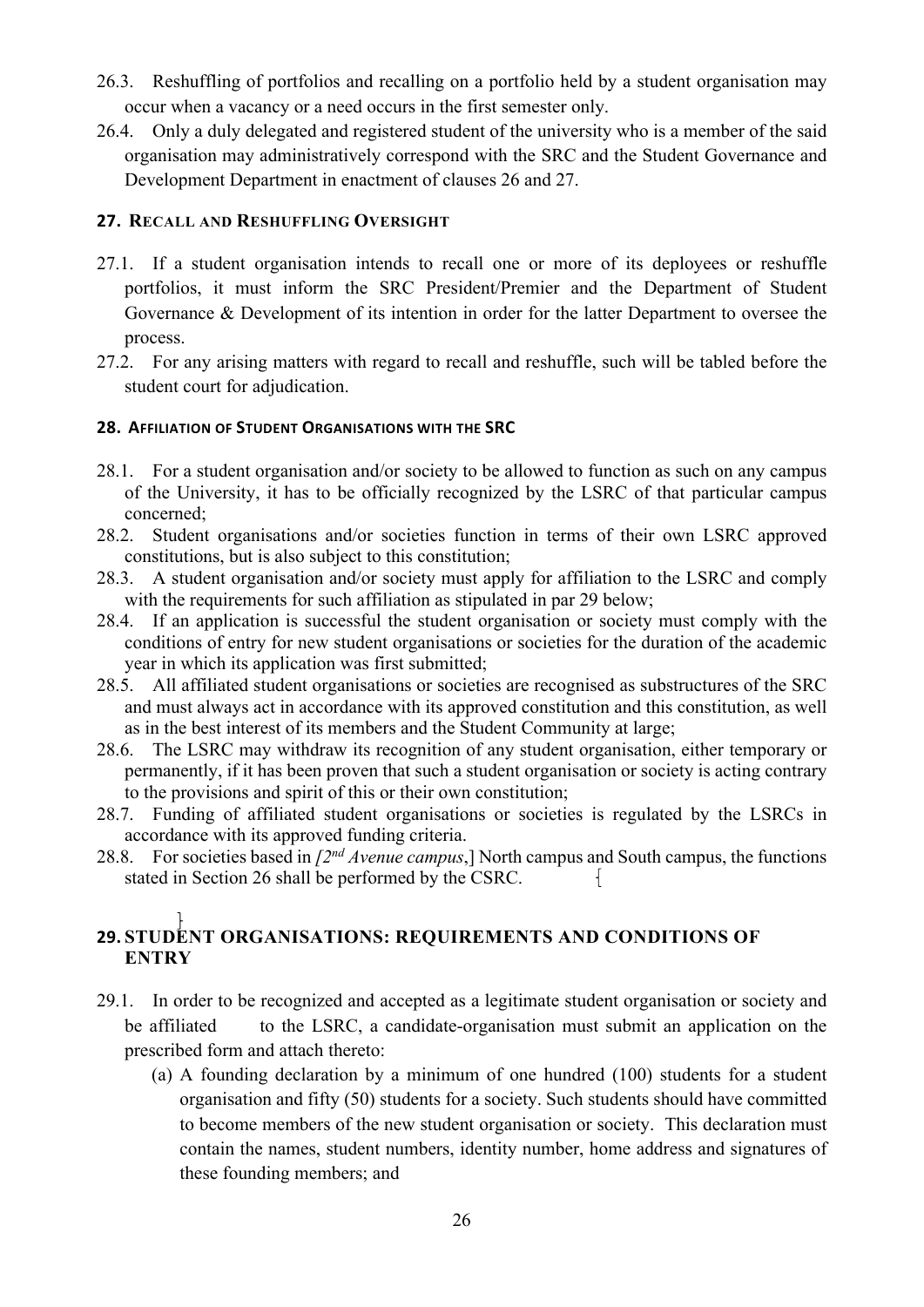- (b) A draft constitution for the new student organisation or society, which includes at least the proposed name of the student organisation or society, its purpose and main objectives, its leadership structure and the duties and responsibilities of its officebearers.
- 29.2. The application must be lodged with the LSRC, and all applications must be decided by the LSRC meeting. The approval or rejection of the application by the LSRC must be communicated to the applicant within twenty-one (21) days of the application been handed in to the LSRC;
- 29.3. After receiving a positive response from the LSRC, the new student organisation or society may commence its probation activities during its founding year and conduct elections for its office-bearers in terms of its constitution;
- 29.4. At least two representatives of the new student organisation or society must attend the meeting of the Student Parliament at which their application approval/non-approval will be tabled. During the year of its application and recognition the new student organisation or society must be represented at each meeting of the Student Parliament. Absence for good reason will only be allowed in respect of one meeting in the first year;
- 29.5. Once approved by the LSRC provisionally and finally adopted by Student Parliament, the new student organisation or society must enjoy full organisational rights as a SRC affiliate;
- 29.6. If the LSRC did not approve of the new student organisation or society, the latter must as soon as possible be provided with reasons why it was rejected. If the reasons are not acceptable to the organisation, it may request a review of the LSRC's decision by the CSRC meeting;
- *29.7.* In the event that the CSRC meeting does not approve the application, the student organisation or society will be entitled to approach the Student Parliament, and upon the rejection by student Parliament, the student organisation/ society may appeal in writing, within 14 days, to Dean of Students, and the decision of the Dean of Students shall be final and binding*;*  $\mathbf{r}$
- 29.8. North campus, [*2nd Avenue Campus*] and South campus societies and student organisation applications will get submitted to a CSRC meeting for approval. In the event that the CSRC meeting does not approve the application, the student organisation or society will be entitled to approach the Student Parliament, and any further appeal may be lodged in terms of section 29.7;
- 29.9. Newly affiliated student organisations or societies must receive funding as determined by the CSRC and LSRC budgetary guidelines, but may approach the LSRC/CSRC for additional financial assistance only if such is considered justified in terms of their approved programme of activities for the current year at the discretion of the LSRC/CSRC collective;
- 29.10. A newly affiliated student organisation or society must present financial statements and an acceptable annual report at the Annual General Meeting held in the second semester of the year in which they received recognition as an SRC affiliate. Failure to comply with this condition may lead to the temporary suspension of all their activities by the LSRC until the condition has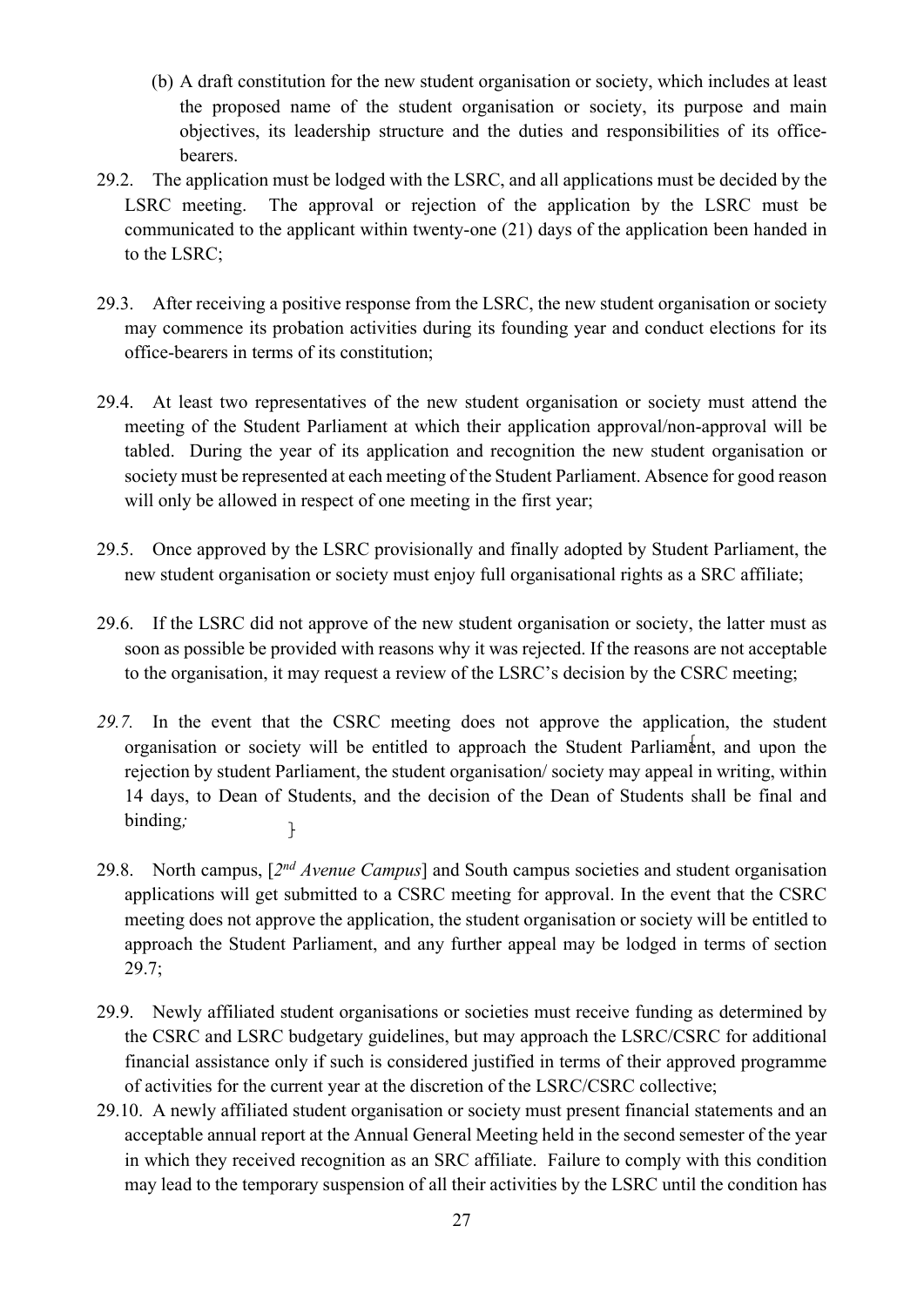been complied with. The LSRC may set a time period within which compliance must be effected, failing which the LSRC may recommend the termination of the organisation to the CSRC meeting;

- 29.11. A student organisation that wishes to participate in the SRC elections cannot do so within the first twelve (12) months of its recognition by the LSRC After the 12 months of its probation period, it must demonstrate that it has successfully launched and has made satisfactory progress with its programme of action for the year. This evaluation must be conducted by the LSRCs in liaison with the CSRC in a joint sitting;
- 29.12. In the event that a student organisation or society rejected is seeing the CSRC resolution as being inadequate, it can refer the matter to the Dean of Students as an appeal for dispute resolution.

# <span id="page-28-0"></span>**CHAPTER 4**

## <span id="page-28-1"></span>**STUDENT PARLIAMENT**

## <span id="page-28-2"></span>**30. COMPOSITION**

- (a) The Student Parliament shall comprise of the following representatives:
	- 1. 45 members from student organisations elected as members in accordance with the provisions in Appendix 1.
	- 2. All members of the Residence Council.
	- 3. The chairperson or nominee of all societies affiliated to the SRC.
	- 4. All members of the Oppidani Council.
	- 5. All members of the Faculty Council.
	- **6.** All members of the CSRC and LSRCs.
- (b) The Student Parliament must be an independent forum that takes place at least once per semester for all students and will serve as a public feedback and consultation mechanism for interaction between the CSRC, LSRCs and students and, where applicable, University management;
- (c) The Student Parliament must also ensure that the CSRC and LSRCs fulfil their constitutional mandates and keeps them accountable and transparent;
- (d) The Student Parliament must be representative in nature, inclusive in character and consistent in its operation;
- (e) The Student Parliament may adopt its own rules or regulations to organise its activities. Such rules must be consistent with this constitution and the policies of the University;
- (f) The Student Parliament must create sufficient time to discuss all reports of the LSRCs and the CSRC;
- (g) The SRC President must convene the first sitting of the Student Parliament and facilitate the elections of the executive committee of the Student Parliament;
- (h) Members of the Executive of Student Parliament can only be elected from the recognized representatives as contemplated in Section 30.(a);
- (i) The following are the four (4) executive positions of the Student Parliament:
	- 1. The Speaker
	- 2. The Deputy Speaker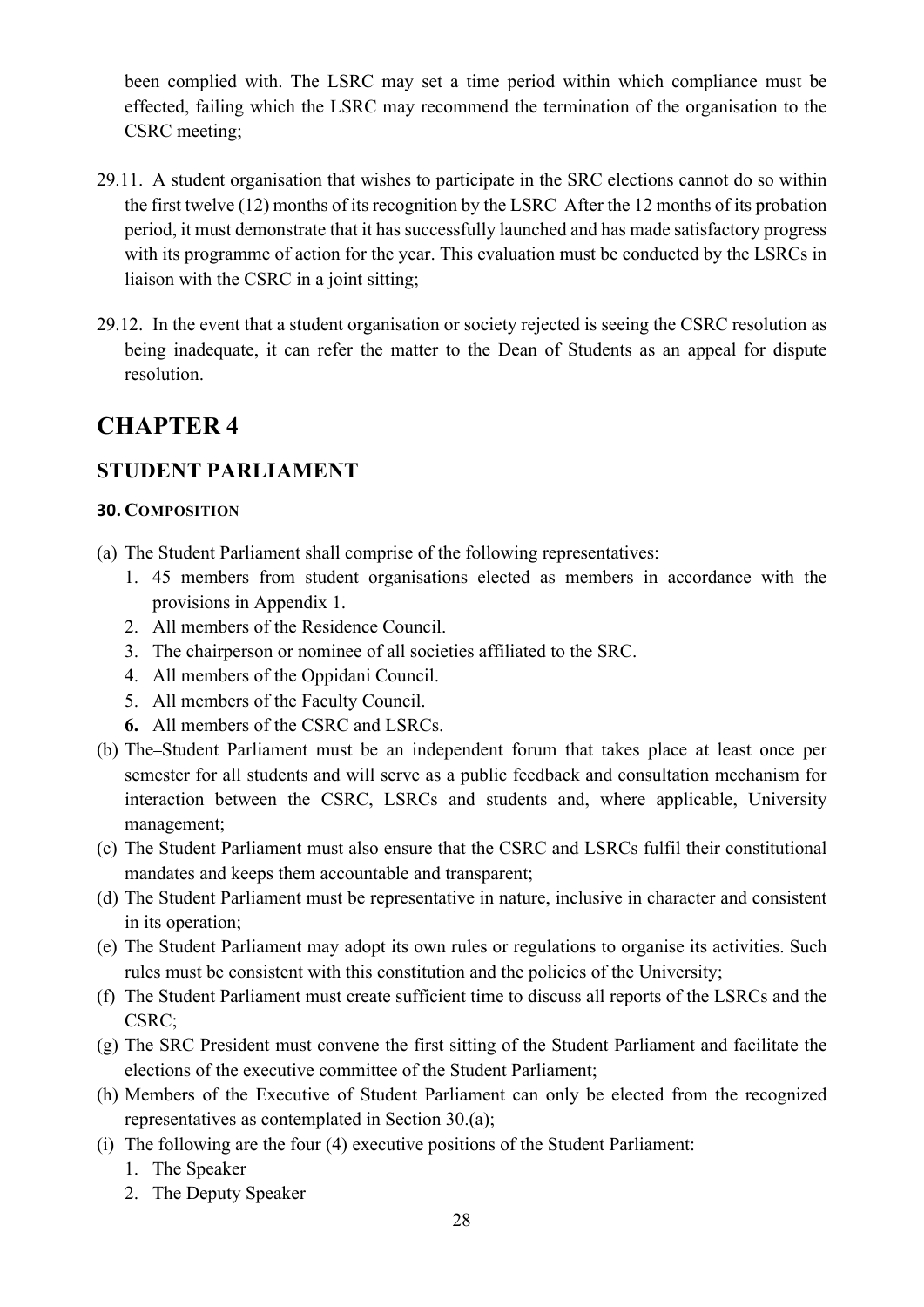- 3. The Secretary
- 4. The Deputy Secretary
- (j) The Speaker elected must thereafter chair the proceedings of the Student Parliament or delegate where necessary to any of the executive member;
- (k) The Executive Committee of the Student Parliament must be elected at the first sitting of the Student Parliament in a given year.
- (l) CSRC and LSRCs members shall not be eligible to serve in the Student Parliament Executive.

## <span id="page-29-0"></span>**31. POWERS AND FUNCTIONS**

The Student Parliament must:

- (a) Deliberate on matters broadly affecting student governance ranging from administrative issues to policy matters. The resolution taken as a result of robust debates or discussions must be forwarded to the CSRC mainly and LSRCs where necessary as advice for consideration and not as instructions;
- (b) Make recommendations for consideration at the AGM or Mass Meetings;
- (c) Note, advice, discuss and adopt the CSRC & LSRC's programme of action, as well as any other relevant matter;
- (d) Receive CSRC and LSRC reports and evaluate the progress of the SRC and its affiliates in general.
- (e) On recommendation of the CSRC, make final decisions on applications for affiliation by student organisations and/or societies according to the set criteria;
- (f) Monitor the functioning of the CSRC and LSRCs on behalf of the Student Community in general;
- (g) Not recall, reshuffle and appoint a LSRC/CSRC;
- (h) Not adopt any policy amendment including constitutional amendments.

#### <span id="page-29-1"></span>**32. OBLIGATIONS**

The Student Parliament must:

- (a) act in accordance with the vision, mission, and values of the Nelson Mandela University when exercising its powers.
- (b) strive for cooperation and communication between the different student governance substructures.

## <span id="page-29-2"></span>**33. OBLIGATION OF MEMBERS**

Members of Student Parliament must:

- (a) individually and collectively serve the interests of the Student Community in all their deliberations;
- (b) perform the duties and functions allocated to them by the Constitution.

#### <span id="page-29-3"></span>**34. MEETINGS OF THE STUDENT PARLIAMENT**

- (a) The rules pertaining to meetings of the SRC must apply at all Student Parliament meetings;
- (b) Attendance of meetings of the Student Parliament is compulsory for all SRC members and other members as prescribed in section 30 above; and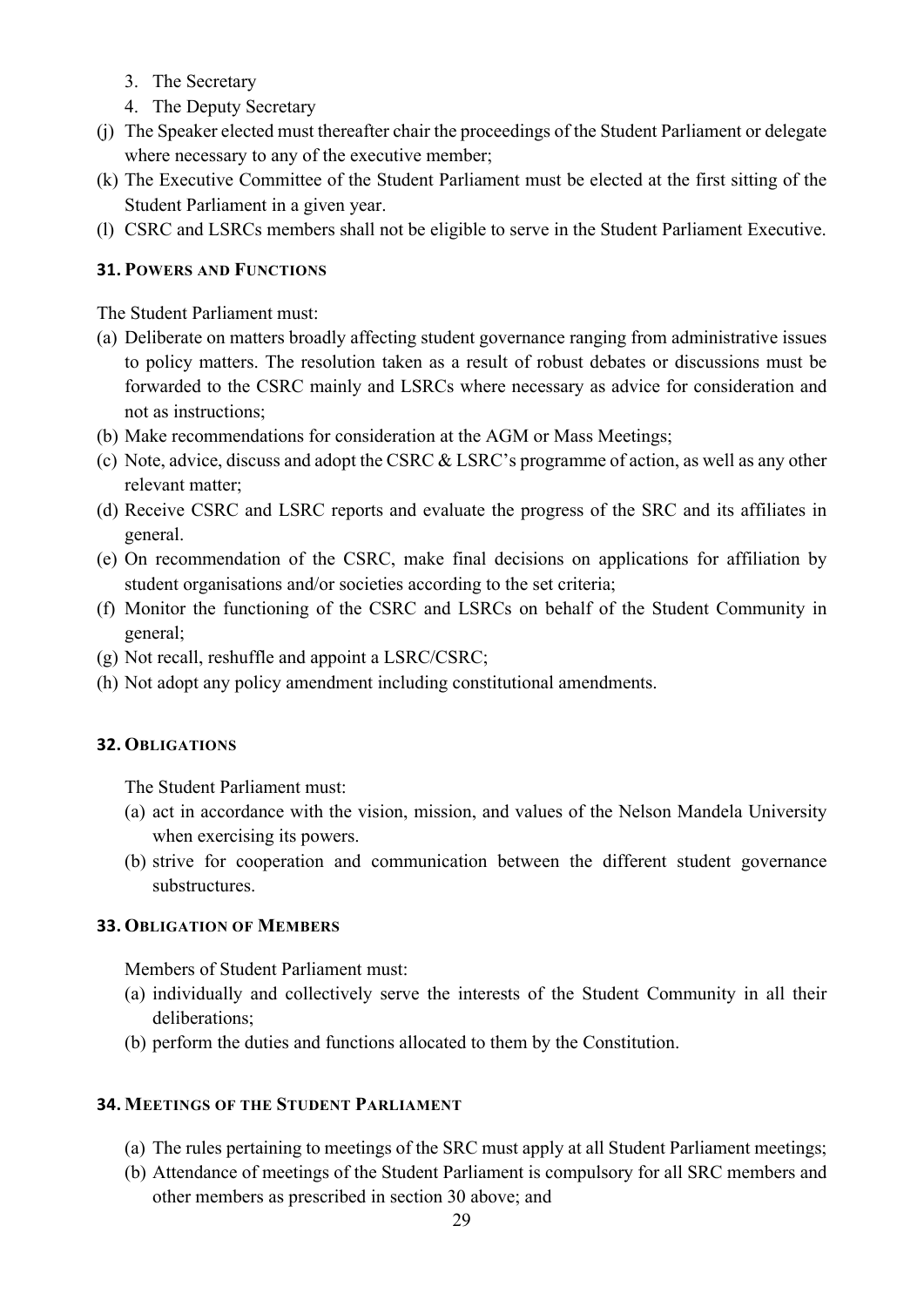(c) Meetings of the Student Parliament must be open for ordinary students to observe and participate with full speaking rights but without voting powers.

## **Ordinary Meetings**

- (d) The ordinary meeting of the Student Parliament must be held at least once per semester;
- (e) The first seating of Student Parliament must take place on the first term of the academic year;
- (f) The secretary must give at least seven (7) days' notice of the date, time and venue of such a meeting with disclosure of provisional agenda; and
- (g) Parliamentarians must be granted a reasonable opportunity to put matters on the agenda of a meeting for a period of not less than three (3) days, but closing no later than two (2) days before the said meeting.

## **Extra-ordinary Meetings**

- (h) A Special Meeting of the Student Parliament must be held if and when:
- (i) The Speaker in consultation with the President calls such a meeting;
- (j) An SRC affiliate who is a member of the Parliament submits a written request to the Speaker for such a meeting, accompanied by a written motivation for consideration at the meeting; and
- (k) Notice of the date, time and venue of a special meeting with disclosure of the agenda must be given at least forty eight (48) hours before such a meeting.

#### **Quorum**

- (l) The quorum for the Student Parliament must be 50% +1 of the voting members of the Parliament present.
- (m)In the event of a quorum not being present, the meeting must be postponed by the chairperson to a day within the next five (5) working days and the members then present must be a quorum.
- (n) In the event of such a postponement notice of at least forty eight (48) hours must be given to all members of the date, time and venue of the postponed meeting.

## **Resolutions**

- (o) Resolutions must only be adopted in respect of matters disclosed by the agenda, provided that other matters may be added to the agenda if there is no objection thereto by any member present.
- (p) A resolution must be adopted by an ordinary majority of votes of the members present.
- (q) A resolution adopted at a Student Parliament meeting must take immediate effect unless otherwise stipulated in the resolution.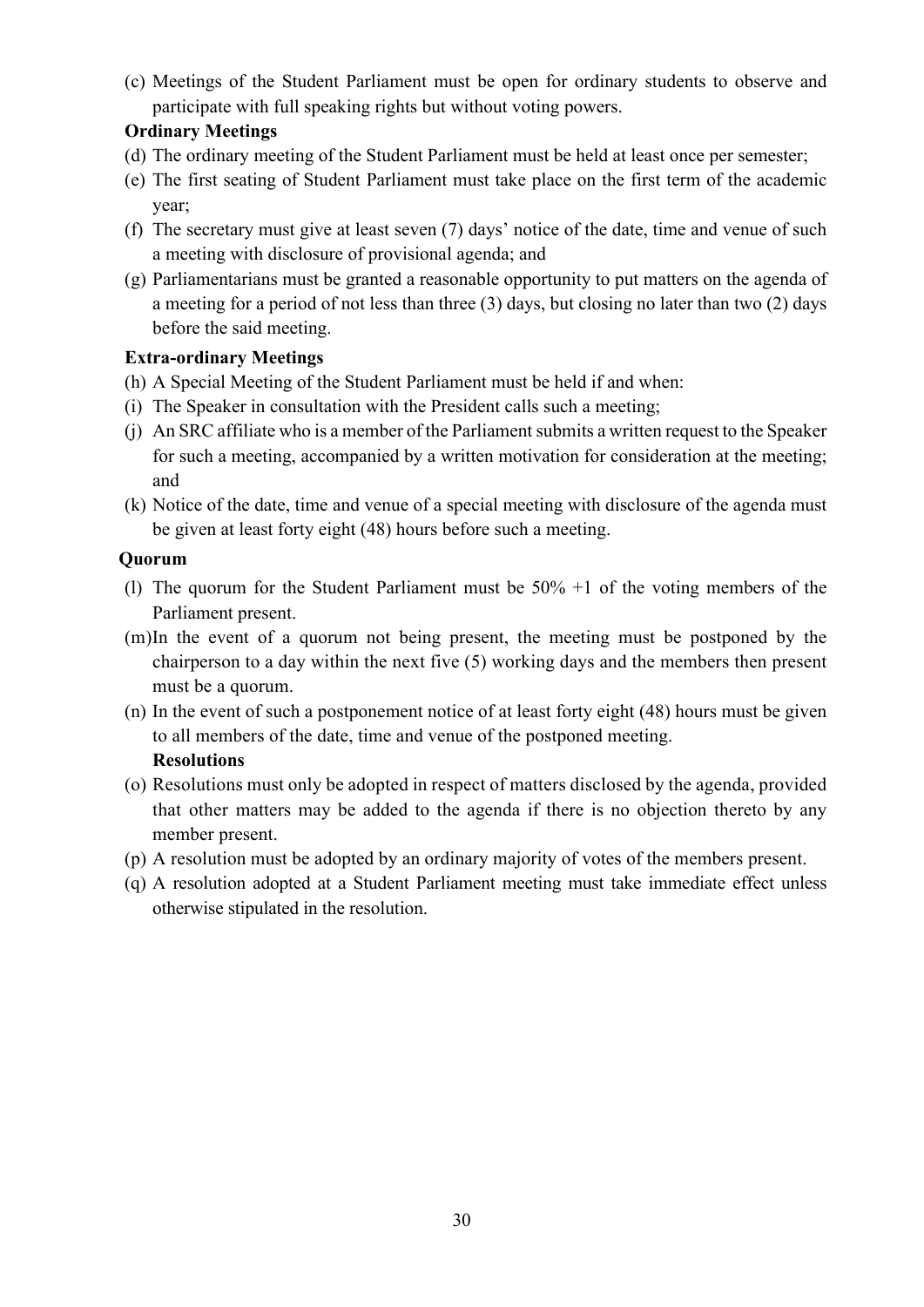# <span id="page-31-0"></span>**CHAPTER 5**

## <span id="page-31-1"></span>**GENERAL**

#### <span id="page-31-2"></span>**35. AMENDMENTS**

- (a) Amendments to this Constitution may be initiated by:
- **1.** one or more SRC members.
- **2.** one or more members of Student Parliament.
- **3.** one or more students, subject to par 35.(c) below.
- **4.** one or more members of the Executive Management or Council of the University.
- (b) An amendment proposed by Executive Management or Council needs to be submitted to only the CSRC for consultation before it can be considered for approval by Council. The CSRC may in turn consult with its substructures and other stakeholders, but must provide feedback to Executive Management or Council within the timeframe set by Executive Management or Council, provided that such timeframe must be reasonable;
- (c) All proposed amendments to this Constitution initiated by students must be in writing and be forwarded for the attention of the CSRC for submission to an extra-ordinary Annual General Meeting for adoption;
- (d) Amendments to the constitution must be completed on or before the end of the second term of the academic year, unless they are urgently threatening to student governance, and such must be motivated to the Council through MANCO as urgent amendments;
- (e) An amendment must only become effective upon approval by Council.

#### <span id="page-31-3"></span>**36. INTERPRETATION**

- (a) In case of conflict arising from the interpretation of this Constitution, the matter must be referred to the Dean of Students for dispute resolution;
- (b) The Dean of Students must, after consultation with the CSRC, resolve the conflict by referring the matter for either internal or external arbitration.

### <span id="page-31-4"></span>**37. EFFECTIVE DATE AND ENFORCEMENT**

- (a) The constitution will be enforceable after approval by Council;
- (b) Once approved by Council, this Constitution supersedes the previous version.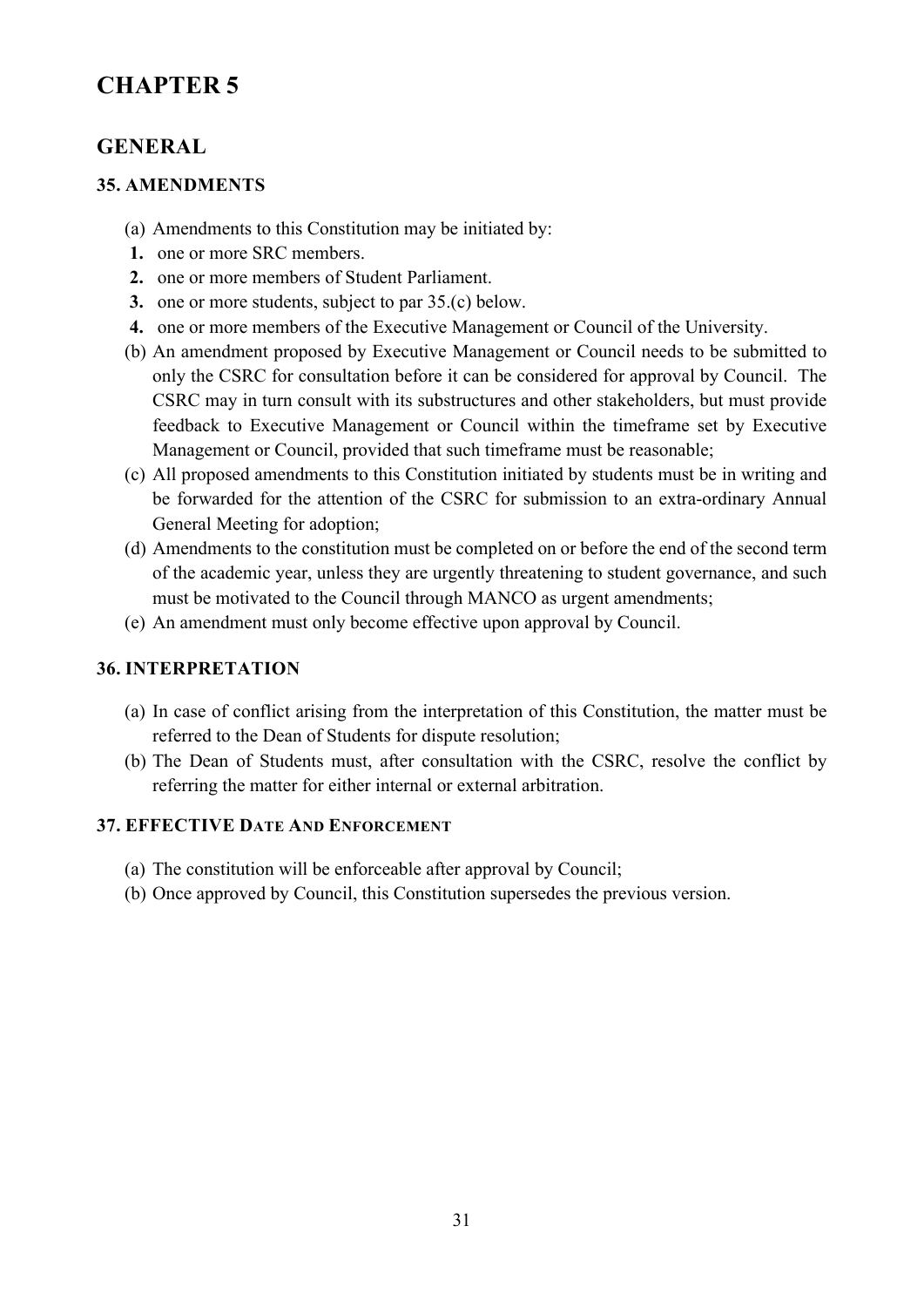#### <span id="page-32-0"></span>**APPENDIX 1A**

#### <span id="page-32-1"></span>**ELECTION PROCEDURE**

## **1. INTRODUCTION**

This procedure document serves to outline the process governing the election of the CSRC and LSRCs in Nelson Mandela University

## **2. ESTABLISHMENT OF THE ELECTORAL COMMISSION**

- 2.1.The primary task of the Electoral Commission is to manage the election of the CSRC and LSRCs. The Electoral Commission shall be independent and impartial and shall exercise its powers and perform its duties without fear, favour or prejudice.
- 2.2.The functions and responsibilities of the Electoral Commission shall be:
	- (a) To supervise and manage elections in accordance with this procedural document and to carry out the duties and responsibilities assigned to it
	- (b) To ensure that elections are free and fair.
	- (c) To declare the results within a period of twenty-four (24) hours after completion of counting the ballot papers.
	- (d) To establish and facilitate the functioning of the Electoral Forum as described in par 6.

## **3. COMPOSITION OF THE ELECTORAL COMMISSION**

- 3.1.The Dean of Students after consultation with the CSRC, shall appoint an Electoral Commission (EC) to conduct the SRC elections.
- 3.2.The Dean of Students, after consultation with the CSRC shall appoint a Chief Electoral Officer (CEO) who shall be a member of the Independent Electoral Commission (IEC) and who will act as chairperson of the Electoral Commission.
- 3.3.In the event of the IEC being unavailable for whatsoever reason, the Dean of in consultation with the CSRC, shall appoint an alternative independent electoral body or similar institution, in pursuance of conducting free, fair and credible SRC elections. Such appointments shall be subjected to the procurement policies processes of the university.
- 3.4.In addition to the CEO, the Electoral Commission shall consist of the following members:

(a)Two Officials co-opted by the CEO

- (b)The Head: Student Governance & Development or his/her appointee;
- (c)The SRC Officer, who acts as the Presiding Officer
- (d)Two current members of the CSRC not standing for election

## **4. FUNCTIONS OF MEMBERS OF THE ELECTORAL COMMISSION:**

- 4.1.The Chief Electoral Officer is responsible for organising the election process.
- 4.2.The Presiding Officer shall ensure the efficient day-to-day running of the Electoral Commission.
- 4.3.The Chief Electoral Officer, with the assistance of the SRC Officer shall be responsible for:
	- (a) Opening the nomination process together with a closing date;
	- (b) Preparing nomination forms;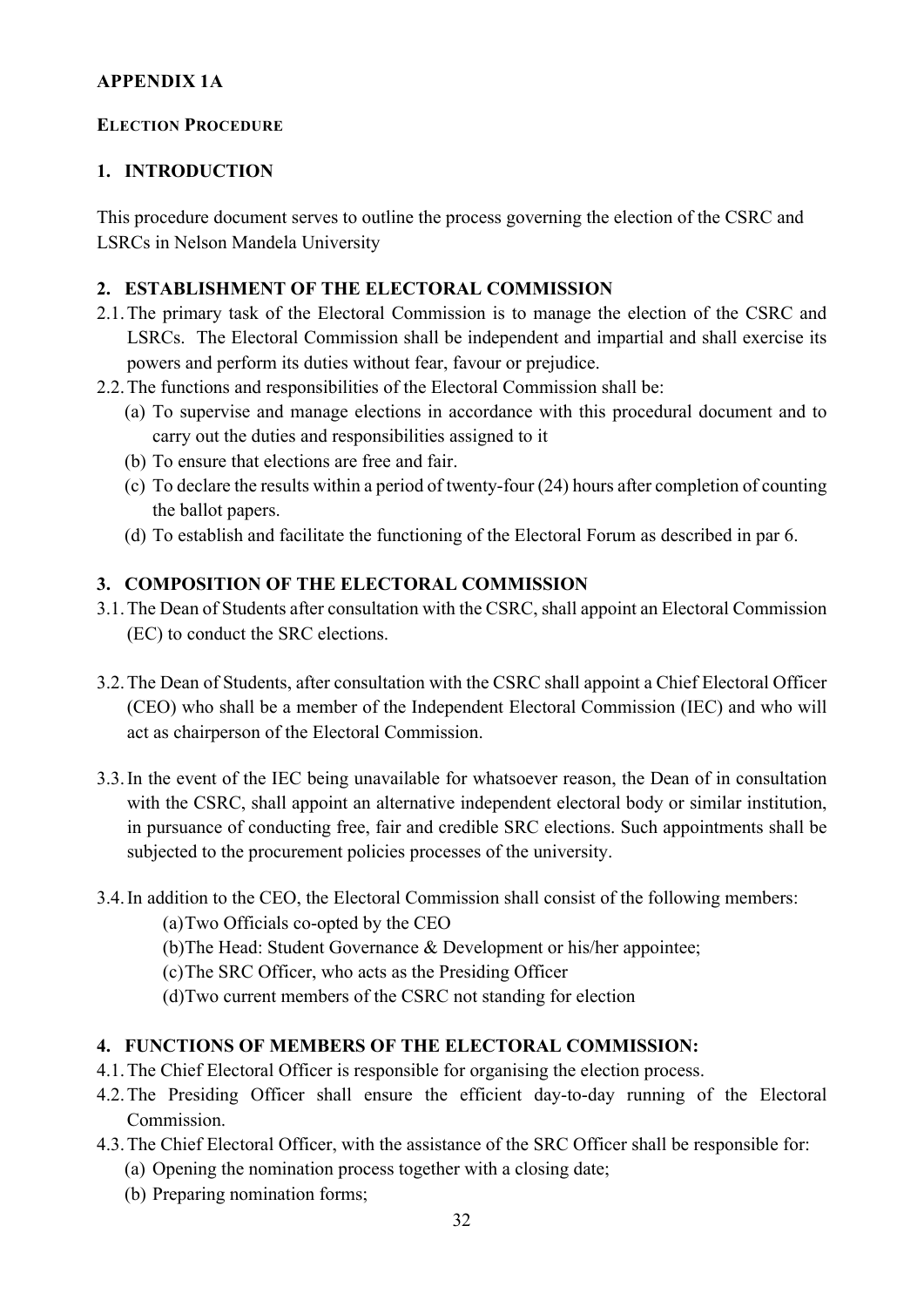- (c) Compiling a complete list of candidates;
- (d) Arranging meetings of candidates and the Electoral Forum to explain processes, rules and regulations for the elections;
- (e) Ensuring venues are booked timely for speeches, manifesto readings and any other events pertaining to the elections;
- (f) Ensuring that the election publications carrying relevant information about candidates are distributed prior to the elections;
- (g) Liaising with campus media and public media about information on the elections;
- (h) Making recommendations to the Electoral Commission concerning the efficient running of the elections, subject to the provisions of this procedural document;
- (i) Presenting a full report as soon as possible after the elections to the University Management through the Dean of Students.
- (j) Convening and servicing meetings of the Electoral Commission; and
- (k) Undertaking such task or tasks as the Electoral Commission may request from time to time.

## **5. DETERMINING THE ELECTION TIMETABLE**

- 5.1.The dates on which all the different elements of the election process will take place, including the day on which the voting will take place, will be determined by the Department of Student Governance & Development.
- 5.2.The timetable for the election is necessary to inform students and interested parties of the most important steps and procedures that shall be followed on specific dates leading up to the day on which voting will take place.

## **6. ELECTORAL FORUM**

- 6.1.A staff member delegated by the Head of the Department of Student Governance and Development shall be the convener of the Electoral Forum;
- 6.2.After the registration of participants to the elections, an Electoral Forum shall be formed;
- 6.3.The Electoral Forum shall be established to liaise between the EC and the participants in the elections;
- 6.4.The forum shall only make recommendations to the EC;
- 6.5.The forum consists of all the Electoral Commission members and all the participants officially accepted by the EC as candidates for the elections;
- 6.6.The EC and the Department of Student Governance & Development's assistance for candidates to attend the meetings cannot be guaranteed and remains the candidate's personal responsibility;
- 6.7.The Electoral Forum deals with the matters which the Electoral Commission presents to such meetings in order to promote communication and prevent avoidable electoral disputes;
- 6.8.The Electoral Forum has no powers to change this election procedure;
- 6.9.The Forum serves to facilitate consultation about the Election Schedule containing necessary information about the election process, including dates and times of meetings and events.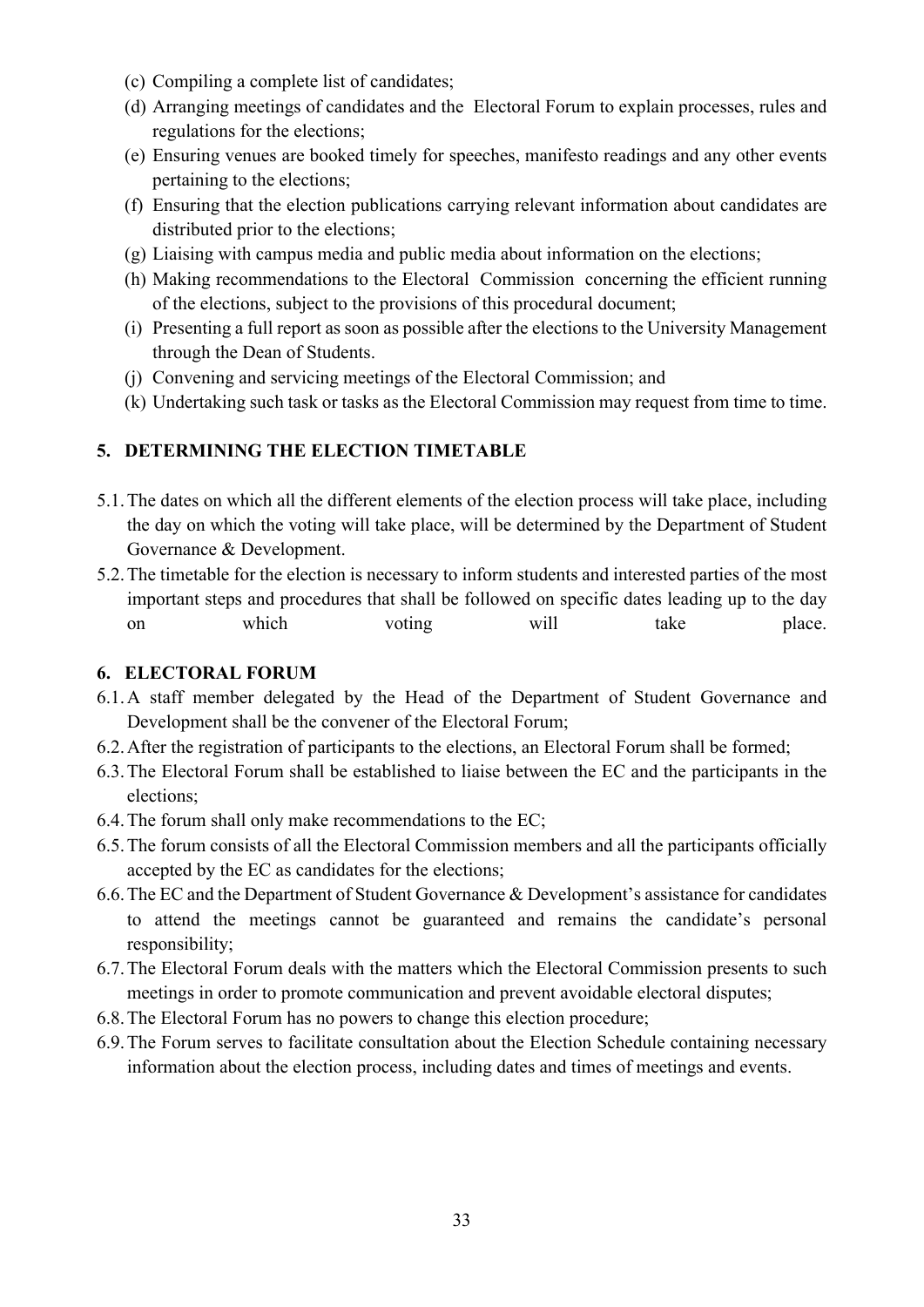#### **7. ELIGIBILITY OF CANDIDATES AND VOTERS**

- **7.1.**Any full-time, registered student may be elected to the SRC, provided that he/she meets the following requirements:
- **7.1.1.** Has not been found guilty of any misconduct in their entire student life in Nelson Mandela University
- **7.1.2.** Shall have rendered a satisfactory Academic Performance as follows:
	- (a) In the case of first time entering undergraduate students, shall have achieved a pass mark in at least 50% of all the modules they have been registered for. Compliance with this requirement shall be established from all the marks captured for those modules on the relevant institutional system by the end of July.

(b) In the case of all other students, subject to section (c) below, shall have met the current academic requirement for a NSFAS loan Students registered for postgraduate programmes are deemed to have rendered satisfactory academic performance.

(C) If there is any dispute about exclusion based on academic performance or any other factor, the Appeals Committee will make the final decision based on input from the relevant Dean/HoD and/or any other relevant source. The Appeals Committee will be duly constituted as follows:

- $\supset$  Director: Student Governance & Development
- $\supset$  Deputy Director: Financial Aid
- **7.2.**Student political organisations will be allowed to contest Central SRC elections if they have a registered branch in each of the five (5) campuses of the university;
- **7.3.**A student political organisation will be deemed to have a branch in a campus when it has regular programmes in that campus and a minimum of 100 members registered, recognized and audited by the Department of Student Governance and Development at the end of the first semester;
- 7.4.In the event that a student political organisation does not have a minimum of 100 members registered in a particular campus, it cannot contest LSRC elections of that campus and subsequently cannot contest CSRC elections. However, in the event of exceptional circumstances beyond the control of either of the Parties resulting in any or all of the Student Organizations being unable to obtain the requisite 100 members on a particular campus at the time of contesting for elections, the University may, in order to ensure that the CSRC elections take place, exempt such or all the Student Organizations from the requirements of clause 7.4.
- **7.5.**Individuals can only contest Local SRC elections
- **7.6.**Individuals wishing to contest the LSRC elections shall meet the following requirements:
- 7.6.1. The individual shall register with the EC.
- 7.6.2. To be directly elected in the LSRC or as campus Premier of North campus, 2<sup>nd</sup> Avenue campus or as campus Premier of South campus, the individual shall be required to submit a list of 100 signatures of students who are registered at the campus which the candidate seeks to represent, which shall serve as a threshold for him/her to run for a portfolio in that campus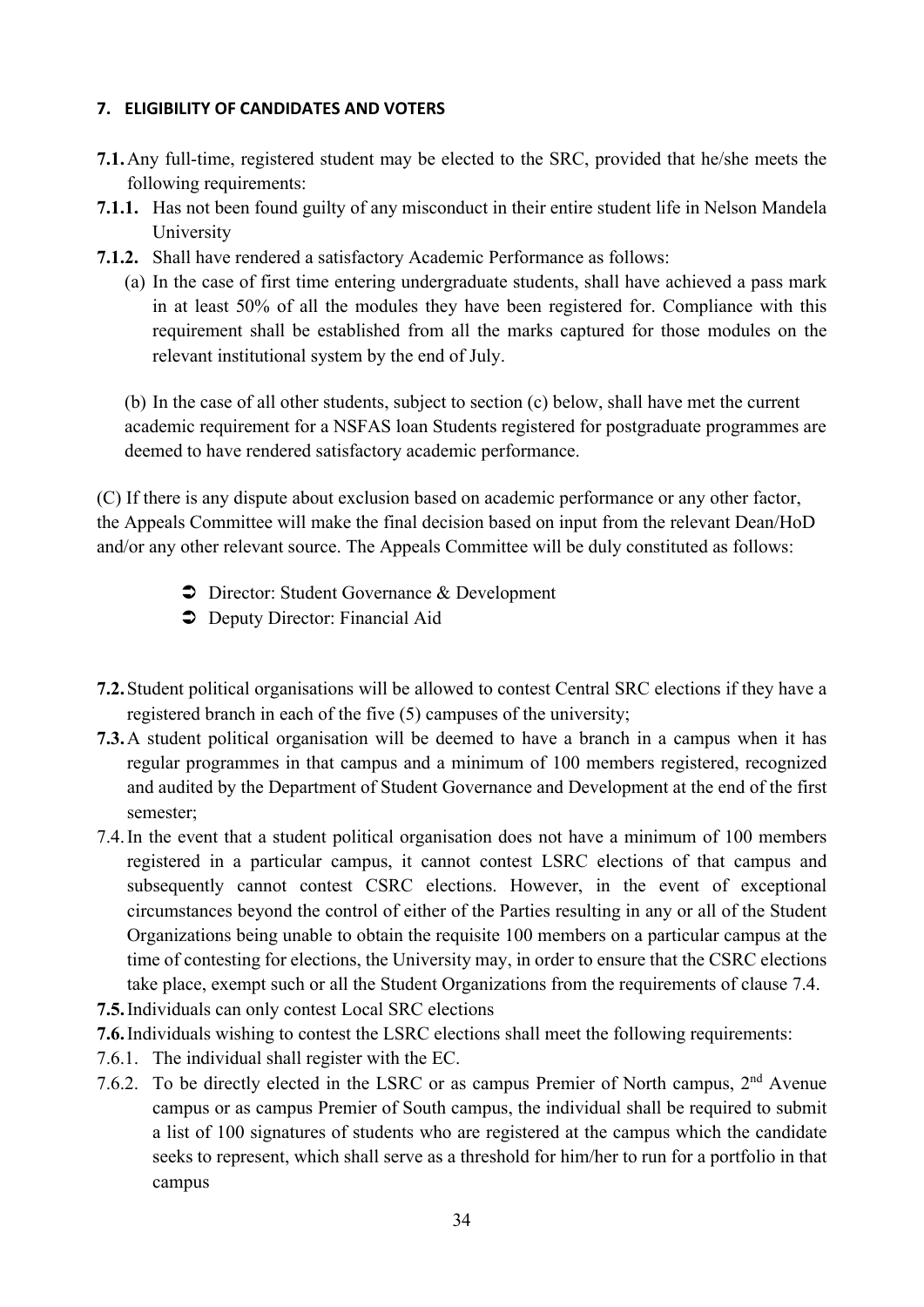- 7.6.3. To be directly elected as International Officer: the individual shall be required to submit a list of 100 signatures of international students which shall serve as a threshold for him/her to represent that constituency as referred to Appendix 8.
- 7.6.4. To be directly elected as Disability and Special Needs Officer: the individual shall be required to submit a list of 25 signatures of students certified as being disabled with special needs by the Disability Unit which shall serve as a threshold for him/her to represent that constituency as referred to Appendix 7

## **8. NOMINATION REQUIREMENTS**

## **8.1. Nomination by a Student Organisation**

Each nominating organisation shall be required to submit the following to the EC:

- (a) A list of the portfolios that the organisation will be contesting.
- (b) A complete list of candidates, for each candidate indicating full name, programme registered for, and student number. The list shall include at least the same number of candidates as the number of portfolios which the organisation will be contesting.
- (c) The list of candidates submitted must consist of not less than fifty per cent (50%) of women as a minimum
- (d) The manifesto of the organisation.

## **8.2.Nomination of individual students**

In the case of an individual running for LSRC, the following documents shall be submitted to the  $EC<sup>2</sup>$ 

- (a) A duly completed nomination form, which also indicates the portfolio he/she will be contesting.
- (b) The candidate's manifesto
- (c) A list of 200, in compliance with par 5.6 above, including full names, student numbers and signatures of those constituents.
- 8.3.Failure to comply with any of the above shall result in automatic nullification of the nomination affected by such non-compliance.
- 8.4.The EC may disqualify the whole organisation or an individual from participating in the SRC elections for failure to meet the above-mentioned requirements for the elections.

## **9. NOMINATION PROCEDURES**

- 9.1.The Chief Electoral Officer with the assistance of the Presiding Officer, shall invite nominations for SRC elections by means of a public notice stating:
- 9.1.1. Date of elections
- 9.1.2. Venue of elections
- 9.1.3. Where on each campus nomination forms may be collected and returned to
- 9.1.4. Closing date for submission of nominations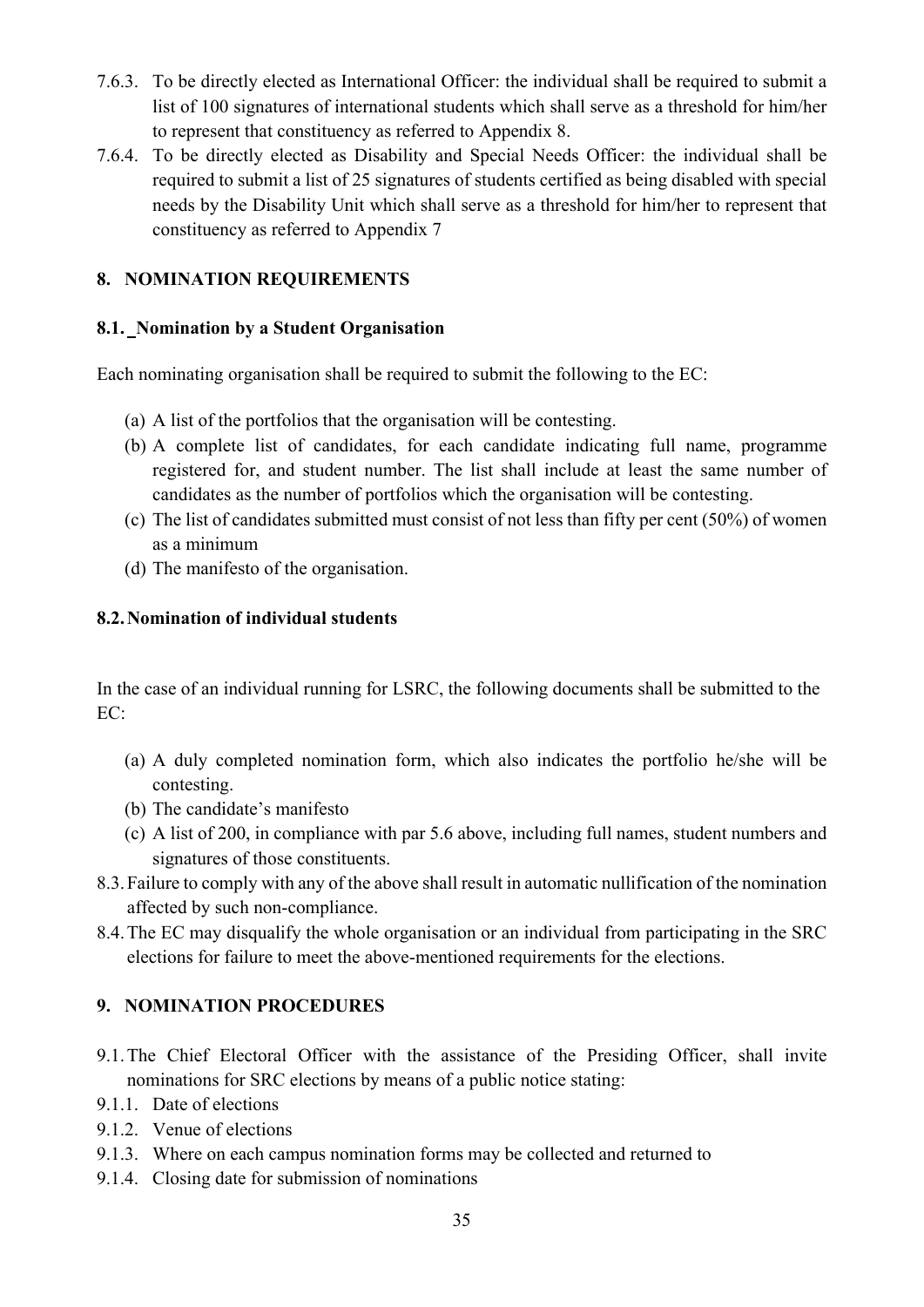- 9.2.The nominations shall be submitted by hand at the office(s) indicated in the public notice at least 14 days prior to the date of the elections, which office shall issue an acknowledgement of the receipt thereof to the person delivering such nomination.
- 9.3.The Chief Electoral Officer shall consider all nominations and shall determine whether the nominations are valid.
- 9.4. Notice of acceptance as candidates shall be given by the Presiding Officer by a collective public notice.
- 9.5.The Chief Electoral Officer shall make the voters' roll available for scrutiny at least 14 days prior to the holding of elections. Any objection to the voters' roll shall be submitted in writing to the CEO within 48 hours of its being made available. The EC will make a final ruling on any such objection.
- 9.6.Any objections to an accepted nomination or to the non-acceptance of a nomination shall be lodged in writing with the CEO within 48 hours of the publication of the notice of the accepted nominations. The CEO shall table his/her findings on the objection(s) to the Electoral Commission and the decision of the Electoral Commission shall be final.
- 9.7.No nomination form will be accepted after the closure of official nominations, the date and time of which will be announced in the public notice calling for nominations and be reflected on the nomination form itself.
- 9.8.If only one valid nomination has been received for a particular portfolio, the CEO will declare that candidate as elected unopposed.

## **10. ENTITLEMENTS OF NOMINATING ORGANISATIONS OR INDIVIDUALS**

- 10.1. Nominating organisations or nominated individuals contesting the elections will be entitled to the following:
- 10.1.1. Representation on the Electoral Forum as contemplated in par 6 above.
- 10.1.2. Free access to all voters' rolls compiled and maintained by the EC.
- 10.1.3. Protection by the Electoral Commission of names, as well as distinguishing marks, symbols and abbreviation, if any, of participating organisations.
- 10.1.4. The Department of Student Governance & Development may make funds available in its budget for participating individuals.
- 10.1.5. The amount given to contesting individuals shall be equal per candidate.

## **11. WITHDRAWAL OF NOMINATION**

- 11.1. Any notification by an organisation of the withdrawal of a nomination shall be in writing and signed by an executive member of that organisation or the individual candidate him/herself. This shall be done within the specified nomination period.
- 11.2. Any organisation or candidate making a false statement or furnishing false particulars in any document required by these regulations shall be guilty of an offence and will be subjected to a review of their nomination by the EC with cancellation of their nomination as possible sanction.

## **12. CONDUCT AND RESPONSIBILITY OF ORGANISATIONS AND INDIVIDUALS CONTESTING ELECTIONS**

- 12.1. All organisations contesting the elections will be required to:
- 12.1.1. Attend all meetings or workshops arranged by the EC;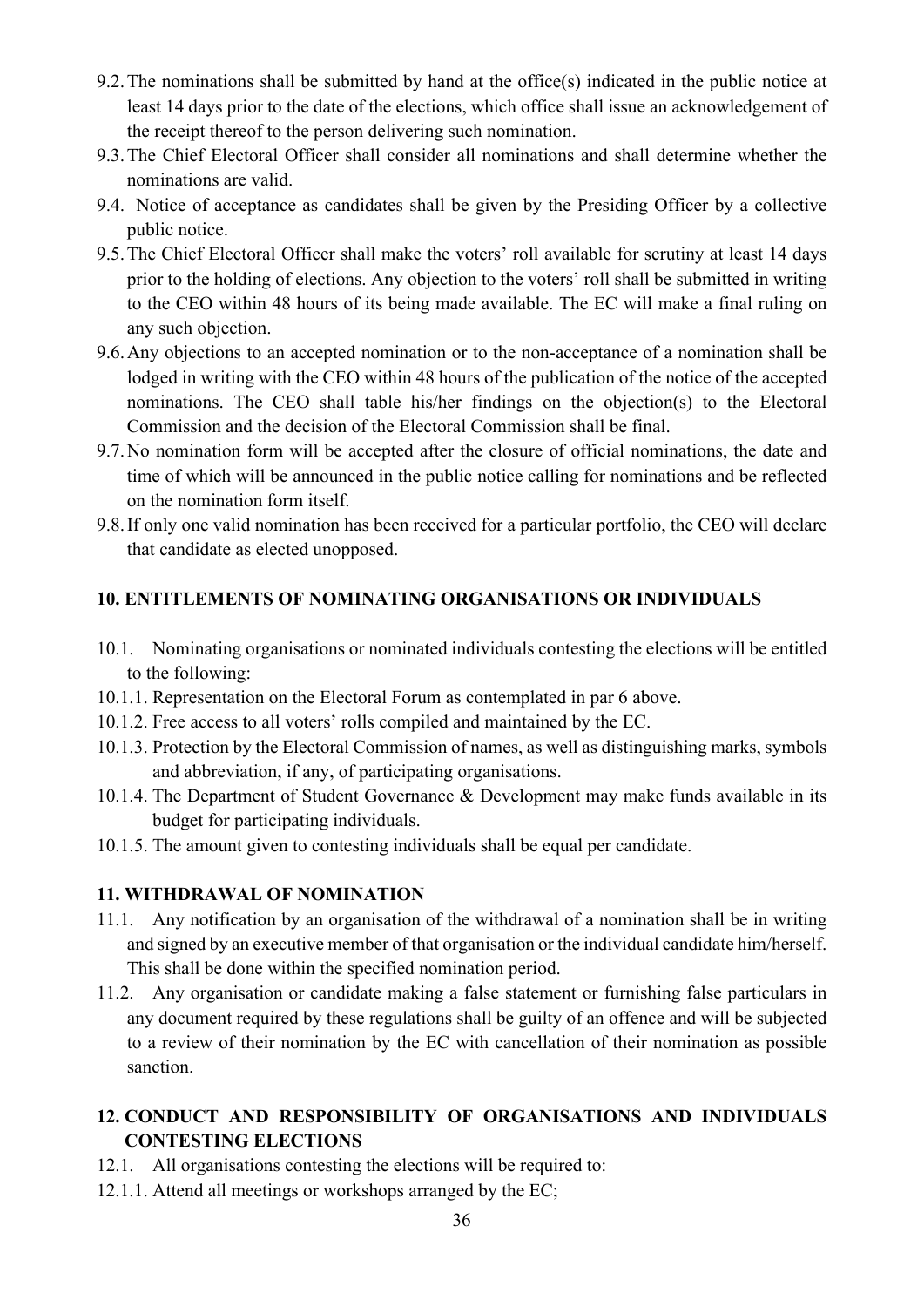- 12.1.2. Adhere to all deadlines set by the EC;
- 12.1.3. Provide any such relevant information as requested by the EC;
- 12.1.4. Apart from the individual transgressing member, the nominating organisation will also be held responsible for the misconduct of their members;
- 12.1.5. The candidates will not be allowed to collect or handle ballot boxes and ballot papers and will not be allowed within a 10 meter radius of ballot boxes on the day voting takes place, except to cast his/her own vote.

## **13. VOTING AND VOTING STATIONS**

- 13.1. The Electoral Commission shall establish voting stations on all the campuses;
- 13.2. The location of voting stations shall take into consideration the need for free, fair and orderly elections;
- 13.3. To this end, the number of voters on each campus and the need to avoid congestion at voting stations should be considered;
- 13.4. Voting will take place between 08h00 and 19h00 on the day(s) determined for elections;
- 13.5. Immediately before opening of voting, the designated Presiding Officers at the various voting stations shall show agents and candidates that the ballot boxes are empty and thereafter seal the ballot boxes;
- 13.6. Any student registered at the University has a right to vote in the SRC elections;
- 13.7. A voter shall produce his/her student card before voting;
- 13.8. Voting will be by secret ballot;
- 13.9. For CSRC portfolios to which members are directly elected, a voter may vote for only one organisation of his/her choice;
- 13.10. Only students registered at the relevant campus may vote for the LSRC of that campus;
- 13.11. Only international students may vote for the International Officer;
- 13.12. Only disabled and special needs students, certified by the Disability Unit, may vote for the Disability and Special Needs Officer;
- 13.13. Only students from accredited and non-accredited off-campus residences may vote for the Oppidani Council;
- 13.14. Each voting station is managed in terms of the applicable rules by an electoral officer appointed by the CEO.

## **14. VOTING MATERIALS**

- 14.1. The EC shall determine the design of the ballot paper and ballot boxes. It shall also decide how they are to be numbered and labelled;
- 14.2. The EC is responsible for sourcing and preparing ballot papers, ballot boxes, voting booths, a voters' roll and all other materials required for orderly voting at a voting station;
- 14.3. The Presiding Officer is responsible for the safekeeping of all these materials up to it being handed over to the electoral officer in charge of a voting station. The latter shall acknowledge by written receipt that he/she has received the required election materials.

## **15. ELECTION AGENTS**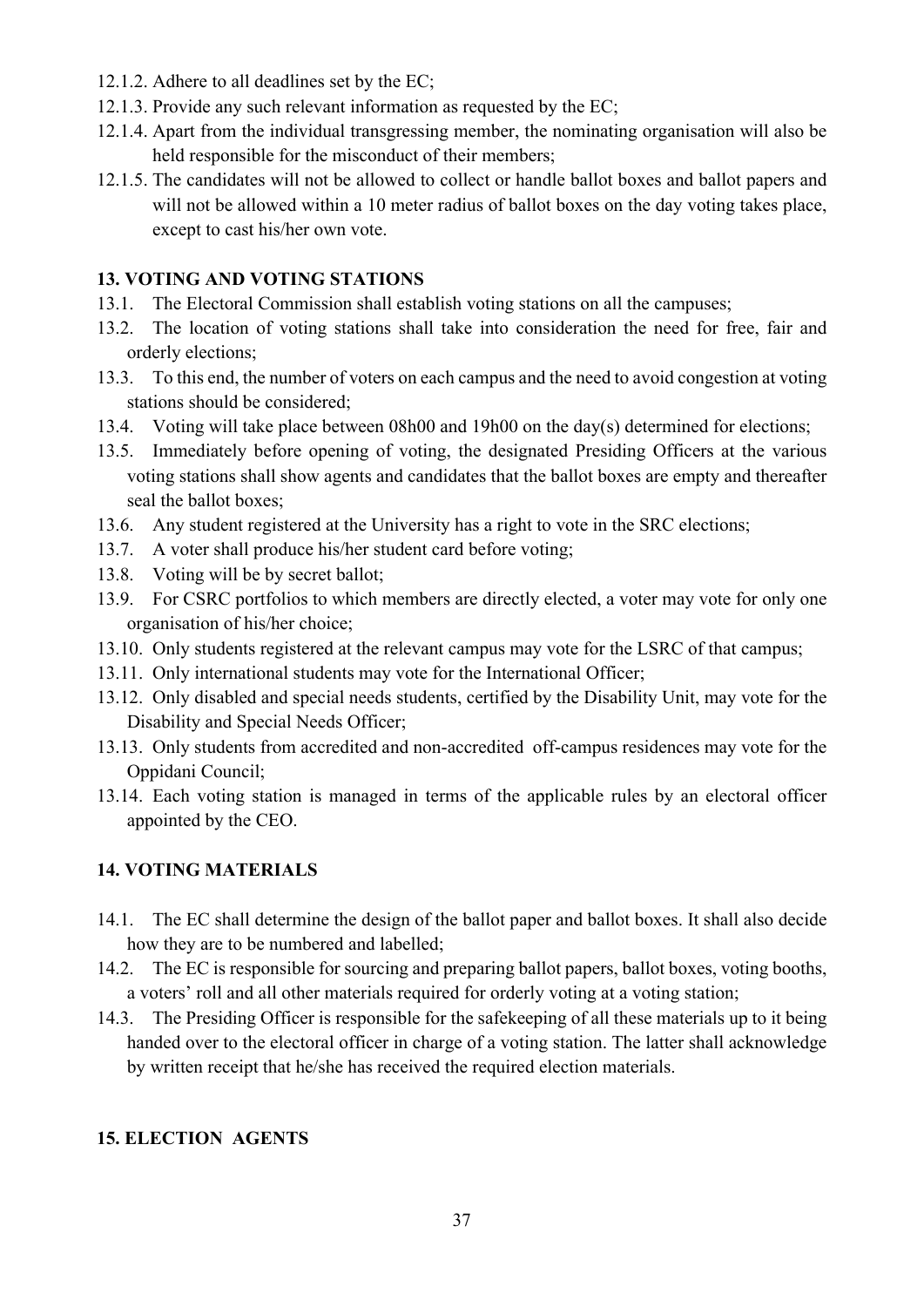- 15.1. A nominating organisation contesting the elections may appoint one agent per voting station and two agents at a venue where the counting takes place. An individual candidate, or a group of individual candidates, may do the same;
- 15.2. Names of agents shall be submitted to the EC at least two days prior to elections for them to be accredited as party agents for the duration of the election;
- 15.3. An agent shall be a registered student and shall not be a candidate in the elections;
- 15.4. The agent shall have written proof of his/her appointment and produce such proof at the request of the electoral officer or counting officer;
- 15.5. Agents are allowed to observe proceedings concerning voting, counting and determination and declaration of results at the voting station;
- 15.6. Agents may not interfere with any proceedings;
- 15.7. Agents may launch complaints or bring irregularities to the attention of the electoral officer;
- 15.8. The absence of agents does not invalidate proceedings.

## **16. COUNTING PROCEDURES AND ANNOUNCING THE RESULTS**

- 16.1. Counting commences as soon as practicable after the voting station has been closed for voting and may only be suspended with the Chief Electoral Officer's approval;
- 16.2. Ballot papers will be counted at the relevant voting station.
- 16.3. Counting officers shall reject and mark as rejected any ballot paper;
	- that reflects the identity of a voter
	- which casts a vote in favour of more than one individual candidate or organisation
	- which is unmarked
	- which does not reflect any choice of the voter.
- 16.4. Disputed and rejected ballot papers will not be counted and will be kept separate;
- 16.5. After the counting at a voting station has been completed, the agents at that station shall sign a declaration stating whether or not they accept the counting process as compliant with the rules governing the elections;
- 16.6. After the counting of votes at a voting station has been completed, the electoral officer in charge of that voting station shall ensure the safe delivery of all the ballot papers as soon as possible to the CEO at a predetermined venue and communicate the result of the voting at that particular voting station in writing to the CEO;
- 16.7. After receiving the results of all the voting stations the CEO shall determine the overall results as well as the percentage poll, and as soon as possible announce the outcome of this determination as the provisional results.

## **17. ELECTORAL SYSTEM**

- 17.1. The electoral system for the directly elected members of the CSRC shall be a system of Proportional Representation;
- 17.2. The electoral system for the election of the LSRC's shall be a system of First-Past-The-Post;
- 17.3. For electing the Disability and Special Needs Officer and the International Officer a simple majority system will apply;
- 17.4. The allocation of the nine (9) CSRC portfolios and all six (6) LSRC portfolios shall occur in the manner set out in Appendix 1B;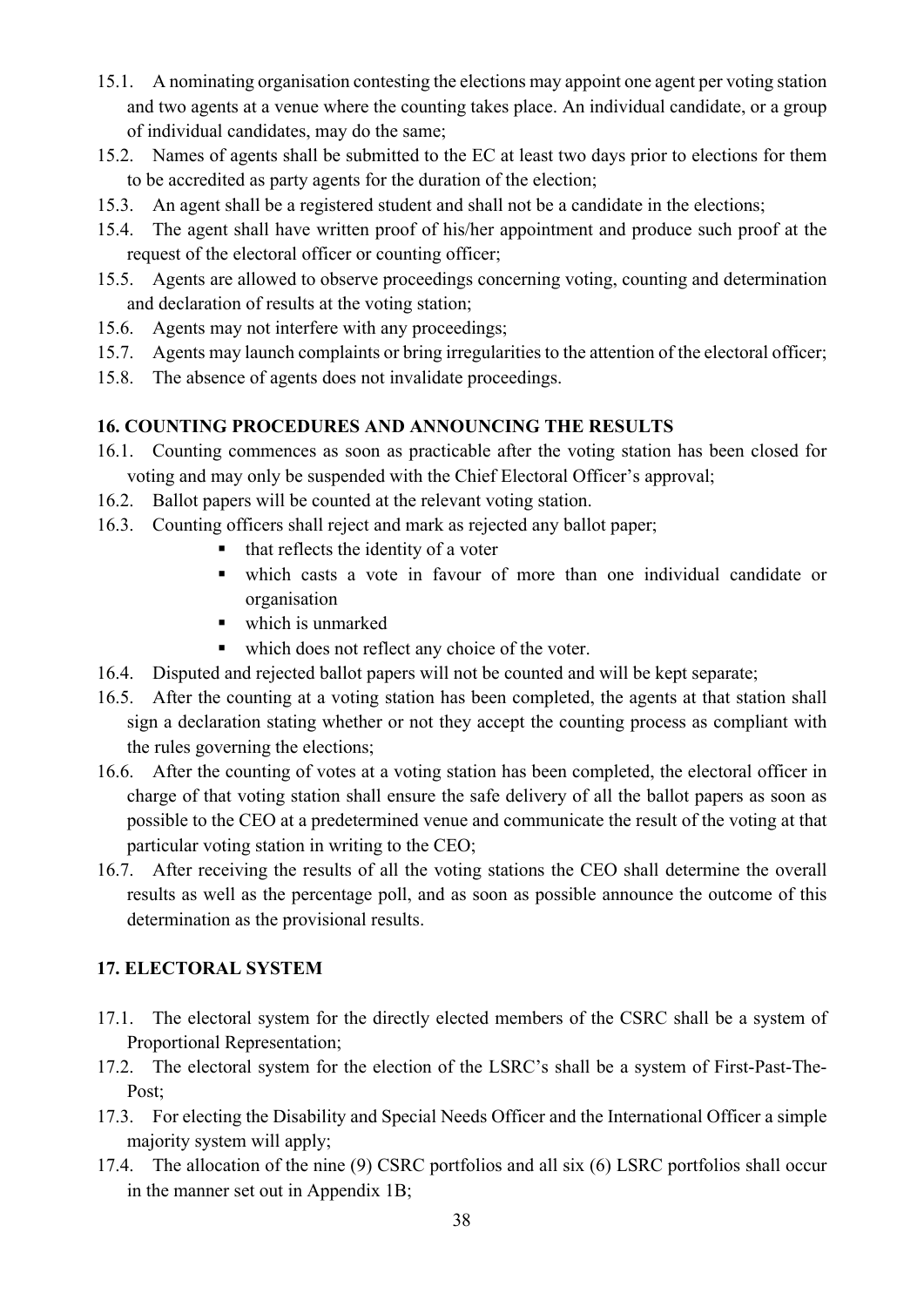- 17.5. An organisation which has been allocated a portfolio/portfolios in this way, shall deploy a candidate/candidates from its approved nomination list (see par 8.1 above) to such portfolio/s;
- 17.6. Deployment of candidates to portfolios by an organisation must adhere to a quota of not less than fifty per cent (50%) of women.

## **18. ELECTION POLL THRESHOLD**

- 18.1. In order for the SRC election to be accepted as having delivered a legitimate and representative SRC, a percentage poll of at least 20% shall have been achieved. This percentage is calculated as follows:
	- Total number of votes cast, expressed as a percentage of the total number of full-time contact students, excluding Master's and Doctoral students.
- 18.2. If the threshold has not been achieved, the Vice Chancellor and Principal may nevertheless endorse the elected SRC, subject to such conditions as it may deem appropriate, if it is of the view that such endorsement is in the best interest of the Student Community and the University. Such endorsement would entitle the Dean of Students to formally constitute the SRC.

#### **19. STUDENT PARLIAMENT REPRESENTATION**

- 19.1. For the Student Parliament, the 45 members from student organisations elected as members outlined in Section 30.(a).1 will be determined by a Proportional Representation system derived from the CSRC elections results of directly elected portfolios of a current CSRC;
- 19.2. If Organisation A obtained 1225 votes out of a total of 6000 cast for CSRC elections, their members of Student Parliament will be calculated as follows**:** 1225/6000 = 0.2041 | Therefore,  $40 \times 0.2041 = 8$  seats;
- 19.3. The names of the members of Student Parliament that an organisation is entitled to must be sent to the CSRC Secretary General four (4) days before the first sitting of the Student Parliament.;
- 19.4. For the sitting of the rest of the other sessions of the Student Parliament, the names of the members of Student Parliament that an organisation is entitled to must be sent to the Parliament Secretary four (4) days before the sitting of the Student Parliament;
- 19.5. There is no academic requirement for membership in Student Parliament;
- 19.6. Names sent to represent an organisation in Student Parliament ought to be members of that particular organisation;
- 19.7. An organisation is entitled to reshuffle and replace its members of Student Parliament for each seating.

#### **20. POSTPONEMENT OF ELECTIONS**

- 20.1. The SRC Elections may in part or as a whole postponed under the following grounds:
- 20.1.1. The Electoral Commission may in consultation with the Dean of Students request the Vice-Chancellor and Principal of the University to postpone elections if it is not reasonably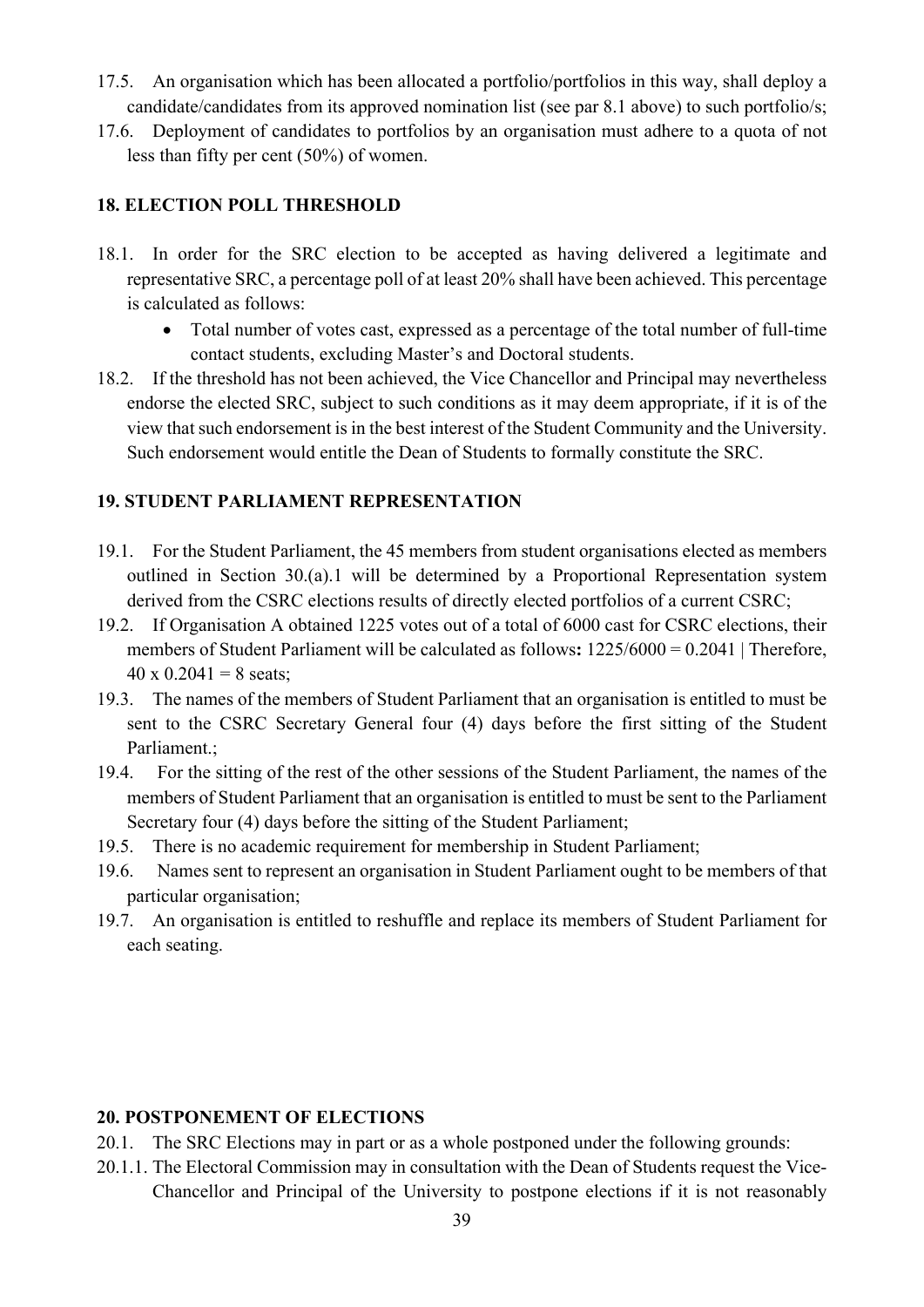possible to conduct free and fair elections. New elections shall be held within 60 days of such postponement (if practically possible);

- 20.1.2. If it has been proven to the satisfaction of the EC that any number of ballot papers have been lost, destroyed or unlawfully removed, the EC may allow a revote within 60 days, if practically possible;
- 20.1.3. If the Dean of Students after consultation with the SRC requests the Vice-Chancellor and Principal of the University to postpone elections if it is not reasonably possible to conduct free, fair and credible elections. New elections shall be held within 60 days of such postponement (if practically possible).
- 20.2. In the event that after such a postponement the SRC elections are still unable to take place, the Dean of Students must appoint an SRC interim structure that will serve for a maximum of 90 days.;
- 20.3. The core mandate of such an SRC interim structure must be to deliver SRC elections within 90 days after its appointment;
- 20.4. The SRC interim structure will consist of 2 members from each student political organisation that intended to contest the postponed SRC elections;
- 20.5. The SRC interim structure will have the portfolio of Convener, Coordinator and additional members. The position of Convener will be occupied by the student political organisation that had the biggest membership numbers across the University on the year of the postponed SRC elections;
- 20.6. The position of Coordinator will be occupied by the student political organisation that had the second biggest membership numbers across the University on the year of the postponed SRC elections;
- 20.7. The SRC interim structure must adhere to the SRC Constitution in all its operations.
- 20.8. In a case of a national disaster or *force majeure event* affecting the conducting of SRC elections, SRC elections may be postponed and the term of SRC be extended for a period not exceeding 90 days, or alternatively to after the period of disaster or *force majeure event*, but not exceeding September of the next calendar year. Such postponement shall be submitted to MANCO for approval. If the situation persists after September of the next calendar year, the Dean of Students must institute a process of constituting an Interim SRC in line with this constitution.

## **21. RESOLUTION OF ELECTION DISPUTES**

- 21.1. Objection to any aspect of the election process shall be lodged in writing with the CEO within 24 hours of the announcement of the provisional results;
- 21.2. The CEO shall make a finding regarding such objection and communicate the decision as soon as possible to the organisation or person who lodged the objection;
- 21.3. The decision of the CEO regarding such objection shall be subject to appeal in the following manner:
	- An appeal from any decision or ruling given by the CEO shall be to the EC who will also determine the procedure for hearing the dispute. For the purpose of the appeal hearing, the Dean of Students will replace the CEO as chair of the EC.
- 21.4. The decision of the EC shall be final;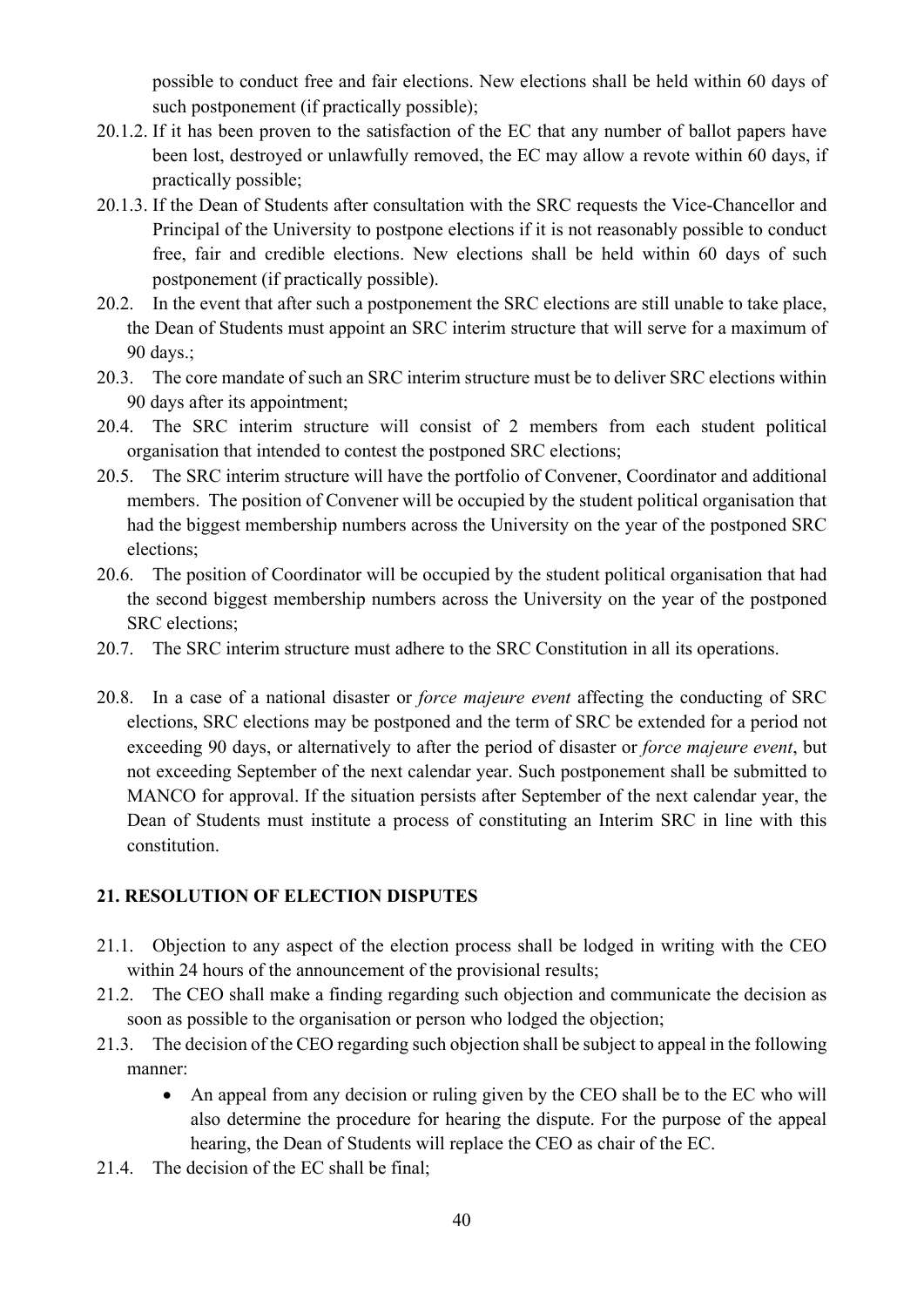21.5. If no objections are received within (24) hours of the announcement of the provisional results, these results will be certified by the CEO or his/her nominee as the final results and be communicated to the Dean of Students.

## **22. CONSTITUTING THE SRC**

- 22.1. After the final election results have been confirmed, the Dean of Students shall convene a meeting of all the elected members at a determined date, time and place and declare the CSRC and LSRCs as properly constituted and empowered to function in accordance with the provisions of the SRC Constitution;
- 22.2. The new SRC shall be inducted at a public investiture convened by the Department of Student Governance and Development as soon as possible.;
- 22.3. The term of office of the new SRC commences on 1 January of the following year, provided that each member has met the academic performance requirement for assumption of office outlined in par 22.4 below;
- 22.4. In order to effectively assume office in the year following upon his/her election, an elected member shall again satisfy the academic performance requirement for a NSFAS loan in that year.

## **23. GENERAL PROVISIONS**

- 23.1. The Electoral Commission and its officers shall have reasonable access to such places throughout the University if such is necessary to perform a particular function in terms of this policy;
- 23.2. The EC owns the election material and may dispose of such material after the elections as soon as the final results have been certified as such;
- 23.3. The IEC may make such further regulations which it considers necessary for the free, fair and orderly conduct of the elections.

#### <span id="page-41-0"></span>**APPENDIX 1B**

#### <span id="page-41-1"></span>**ALLOCATION OF PORTFOLIOS**

- 1. The procedure to allocate portfolios on a proportional representation basis is set out in this appendix. It concerns the nine (9) CSRC portfolios
- 2. The six (6) LSRC portfolios shall be allocated on a simple First-Past-The-Post system referred to in the Election Procedure (Appendix 1A).
- 3. The allocation of the nine (9) CSRC portfolios will be performed as follows:
	- (a) The internationally accredited De Hondt-method of calculation for proportional representation will be applied as follows:
		- (i) Step 1: Calculate the total number of votes received by each organisation
		- (ii) Step 2: Divide the total number of votes for each organisation consecutively by 1, 2, 3, 4, 5, 6, 7, 8 and 9
		- (iii)Step 3: Mark the nine highest numbers produced by the calculations.
		- (iv)Step 4: This result will indicate how many of the available portfolios will be allocated to each organisation.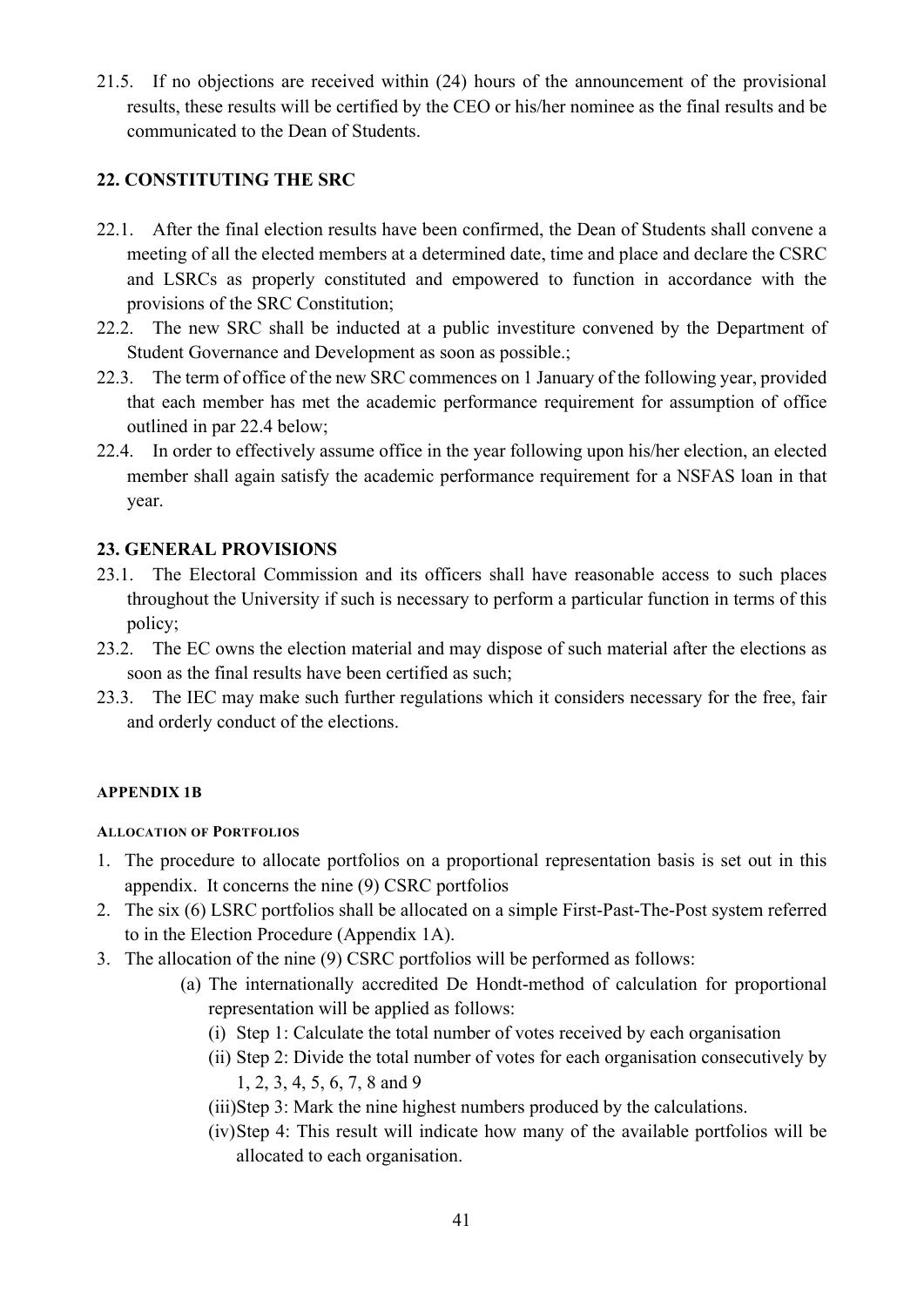- 4. The organisation that received the highest number of votes in terms of the calculation in step 1 of par 3 must be the first to select a preferred portfolio(s) before any of the other organisations. Thereafter the organisation with the second highest number of votes must select its preferred portfolio from the remaining portfolios, then the next organisation that has a seat(s), until all portfolios have been allocated. If two or more organisations received exactly the same total number of votes, the sequence by which they would be entitled to select their portfolios will be determined by drawing the lot.
- 5. Illustrative example:
- 5.1.Assume the organisations total number of votes are as follows:

Organisation 1: 6575 Organisation 2: 4220 Organisation 3: 4005 Organisation 4: 1220 TOTAL VOTES: 16 020

- 5.2.The totals of each organisation now have to be divided consecutively by 1, 2, 3, 4, 5, 6, 7, 8 and 9 leading to the following results (fractions are disregarded):
	- 1: 6575, 3287, 2191, 1643, 1315, 1095, 939, 822, 731
	- 2: 4220, 2110, 1406, 1055, 844, 703, 602, 528, 468
	- 3: 4005, 2002, 1335, 1000, 801, 667, 572, 500, 445
	- 4: 1220, 610, 406, 305, 244, 203, 174, 152, 135
	- 5.3.The 9 highest numbers are: 6575, 4220, 4005, 3287, 2191, 2110, 2002, 1643, 1406
	- 5.4.Thus: Organisation 1 is allocated four portfolios, organsations 2 has three portfolios and organisation 3 gets two portfolios and then organisation 4 is allocated no portfolio.
	- 5.5.Organisation 1 received the highest total number of votes and will therefore be able to first select its four portfolios of its choice. Thereafter Organisation 2 will select its three portfolios, then Organisation 3 its two portfolios and finally Organisation 4 will be allocated no portfolio.
	- 5.6.Each organisation will then select candidates from their approved candidate lists and deploy them to the different portfolios as per the gender quota stated. Organisation 1 would have to deploy at least 2 women candidates. Organisation 2 has to deploy at least one woman candidate and Organisation 3 also has to deploy at least one woman.

#### <span id="page-42-0"></span>**APPENDIX 2**

#### <span id="page-42-1"></span>**CENTRAL SRC AND LOCAL SRC CODE OF CONDUCT**

#### **Introduction**

The Student Representative Council is the highest decision making student structure on all matters pertaining to student governance at the Nelson Mandela University. The student leaders of the University, out of their desire to pursue the goals, aims and objectives as set out in the SRC Constitution, unite to accept this code of conduct.

Through this Code of Conduct, the SRC seeks to build a student leadership that is committed to good governance, individual integrity, good citizenship and public service ethos.

This Code of Conduct seeks to regulate the behaviour and conduct of those in student leadership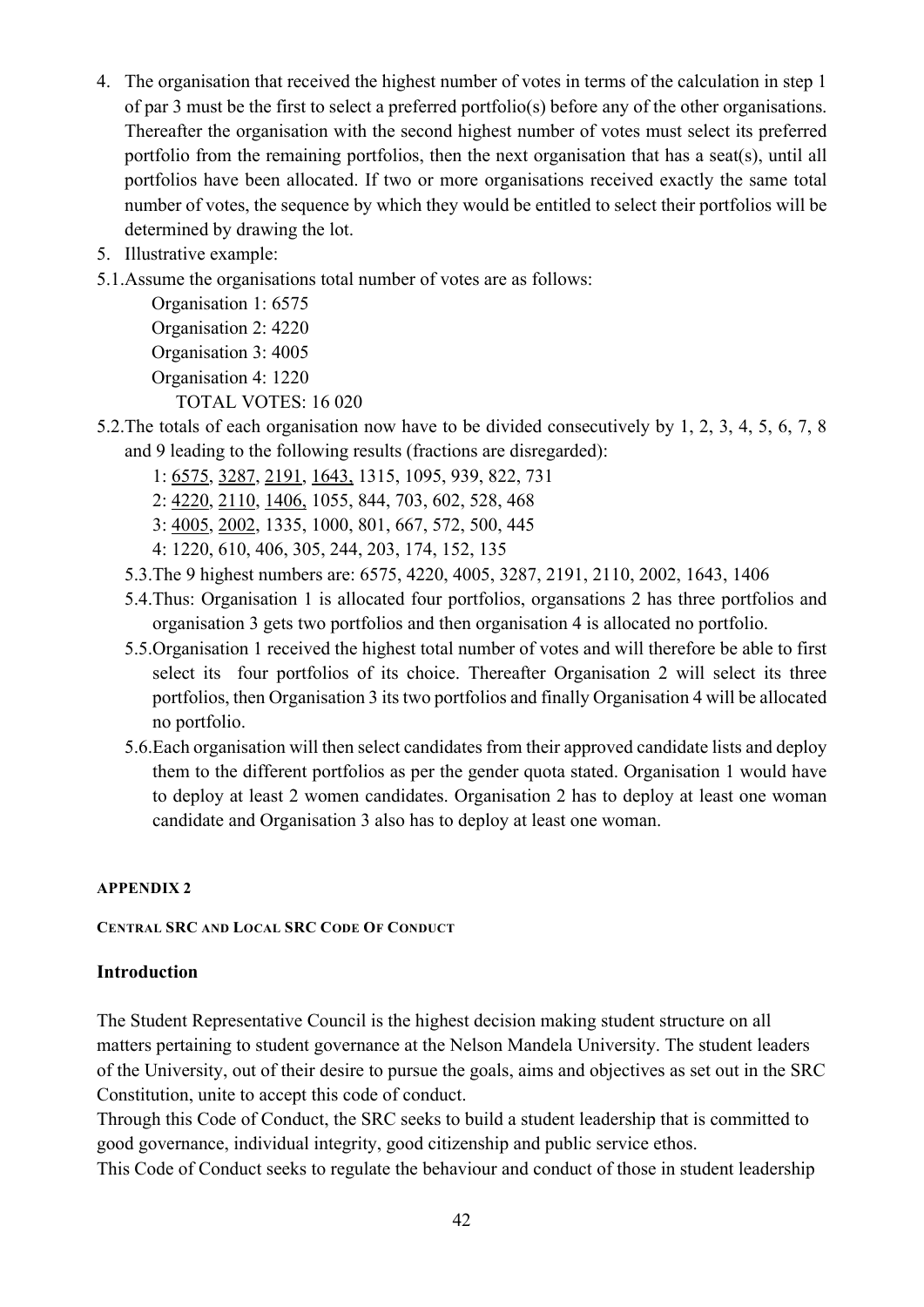positions, and must be studied and understood in conjunction with the SRC Constitution, the Student Disciplinary Code, the University rules and procedures.

## **1. Guiding Principles**

The guiding principles as espoused in the SRC Constitution underpin the manner in which student leaders should serve the students of Nelson Mandela University. Such principles form the core of the culture which the SRC strives to establish in the service of students.

## **2. Categories of Misconduct**

- Very Serious Misconduct
- Serious Misconduct
- 1.1.Very Serious Misconduct

Any individual member of the SRC must be charged with very serious misconduct if he or she has committed one or more of the following through act or omission:

- (a) harming the integrity of the SRC, or its personnel or property;
- (b) sabotages the activities of the SRC;
- (c) insubordination;
- (d) creates division or factionalism within the SRC;
- (e) encourages or participates in the creation of cliques or cabals;
- (f) any form of sexual assault and sexual harassment, whether verbal or physical;
- (g) acts in a way that exposes members to serious physical harm or death, including rape or attempted to rape;
- (h) any act aimed at undermining the effective functioning of student governance in general and the SRC in particular;
- (i) public drunkenness;
- (j) sells or takes illegal drugs
- (k) vandalizes University property
- (l) Abuses resources to advance personal interest or in return for favours.
- (m) behaves in a dishonest manner that places the integrity of the SRC into question or stealing goods from the SRC or from other members of the SRC;
- (n) behaves in a corrupt manner by seeking or accepting any kind of bribes or rewards for performing or not performing any task(s) on behalf of the SRC; behaves in any other corrupt manner that brings the name of the SRC into disrepute;

## 1.2.Serious misconduct

Any member must be charged with serious misconduct if she or he has committed one or more of the following through act or omission:

(a) abuses his/her office by using his/her position to obtain material or sexual favours, or any other undue benefit,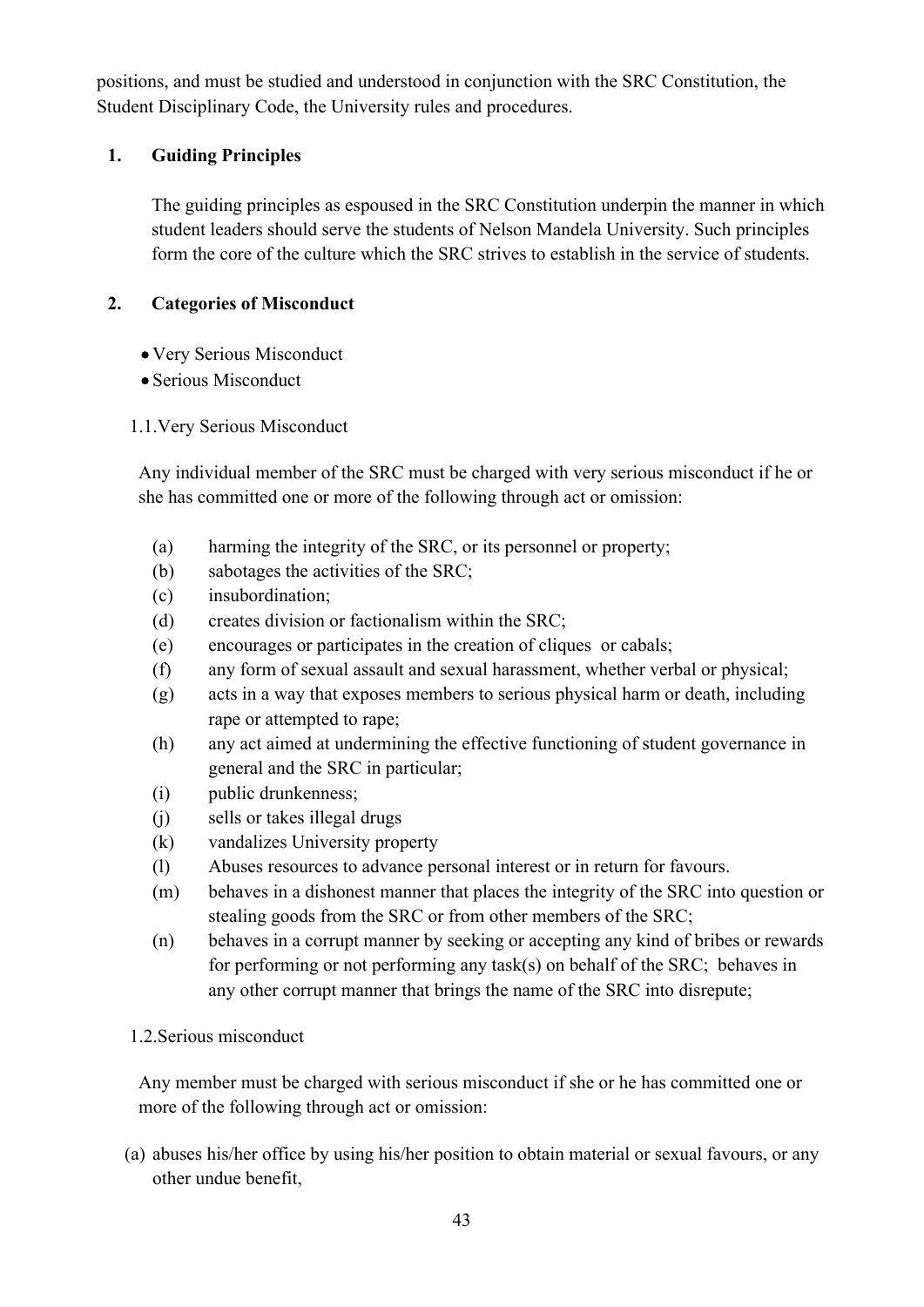- (b) sowing racism, tribalism, regionalism, sexism, xenophobia, homophobia and chauvinism in the SRC or its substructures;
- (c) acts contrary to a valid decision of the SRC;
	- i. spreads false information about fellow SRC members;
	- ii. disrupts meetings or interrupts the orderly functioning of the SRC;
	- iii. uses offensive language or hate speech during an SRC meeting or any other meeting of a SRC substructure;
	- iv. Fails to perform duties assigned or fails to attend two (2) consecutive SRC events or meetings without a written valid apology or explanation.
- (d) In so far as any of the acts or omissions described in this code, also negatively affects any SRC substructure, it will also constitute very serious or serious misconduct, as the case may be.

## **3. Disciplinary Procedures**

- (a) Principles
	- I. Any relevant person(s) must not use the disciplinary process as a tool for suppression of robust debate or denying members their democratic right to exercise freedom of expression
	- II. The disciplinary process should not be used as a means of solving personal problems.
	- III. Any person faced with disciplinary proceedings must receive due written notice of any hearing and of the basic allegations and charges against him/her and be afforded a reasonable opportunity to make his/her defence.
	- IV. All disciplinary hearing must be conducted privately and their outcomes must be presented to the SRC, Department of Student Governance & Development and relevant structures and may be made public at the discretion of the SRC Disciplinary Committee.
	- V. A complainant(s) must submit a written notice to the SRC Disciplinary Committee indicating the type of misconduct that has been committed by a member of the SRC.
	- VI. In the event of the accused being a member of the SRC Disciplinary Committee, the member in question must excuse him/herself from the process and the SRC must appoint an alternative member of the SRC in his or her place.
- VII. The rules of natural justice must apply in all Disciplinary cases.
- **VIII.** All disciplinary proceedings must be attended to as speedily as possible as but not later than ten (10) days after reporting of the misconduct.

## **4. Composition Of Disciplinary Committee for CSRC**

- 4.1. The committee must comprise of three members:
	- (a) The President;
	- (b) The Deputy President;
	- (c) One other member of the SRC, appointed by the President giving due consideration to demographics, which will include gender.
- 4.2.If charges are laid by or against any member of the committee that member must recuse him/herself from the committee.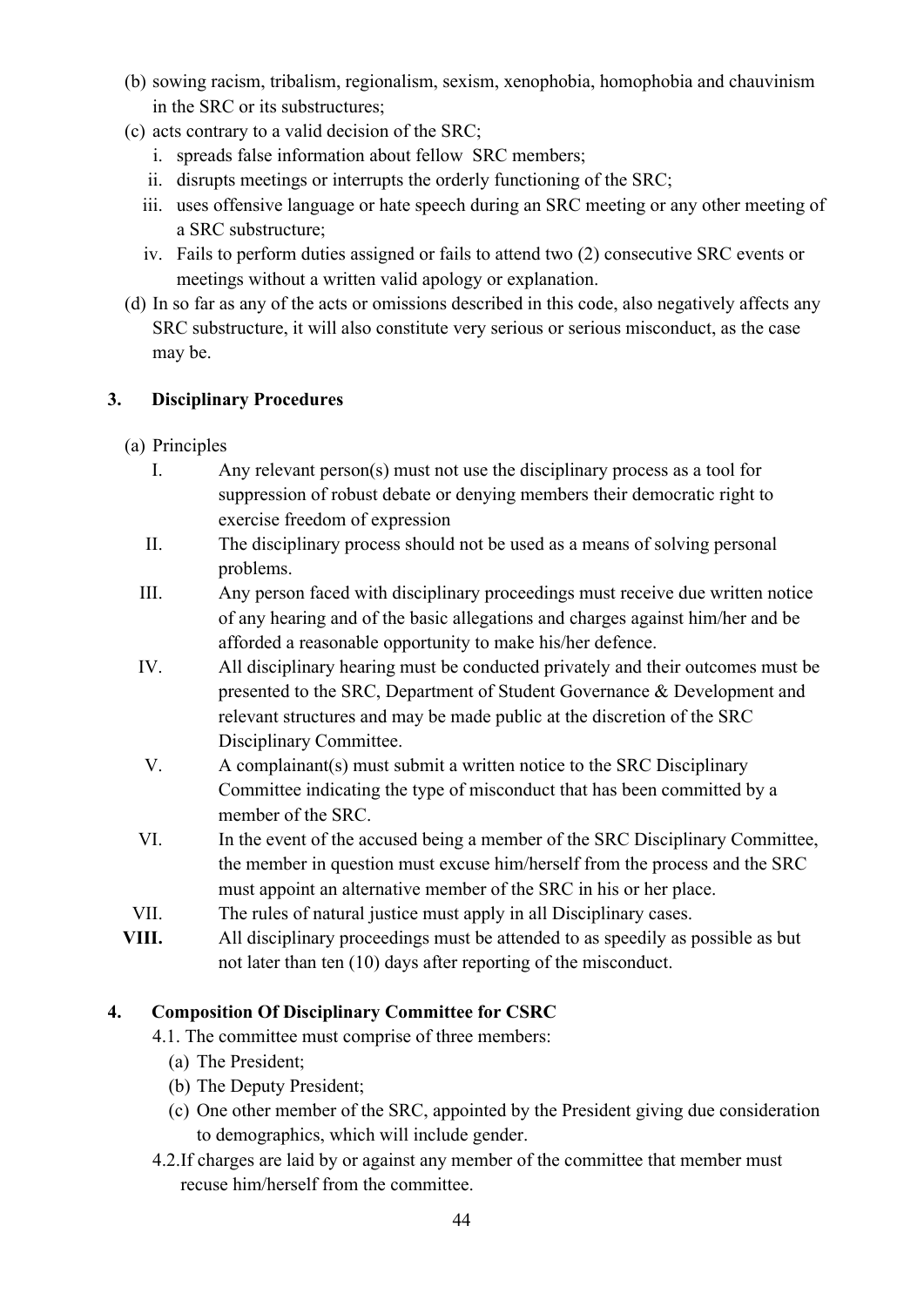4.3.The SRC will appoint a panel of senior students from the Faculty of Law who will receive, investigate, collect statements and prosecute the matter before the committee.

## **5. Composition of the Disciplinary Committee for LSRC**

- 5.1. The committee must comprise of three members:
	- a. The Premier
	- b. The Secretary
	- c. One other member of the SRC, appointed by the Premier giving due consideration to demographics, which will include gender.

5.2. If charges are laid by or against any member of the committee that member must recuse him/herself from the committee.

5.3. The SRC will appoint a panel of senior students who will receive, investigate, collect statements and prosecute the matter before the committee.

## **6. Effective Correction Measures**

A corrective measure is any measure imposed mainly on humanitarian grounds, or owing to the special circumstances of the offender. The main aim of such measure is to assist the student leader to live by the expected norms of the student organisation, structure or substructure. The principles which follow are intended to serve as guidelines for imposition of sanctions in cases of misconduct:

#### **(a) Reprimand**

The intention of a reprimand is not to humiliate the person concerned, but to remind him/her and the entire student leadership of the standards expected of student leaders, and to reinforce the sense of unity and shared values in student organisations, structures and substructures.

## **(b) Demotion**

A student leader who holds a position of responsibility in the SRC may be demoted if the continued holding of such position would be indefensible, inexplicable or embarrassing as a result of the particular transgression.

## **(c) Temporary forfeiture of membership rights**

The penalty of temporary forfeiture of membership rights may be imposed where such a measure will have a corrective effect in the event of serious misconduct.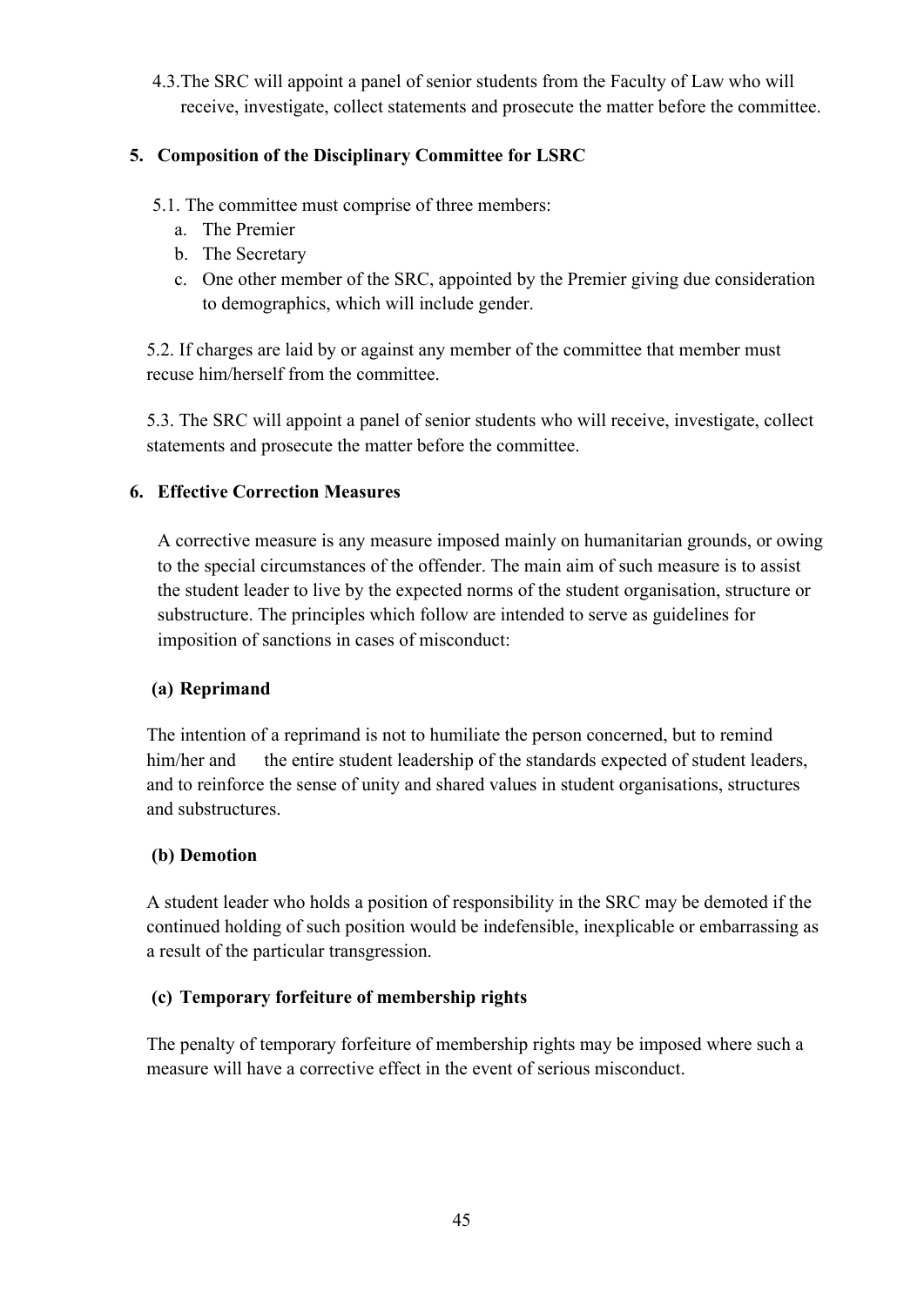#### **(d) Suspension**

Where a student leader is suspended from his/her position of leadership, the period and conditions of such suspension must be indicated. In respect of serious misconduct**,** the period of suspension may not exceed three (3) months.

#### **(e) Termination of leadership position**

Termination of leadership position may be recommended to the SRC for misconduct classified as very serious, but the final decision as to whether or not to terminate such position lies with the SRC. A person in respect of whom such recommendation has been made is entitled to appear before the SRC in person, together with his/her representative, if any, to indicate why she/he should not be terminated in his/her leadership position.

#### **7. Rights Of Complainant(s)**

The complainant must have the right to;

- a. a fair hearing and the right to representation by a fellow student.
- b. request that the case be treated confidentially.
- c. sensitivity on language use (no offensive language)

#### **8. Right To Appeal**

<span id="page-46-0"></span>Any student or individual(s) found guilty in a disciplinary proceeding, or the complainant has the right to appeal to the CSRC meeting against the conviction or sentence within seven (7) working days. The CSRC will submit the appeal to the Nelson Mandela University Central Disciplinary Committee which will adjudicate the matter. The decision of the Nelson Mandela University Central Disciplinary Committee will be final.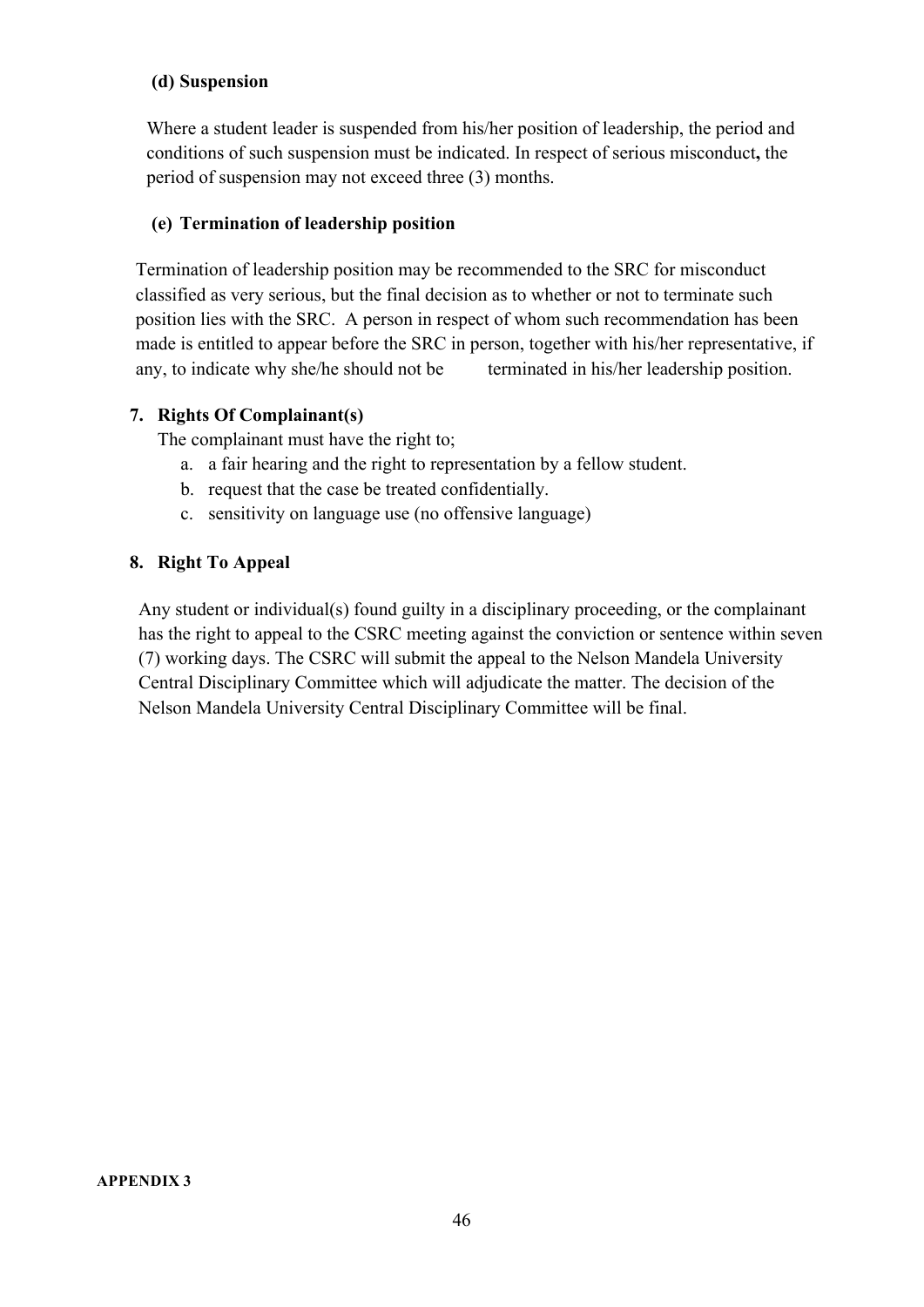#### <span id="page-47-0"></span>**COMPOSITION AND ELECTION**

- 1. The Faculty Council must be elected from the voters roll by secret ballot by students from all 5 campuses, in the manner provided in this section, read together with the SRC Election Procedure (Appendix 1), and must consist of seven (7) persons from the seven (7) faculties (see par 8 below), duly elected as faculty representatives by and from all members of each faculty.
- 2. The Academics officers from each LSRC, each Premier's Council, and the academics representative from the International Council shall be ex-officio members of the Faculty Council with full speaking rights but without voting powers
- 3. The faculty representative with the highest number of votes in a particular faculty must be the successful candidate for the Faculty Council.
- 4. In the event of a tie of votes in any contested seat the successful candidate must be determined by lot.
- 5. The elections for faculty representatives must be held concurrently with the CSRC and LSRC elections.
- 6. The faculty representatives must elect from their own ranks a Chairperson for the Faculty Council who must be the Academic Officer of the CSRC.
- 7. At its first meeting the Faculty Council must appoint a person from their own ranks to act as Chairperson in the absence of the Chairperson, but who must not be entitled to act as CSRC Academic Officer as well.

## **ELIGIBILITY OF CANDIDATES AND VOTERS**

- 8. The students in each faculty must elect a Faculty Representative for that particular faculty.
- 9. The eligibility criteria contained in 5.1 and 19.4 in the SRC Election Procedure (Appendix 1) must apply to candidates wishing to be elected as faculty representatives.
- 10. Student organisations which are recognised by the SRC according to provisions of the SRC Constitution can put forward candidates to be elected as faculty representatives.
- 11. All student organisations wishing to contest the elections must register with the EC.
- 12. Individuals wishing to contest the faculty representatives elections must meet the following requirements**:**
- 12.1 The individual must register with the EC.
- 12.2 To be nominated as a faculty representative: the individual must be required to submit a list of at least 250 signatures of students registered in the particular faculty, which must serve as a threshold for him/her to represent that faculty.

#### **CONSTITUTING**

- 13. Within two days of the announcement of the SRC election results, the current Academic Officer of the CSRC must summon the newly elected faculty representatives to a meeting where the HoD: Student Governance & Development must declare the Faculty Council duly constituted in terms of the provisions of this constitution and preside over the election of a chairperson.
- 14. The faculty representatives must be known as Faculty Academic Officers.
- 15. A Faculty Academic Officer must ensure that class representatives are elected within each faculty. This body must be known as the Academic Forum, must convene at least once a term and be chaired by the Faculty Academic Officer.
- 16. The Faculty Academic Officer must ensure that the class representatives in each faculty are cocoordinated.

#### **TERM OF OFFICE**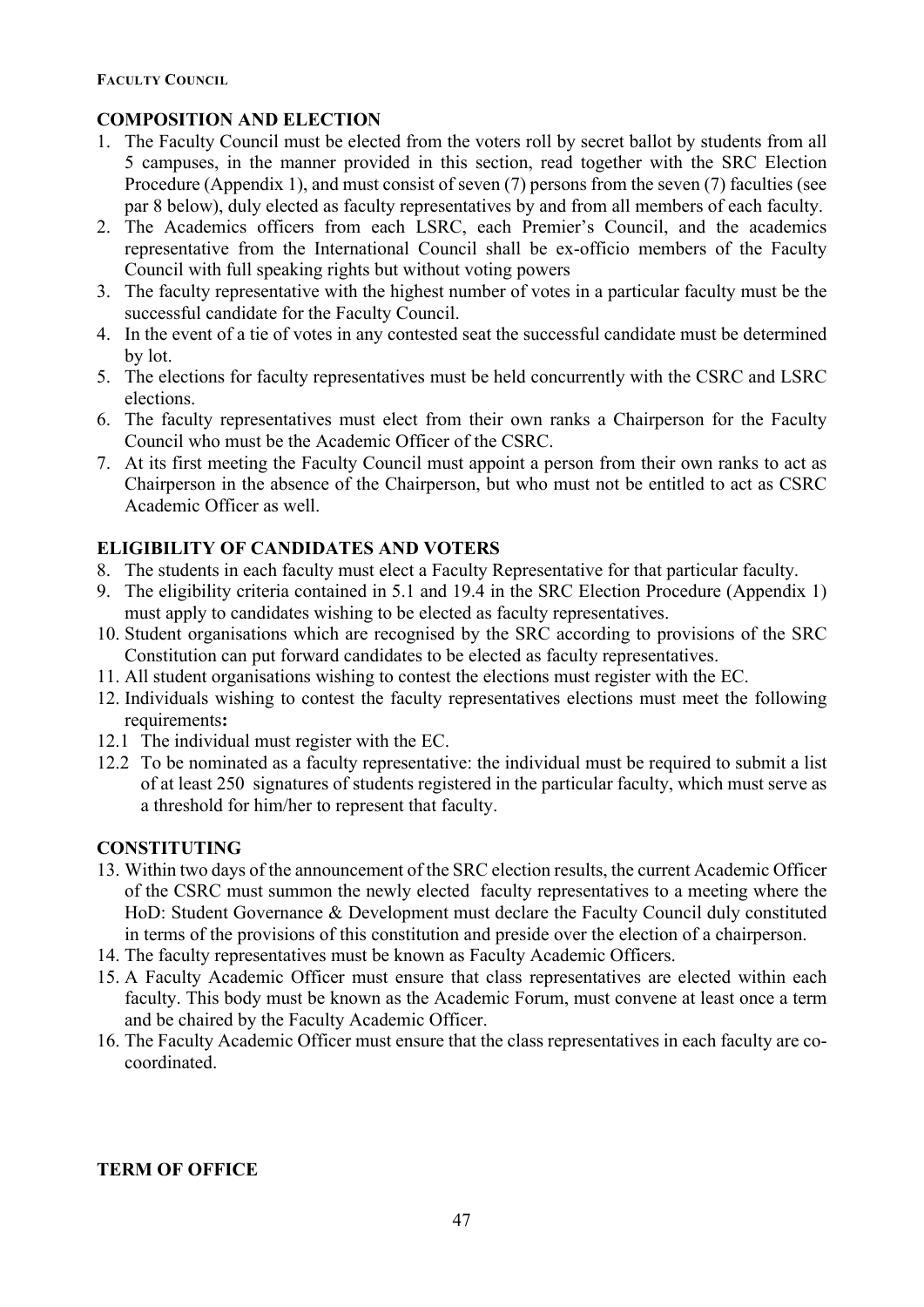- 17. The term of office of the Faculty Council must ordinarily be an academic year.
- 18. The Chairperson elect of the incoming Faculty Council must, within two (2) days of the constituting of the newly elected Faculty Council, meet with the outgoing chairperson to arrange the process by which the handing over of the Faculty Council administration must take place.

#### **FUNCTIONS AND POWERS**

- 19. The Faculty Council is charged with the effective and equitable administration of faculty affairs affecting students and is therefore competent to:
- 19.1 discuss specific and general faculty issues;
- 19.2 Submit recommendations to the LSRCs generally and CSRC in particular and, after consultation with the CSRC, to one or more Faculty Boards for consideration.
- 19.3 Shall request the Faculty Deans, HoDs, Lecturers, administrators and students to a quarterly mass meeting forum with an agenda distributed ten (10) days before the session to discuss curriculum transformation matters.
- 20. Faculty Academic Officers must attend all Faculty Board meetings in their respective faculties.

#### **OBLIGATIONS OF MEMBERS**

- 21. Members must individually and collectively serve the academic interests of the Student Community;
- 22. Perform the duties and functions allocated to them by the SRC and/or Faculty Council.

#### **MEETINGS**

- 23. The rules pertaining to meetings of the SRC must apply at all Faculty Council meetings.
- 24. A quorum must be five (5) directly elected members of the Faculty council, excluding exofficio members

#### <span id="page-48-0"></span>**APPENDIX 4**

<span id="page-48-1"></span>**RESIDENCE COUNCIL**

#### **COMPOSITION AND ELECTION**

- 1. The Residence Council must, subject to 3 below, consist of forty (40) persons or more from the House Committees duly elected in accordance with the house committees' election procedure from on-campus residences and off-campus accredited residences
- 2. The Residence Council must consist of representatives of each residence, appointed by each individual House Committee, as set out below:
	- a) The Prim and any other member of the House Committee
- 3. In the event of the development of a new residence, the Prim of that residence and one other must be added to the composition of the Residence Council.
- 4. The elections for House Committees must be held a month before the SRC elections.
- 5. The Chairperson of the Residence Council is the CSRC Accommodation, and Student Support Services Officer.

#### **CONSTITUTING**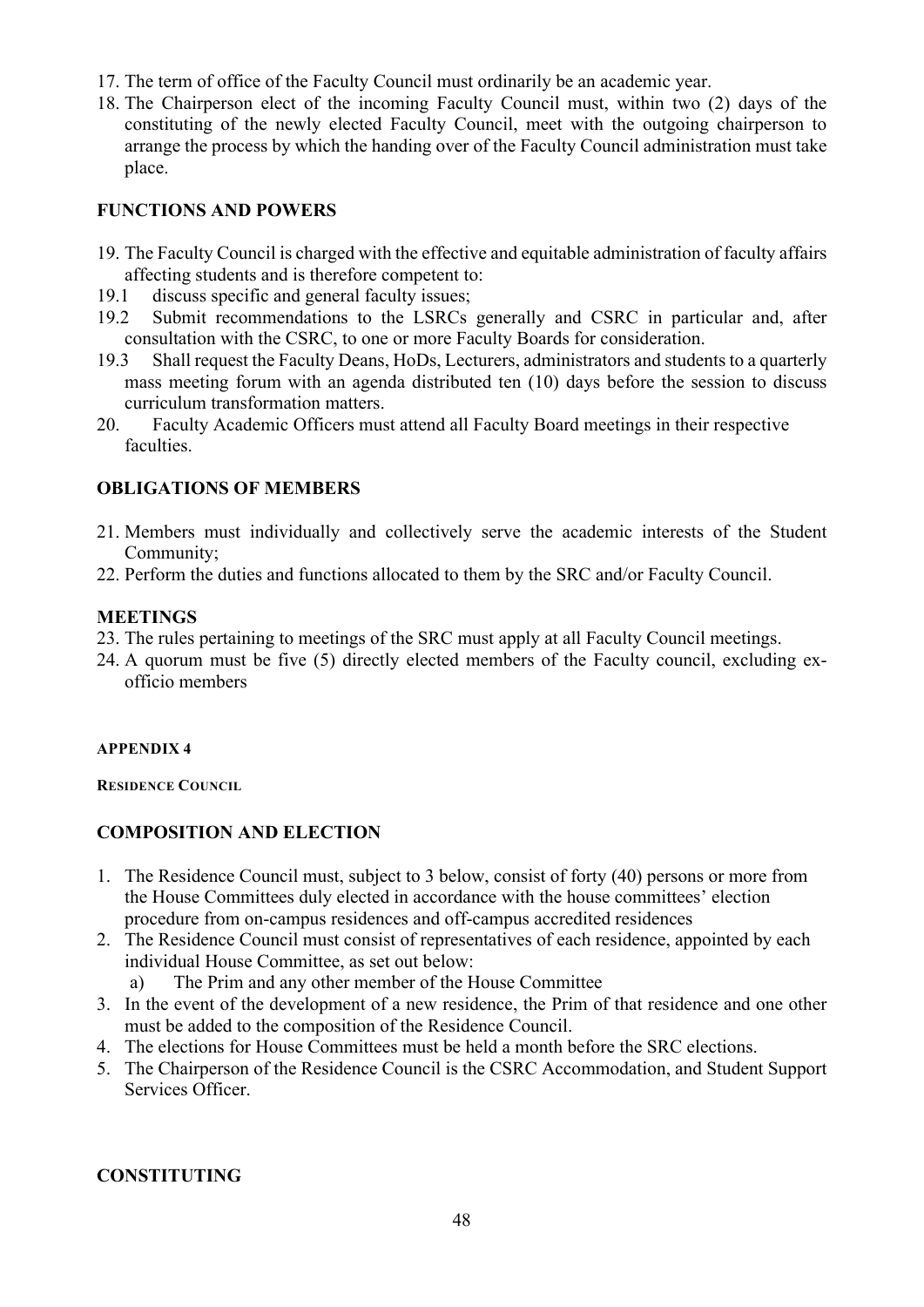- 6. Within five (5) days of the last SRC elections, the House Committees of the various residences must have notified the CSRC Accommodation and Student Support Services Officer of their reps on the Residence Council. The CSRC Accommodation and Student Support Services Officer must then within a further two (2) days summon the Residence Council members to a venue and a time that has been predetermined.
- 7. Once summoned, the Director: Student Housing must declare the Residence Council duly constituted in terms of the provisions of this constitution.

## **TERM OF OFFICE**

- 8. The term of office of the Residence Council must ordinarily be a calendar year beginning in January and ending in December.
- 9. The Chairperson of the Residence Council must, within two (2) days of the constituting of the newly elected Residence Council, meet with the outgoing chairperson to arrange the process by which the handing over of the Residence Council administration must take place.

#### **FUNCTIONS AND POWERS**

- 10. The Residence Council is charged with the effective and equitable administration of residence affairs as it affects students and is therefore competent to:
	- 10.1. discuss student housing issues;
	- 10.2. after consultations with the CSRC submit recommendations to the Student Housing Advisory Committee, MANCO, SSC and Council for consideration.
	- 10.3. Convene the Director, all Senior managers, Residence Managers and administrators of the Department of Student Housing, Living and Learning Programmes to discuss immediate pressing matters of students and issues of transformation and quality service.

#### **OBLIGATIONS OF MEMBERS**

- **11.** Members must individually and collectively serve the interests of residence students, as well as the residences interests of the Student Community as a whole;
- **12.** Perform the duties and functions allocated to them by the Residence Council.

#### **MEETINGS**

- **13.** The Residence Council will meet at least once a term.
- **14.** The rules pertaining to meetings of the CSRC must apply at all Residence Council meetings.
- **15.** A quorum must be 50% plus one of the members present.
- **16.** In the event of a quorum not being formed, the meeting must be postponed by the chairperson to a day within the next five (5) days and the members then present must be deemed to be a quorum.
- **17.** All CSRC members shall be ex-officio members of the Residence Council.

#### **TERMINATION OF MEMBERSHIP**

**18.** A person must cease to be a member of the Residence Council if:

a) Written notification from the particular residence to that effect has been noted by the Residence Council at a Residence Council meeting;

b) A person is absent, without a valid excuse, from three (3) consecutive meetings of the Residence Council;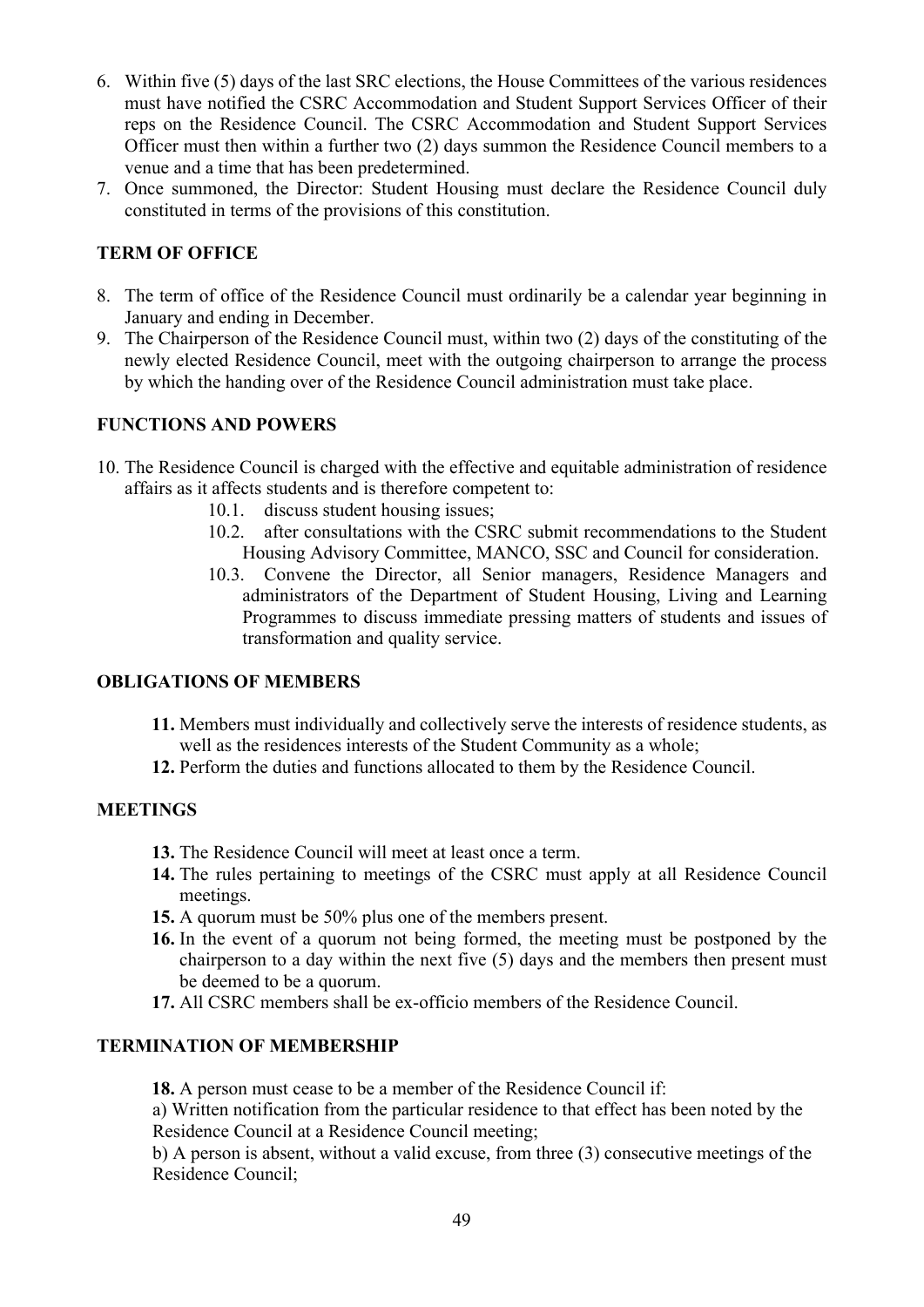c) A person's Residence Council membership is terminated because of disciplinary action taken by a disciplinary organ of the University.

**19.** In the event that the Chairperson's membership being terminated, 20.1 & 20.2 of this Constitution will come to effect.

#### <span id="page-50-0"></span>**APPENDIX 5**

<span id="page-50-1"></span>**SPORTS COUNCIL** 

- 1. **COMPOSITION AND ELECTION OF THE SPORT COUNCIL**
- 1.1 The election will be administered by the Department of Student Governance and Development.
- 1.2 The Sport Council consists of- five (5) members, three (3) of which must be elected by and from the members of the Sport Chairpersons' Forum by secret ballot. The Sport Chairpersons' Forum consists of all chairpersons and vice-chairpersons of sport clubs registered with Madibaz Sports
- 1.3 One seat on the Sports Council will be reserved for a Residence Sport Representative who is indirectly elected by the Residence Sports Reps
- 1.4The person with the highest number of votes in the Chairperson's Forum will become the Deputy Chairperson of the Sport Council.
- 1.5 The Chairperson's Forum will only elect three (3) candidates, the Residence Sport Representative will be indirectly elected (refer to Appendix 5 par 1.2). The portfolios of each member must be predetermined.
- 1.6 Sports Council shall consist of the following office bearers:
	- 1.6.1 Chairperson:
	- 1.6.2 Deputy Chairperson:
	- 1.6.3 Projects and Marketing:
	- 1.6.4 Residence Sport Representative
	- 1.6.5 Additional member from non-priority codes
	- 1.6.6 At least one candidate must be from non-priority codes
- 1.7 No sporting code will be represented by more than one candidate
- 1.8 The directly elected CSRC Sport Officer shall be the Chairperson of the Sport Council.
- 1.9 In the event of a tie of votes in any contested seat, the successful candidate must be determined by lot.
- 1.10 The elections for all the seats must be held concurrently.
- 1.11 The election of the Sport Council must normally take place in the fourth (4) term of each year at the last meeting of the Chairpersons' Forum.

## **2. ELIGIBILITY OF CANDIDATES AND VOTERS**

- 2.1 A student is eligible to serve as a member of the Sport Council if he/she:
- 2.1.1 Is entitled to vote
- 2.1.2 Has been a member of a sport club for at least one (1) semester and was elected as deputy chairperson of the club at a legally constituted AGM or Special General Meeting.

#### **3. CONSTITUTING**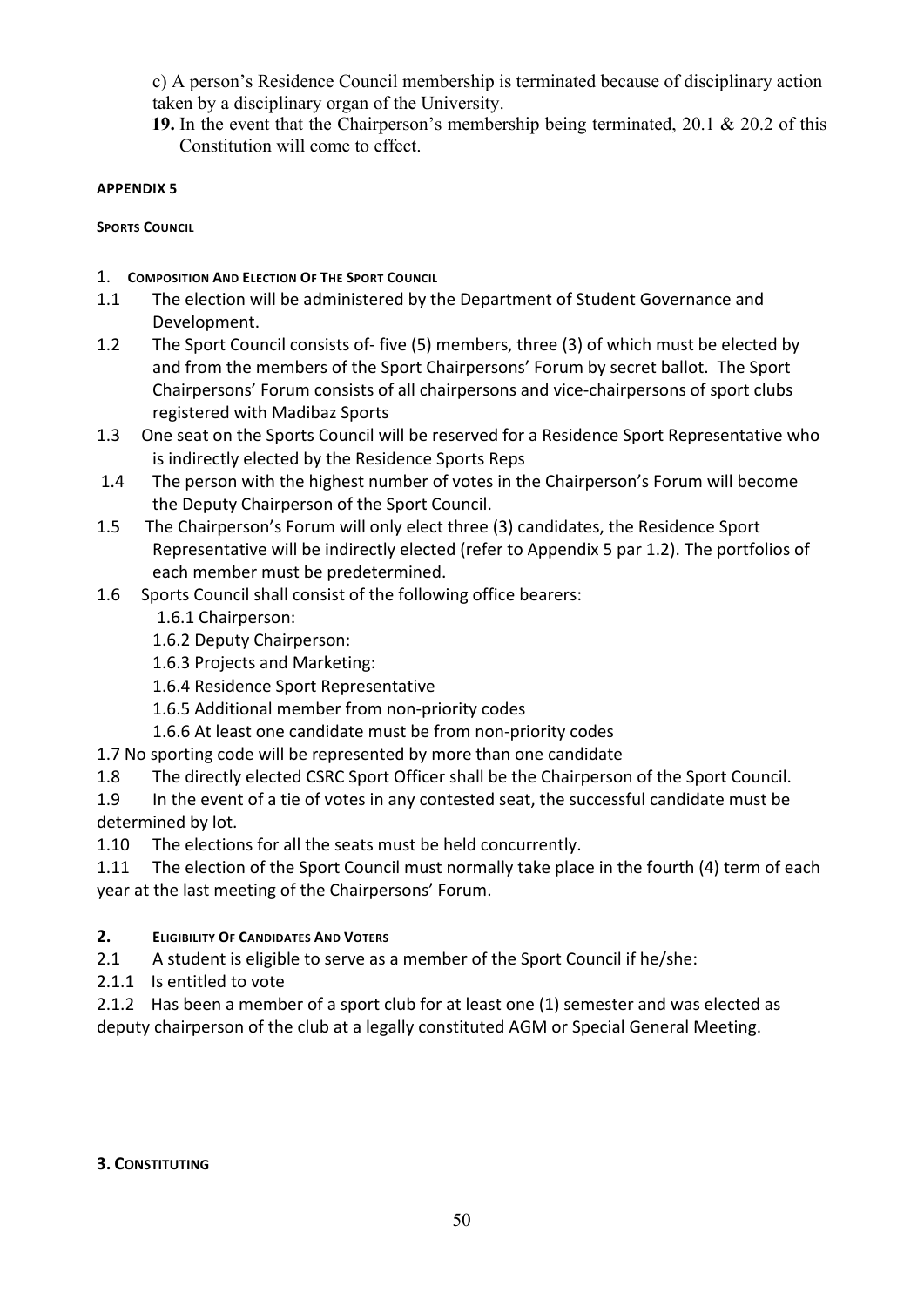3.1 Within Five (5) days after the Sport Council election, the elected members must be summoned by the Director: Madibaz Sport (or his/her designee) to a place and at a time that has been predetermined.

3.2 The Director: Sport Bureau (or his/her designee) must declare the Sport Council duly elected and constituted in terms of the provisions of this constitution.

3.3 Any club member who is entitled to vote may contest the validity and fairness of the elections within two (2) days after the Sport Council has been constituted.

3.4 Such complaint must be lodged with the Dean of Students who must decide on the issue.

## **4. Term of Office**

4.1. The term of office of the Sport Council must ordinarily be one year beginning in January and ending in December but could be up to a maximum of two (2) academic years if re-elected.

## 5. **FUNCTIONS AND POWERS**

5.1 The Sport Council is charged with the effective and equitable administration of sport affairs affecting students and is therefore competent to:

5.1.1 Discuss sport issues

5.1.2 Determine their own portfolios with regard to the seats

5.1.3 Make recommendations to the Sport Bureau and the CSRC.

5.1.4 Serve as a liaison between sports clubs and all SRC structures

5.1.5 Formulate, co-ordinate and express student opinions relating to policy matters and competitions

5.1.6 Serve in advancing the Nelson Mandela University Sport aims and objectives and promote the objects, intents and purpose of Nelson mandela University if deemed advisable 5.1.7 Foster relations with other departments, programs, student organisations and student governance on campus

5.1.8 Shall call a quarterly Student Sport Leader's Forum inclusive of captains, club executive members, Madibaz Sport Staff and residence sport representatives and selected George campus representatives. The Student Sport Leader's Forum will engage on immediate matters regarding issues of student sport transformation at Nelson Mandela University.

## **6. OBLIGATION OF MEMBERS**

6.1 Members must:

6.1.1 Individually and collectively serve the sports interests of the Student Body;

6.1.2 Perform the duties and functions allocated to them by the Sport Council.

6.1.3 Promote and foster a spirit of cooperation and collaboration amongst all role players of

sport in Nelson Mandela University

6.1.4 Promote a non-racial and non-sexist sporting environment

## **7. MEETINGS**

7.1 The rules pertaining to meetings of the CSRC must apply at all Sports Council meetings.

7.2 The sport council must meet at least once per month, and a quorum must be four members present

7.3 In the event of a quorum not being formed, the meeting must be postponed by the Chairperson to a day within the next five (5) days and the members then present must be a quorum.

7.4 In the absence of the Chairperson the Deputy Chairperson will act as Chairperson

## **8. TERMINATION OF MEMBERSHIP**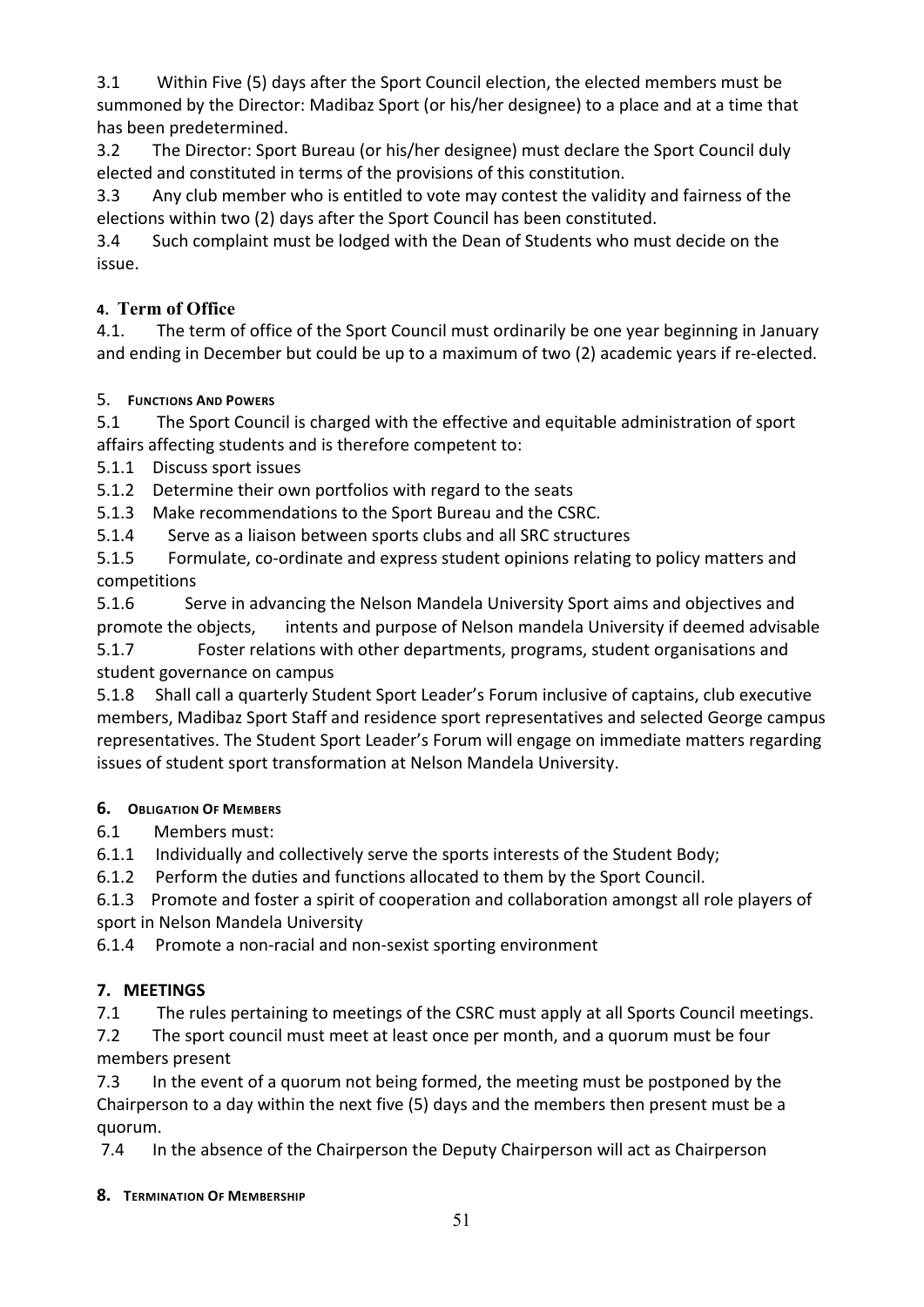8.1 A person must cease to be a member of the Sport Council if:

8.1.1 A motivated written resignation of that person as a Sport Council member is submitted to the Sport Council and copied to the Director of Sport and not withdrawn within fourteen (14) days after it has been noted by the Sport Council at a Sport Council meeting; or

8.1.2 A motion of no-confidence in that person is passed by a general meeting of the sport clubs; or

8.1.3 A person is absent, without a valid excuse, from three (3) consecutive meetings of the Sport Council; or

8.1.4 A person's Sports Council membership is terminated as a result of disciplinary action taken by a disciplinary body or organ of the University; or

8.1.5 In the event that the Chairperson's membership is terminated, 20.1 & 20.2 of this Constitution will come to effect.

8.2 When the Sports Council membership of a person is terminated, a successor to that person must as soon as possible be elected by the Sport Chairpersons' Forum.

## **9. RESIGNATION OF THE SPORT COUNCIL**

9.1If the Sport Council has passed a resolution to resign, the Chairperson must immediately request a special meeting of the Sport Chairpersons' Forum for the purpose of motivating such resignation to the Forum.

9.2 If such resolution has not been withdrawn by the Sport Council within three (3) days of the said meeting of the sport clubs, the term of office of the Sport Council must expire forthwith. 9.3 If the resignation of the Sport Council becomes effective, the SRC President must immediately convene a special meeting of the Forum.

9.4 At such a meeting the Forum must elect a new Sport Council.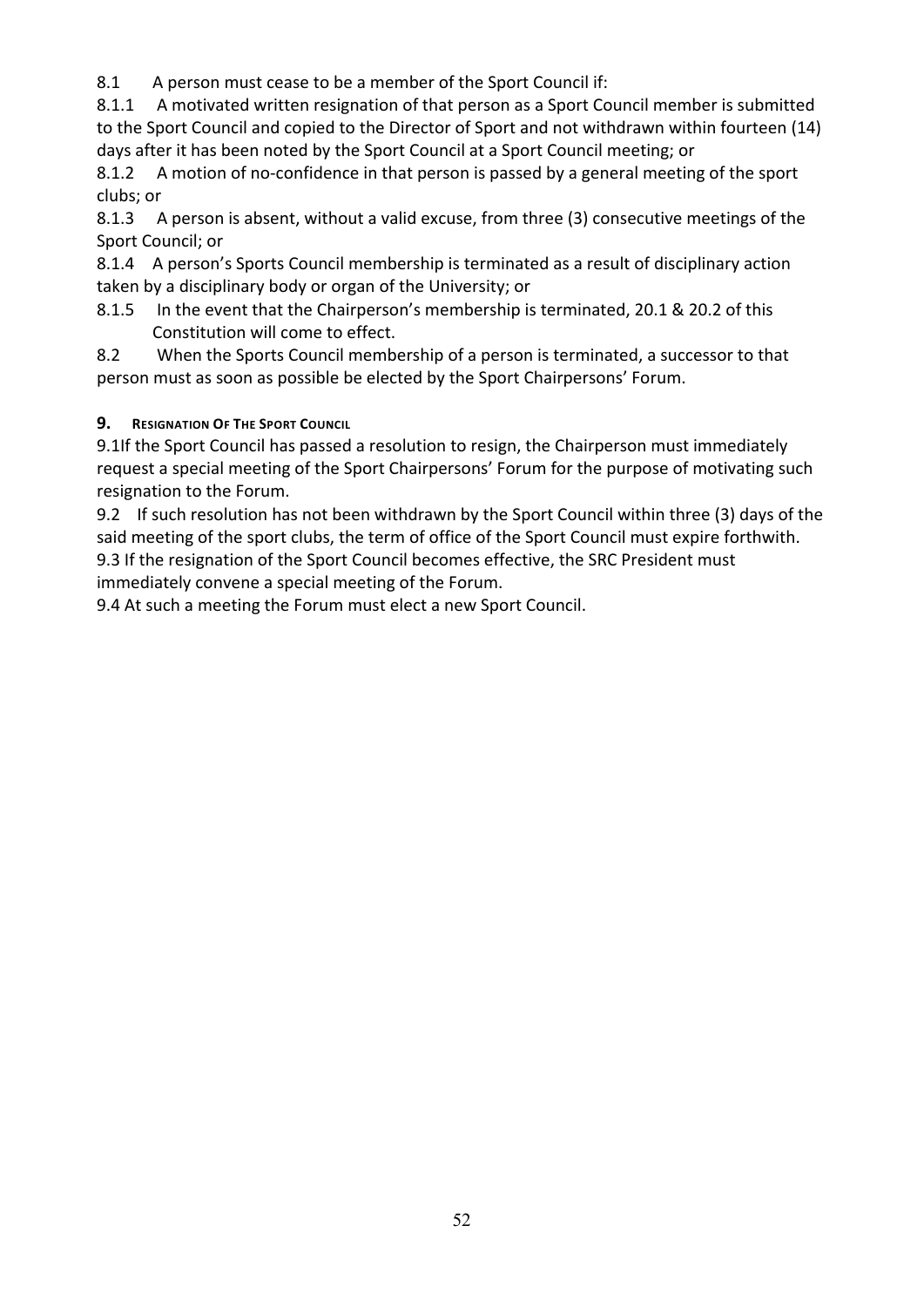#### <span id="page-53-1"></span><span id="page-53-0"></span>**OPPIDANI COUNCIL**

#### **COMPOSITION, ELECTION AND FUNCTIONING**

- 1. The Oppidani Council must be elected from the voters roll by secret ballot by students staying in accredited and non-accredited off-campus residences from all campuses, in the manner provided in this section, read together with the SRC Election Procedure (Appendix 1), and must consist of eight (8) persons
- 2. Each student political organisation contesting for the Oppidani Council must table its 8 candidates which will be elected through a First-Past-The-Post electoral system
- 3. The 8 candidates tabled by each student political organisation must reflect the gender quota set out in this Constitution and must also be candidates who come from all the 5 campuses of the university
- 4. The Chairperson of the Oppidani Council must be the Oppidani Officer of the CSRC. His/her eligibility must be determined by par 5.1 and 19.4 of the Election Procedure (Appendix 1).
- 5. The elections of the Oppidani Council representatives must be held concurrently with the CSRC and LSRC elections

## **RESIGNATION OF THE OPPIDANI COUNCIL**

- 1. If the Oppidani Council has passed a resolution to resign, the Chairperson must immediately convene an extraordinary general meeting of the Oppidani students for the purpose of motivating such resignation to the Oppidani students.
- 2. If such resolution to resign has not been withdrawn by the Oppidani Council within three (3) days of the said meeting, the term of office of die Oppidani Council must expire forthwith.
- 3. If the resignation of the Oppidani Council becomes effective in terms of subsection 2. above, the SRC President must immediately convene an extraordinary meeting of the CSRC.
- 4. At such meeting the CSRC must appoint five (5) persons who are Oppidani students to form an Interim Oppidani Council, pending the election of a new Oppidani Council.
- 5. The duly appointed interim Oppidani Council must elect an acting Chairperson from their own ranks by an ordinary majority of votes in a secret ballot.
- 6. In the event of the resignation of the Oppidani Council an election for a new Oppidani Council must be organised by the SRC Officer within twenty (20) days of such an occurrence. If such resignation occurs in the last month of the third (3rd) term, the election then conducted must be the ordinary election for the Oppidani Council whose term of office would ordinarily have commenced at the beginning of the following year, provided that the term of office of the Oppidani Council so elected must commence immediately after that body has been duly constituted by the Chief Electoral Officer.
- 7. If a motion of no-confidence in the Oppidani Council is passed by a general meeting of the Oppidani students, it must be the equivalent of an effective resignation by the Oppidani Council which must automatically lead to the implementation of the process outlined in par 4 above.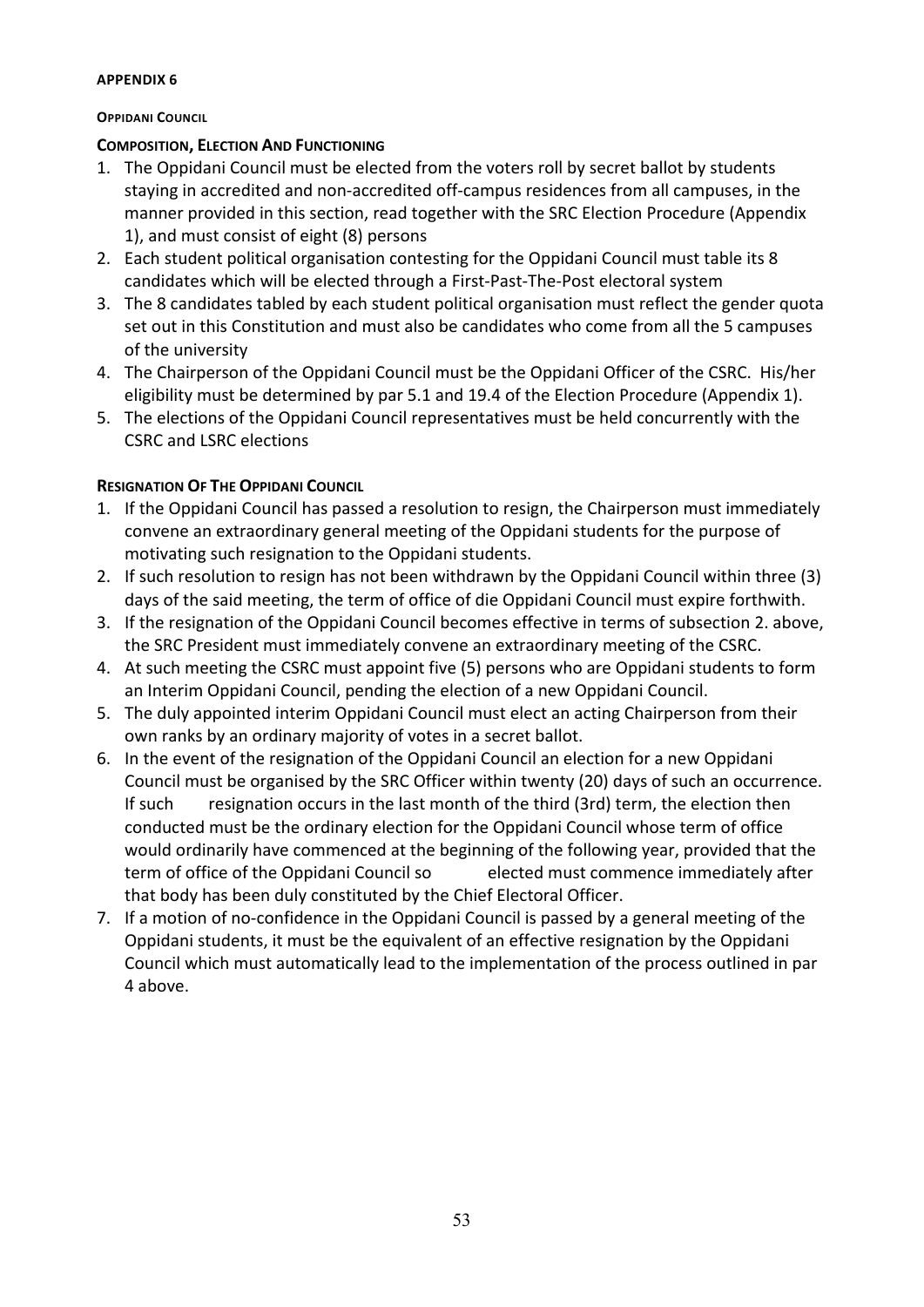#### <span id="page-54-1"></span><span id="page-54-0"></span>**DISABILITY AND SPECIAL NEEDS REPRESENTATIVE ELECTION PROCEDURE**

#### **ELECTION**

- 1. The Disability and Special Needs Representative must be elected by secret ballot by students with a disability as certified by the Disability Unit on the disabled and special needs students' voters roll, in the manner provided in this section, read together with the SRC Election Procedure (Appendix 1). The Disability and Special Needs Student Representative with the highest number of votes must be the successful candidate for the portfolio.
- 2. In the event of a tie of votes the successful candidate must be determined by lot.
- 3. The elections for the Disability and Special Needs Student Representative must be held concurrently with the CSRC and LSRC elections.

#### **ELIGIBILITY OF CANDIDATES AND VOTERS**

- 4. (i) The successful candidate must be a duly registered Disabled student (ii) Only Disability Unit certified students must be able to vote to elect a Disability and Special Needs Student Representative.
- 5. The eligibility criteria contained in 5.1 and 19.4 in the SRC Election Procedure (Appendix 1) must apply to candidates wishing to be elected as the Disability and Special Needs Student Representative.
- 6. Student organisations which are recognised by the SRC according to provisions of the SRC Constitution may put forward a candidate who is a Disability and Special Needs student to be elected as the Disability and Special Needs Officer
- 7. All student organisations wishing to contest the elections must register with the EC.
- 8. Individuals wishing to contest the Disability and Special Needs student representative elections must meet the following requirements**:**
- 8.1 The individual must register with the EC.
- 8.2 To be nominated as a disability and special needs student representative: the individual must be required to submit a list of 25 disability and special need students' signatures which must serve as a threshold for him/her to represent such students.

#### **FUNCTIONS AND POWERS**

- 9. The Disability and Special Needs Student Representative is charged with the effective and equitable representation of disabled students in the CSRC on matters affecting disabled students and is therefore competent to:
- 9.1 raise for discussion general and specific disabled students' issues;
- 9.2 Submit recommendations to the LSRCs in general and CSRC in particular and, after consultation with the CSRC, also to other relevant structures within the University for consideration.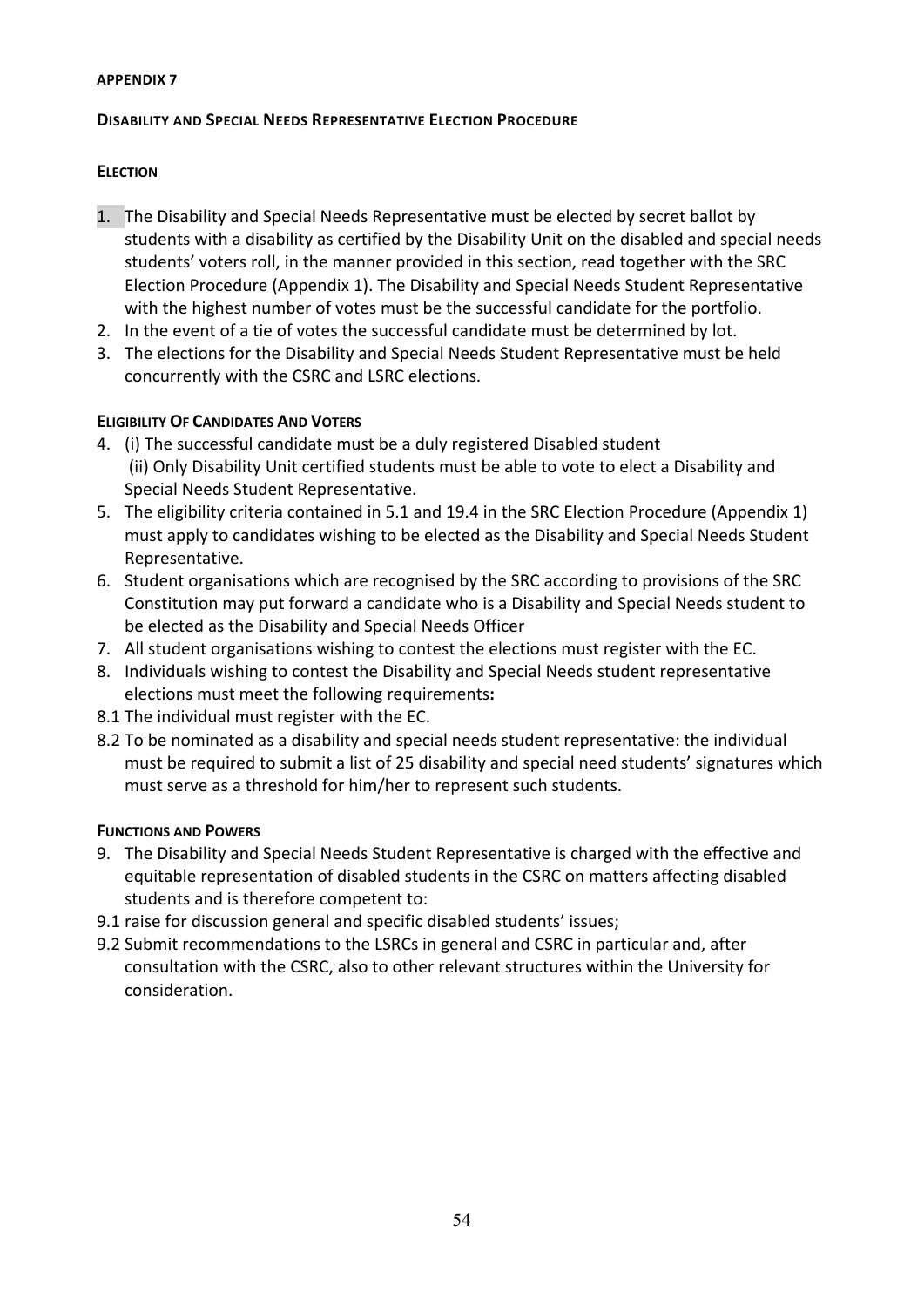#### <span id="page-55-1"></span><span id="page-55-0"></span>**INTERNATIONAL STUDENT REPRESENTATIVE ELECTION PROCEDURE**

- **1. COMPOSITION AND ELECTION OF THE INTERNATIONAL COUNCIL**
- 1.1 The election will be administered by the Independent Electoral Commission as stated in Appendix 1
- 1.2 The International Officer shall be elected by secret ballot using a Fast-Past-The-Post electoral system on the same day as SRC elections
- 1.3 The duly elected International Officer will form part of the CSRC and also be the chairperson of the International Council
- 1.4 The International Council consists of seven (7) indirectly elected members in a separate election process, six (6) of which must be elected by all chairpersons of registered societies that are exclusively for international students in a form of a secret ballot
- 1.5 The council will have seven (7) portfolios.
	- I. Chairperson
	- II. Deputy Chairperson
- III. Secretary
- IV. Academic Affairs
- V. Postgraduate Affairs
- VI. Legal Affairs
- VII. International Affairs
- 1.6 The other candidates will contest for their desired portfolios

1.7 After the election of the chairperson from the CSRC elections, the election of the other International Council office bearers must normally take place in the fourth (4) term of each year.

#### **2. ELIGIBILITY OF CANDIDATES**

- 2.1 A student is eligible to serve as a member of the International Council if he/she:
- 2.1.1 Is an International Student
- 2.1.2 Is entitled to vote

2.1.3 Has been a member of a society that is exclusively for International Student for at least one (1) semester

2.1.4 Must be a post graduate student to contest for the Postgraduate Affairs position

#### **3. CONSTITUTING**

3.1 The HoD: Student Governance and Development (or his/her designee) must declare the International Council duly elected and constituted in terms of the provisions of this constitution. 3.2 Any member of the Student Community who is entitled to vote may contest the validity and fairness of the elections within 24 hours after the International Council has been constituted.

3.3 Such complaint must be lodged with the Dean of Students for a dispute resolution.

## **4. TERM OF OFFICE**

4.1. The term of office of the International Council must ordinarily be one year beginning in January and ending in December

4.2 A member of the International Council is not allowed to serve for more than two (2) terms in the structure whether in consecutive years or separately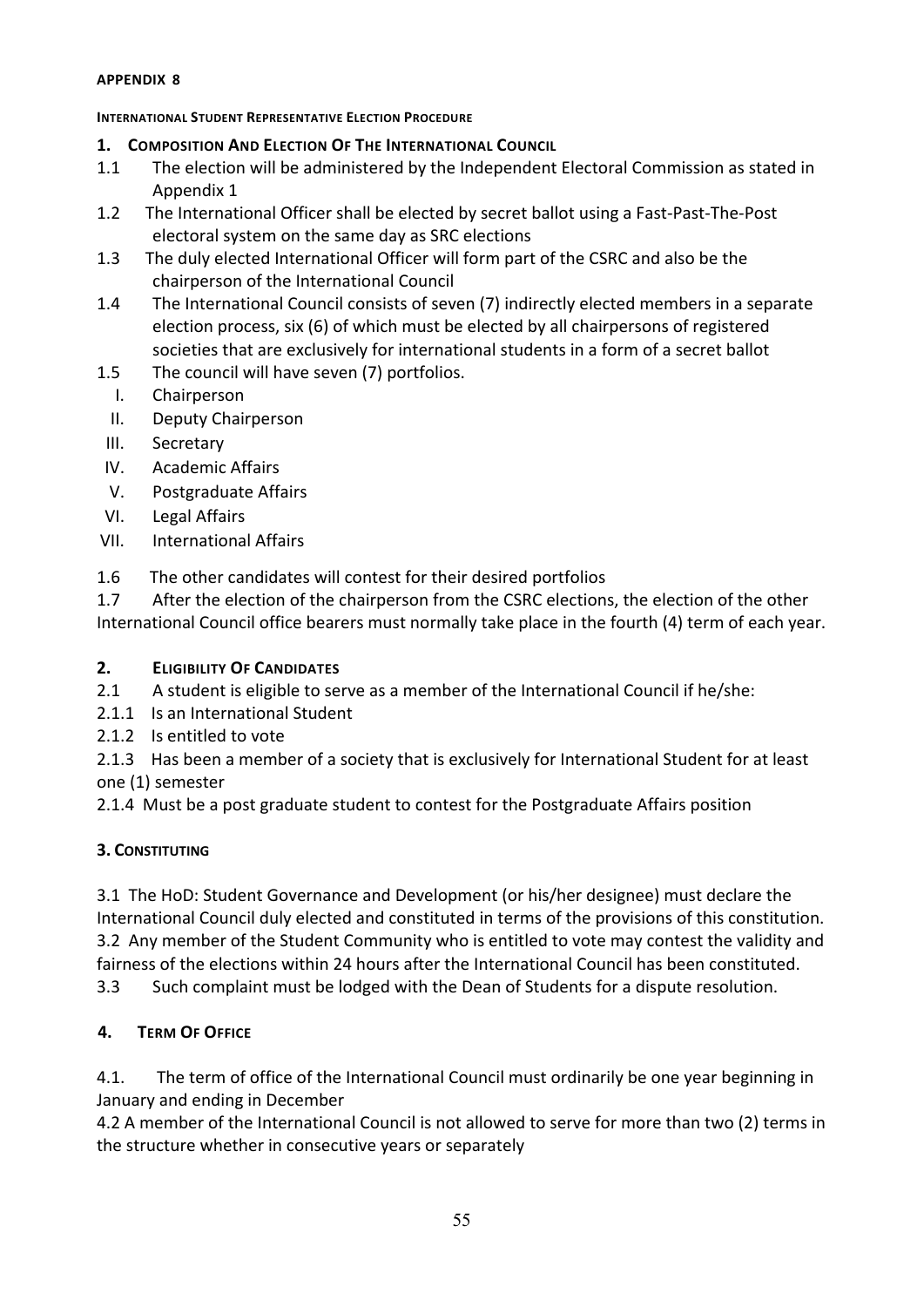## **5. FUNCTIONS AND POWERS**

5.1 The International Council is charged with the effective and equitable administration of International students and is therefore competent to:

5.1.1 Discuss internationalization Issues

5.1.2 Make recommendations to the International Office and the CSRC.

5.1.3 Shall call a quarterly mass meeting forum inclusive of students, clubs, director, senior managers and administrators of the department to discuss immediate matters of transformation and pressing issues around service quality.

5.1.4 A 5 days' notice must be given to all mentioned stakeholders for such a meeting

## **6. OBLIGATION OF MEMBERS**

6.1 Members must:

6.1.1 Individually and collectively serve the interests of the International Student community;

6.1.2 Perform the duties and functions allocated to them by the International Council.

## **7. MEETINGS**

7.1 The rules pertaining to meetings of the CSRC must apply at all International Council meetings.

7.2 The International Council must meet once per term, and a quorum must be at least four (4) members present.

7.3 In the event of a quorum not being formed, the meeting must be postponed by the Chairperson to a day within the next five (5) days and the members then present must be a quorum.

7.4 In the absence of the Chairperson the Deputy Chairperson will act as Chairperson

## **8. TERMINATION OF MEMBERSHIP**

8.1 A person must cease to be a member of the International Council if:

8.1.1 A motivated written resignation of that person as an International Council member is submitted to the International Council and not withdrawn within fourteen (14) days after it has been noted by the International Council at an International Council meeting; or

8.1.2 A motion of no-confidence in that person is passed by a general meeting of the International Students;

8.1.3 A person is absent, without a valid excuse, from three (3) consecutive meetings of the Council;

8.1.4 A person's International Council membership is terminated as a result of disciplinary action taken by a disciplinary body or organ of the University;

8.1.5 In the event that the Chairperson's membership is terminated, 20.1 & 20.2 of this Constitution will come to effect.

8.2 When the International Council membership of a person is terminated, a successor to that person must as soon as possible be elected using the same procedure.

## **9. RESIGNATION OF THE INTERNATIONAL COUNCIL**

9.1If the International Council has passed a resolution to resign, the Chairperson must immediately request a special meeting.

9.2 If such resolution has not been withdrawn by the International Council within three (3) days of the said meeting of the international clubs, the term of office of the International Council must expire forthwith.

9.3 If the resignation of the International Council becomes effective, the SRC President must immediately convene a special meeting of the Forum.

9.4 At such a meeting the must elect a new International Council.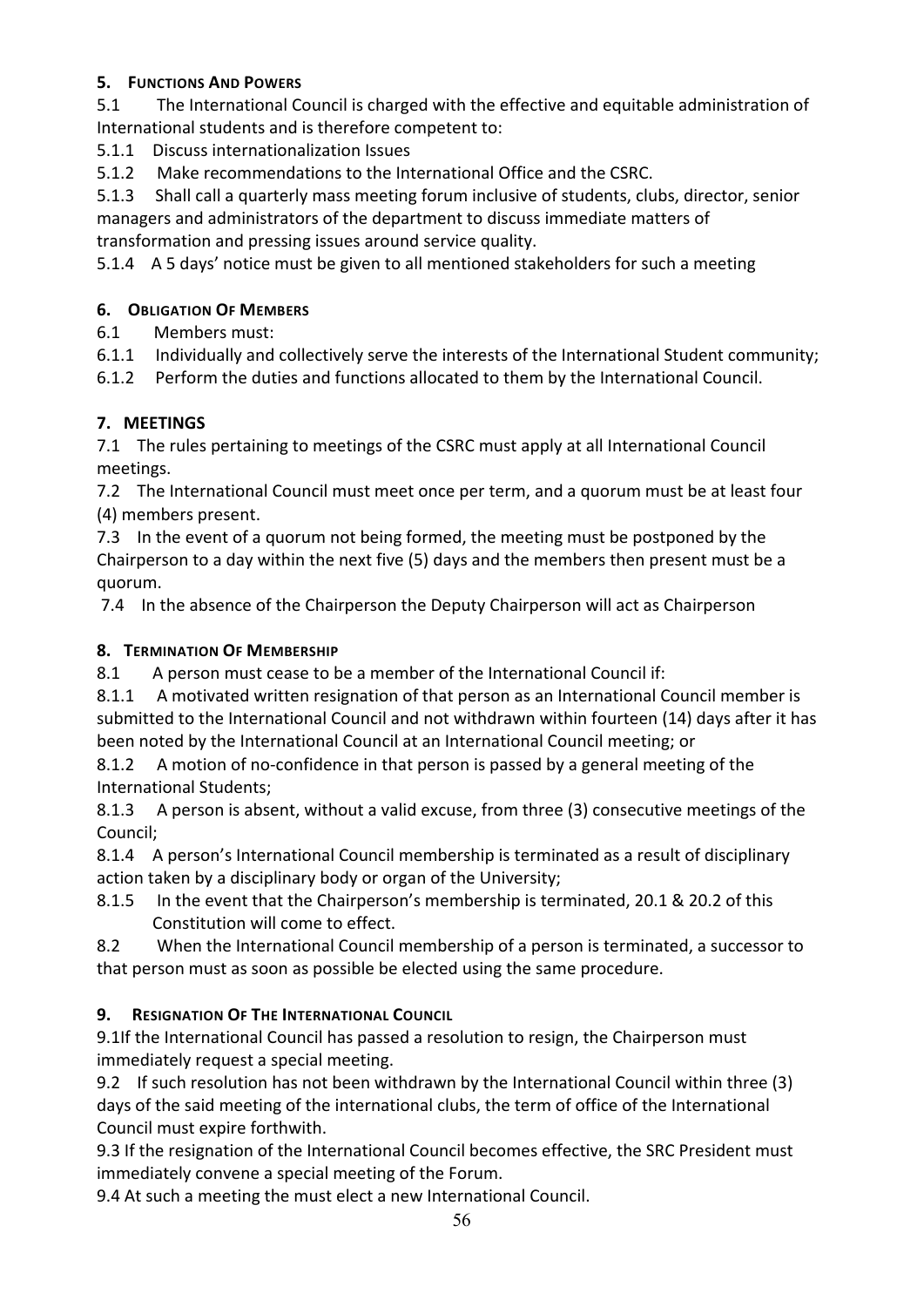#### <span id="page-57-1"></span><span id="page-57-0"></span>**PREMIER'S COUNCILS: SOUTH CAMPUS AND NORTH CAMPUS**

- 1. South campus and North campus will each elect a campus Premier by simple majority on a First-Past-The-Post electoral system on the date of the SRC elections
- 2. Only students studying in North campus will be eligible to vote for the North campus Premier
- 3. Only students studying in South campus will be eligible to vote for the South campus Premier
- 4. South campus Premier and North campus Premier shall be ex-officio members of the CSRC
- 5. South campus Premier and North campus Premier, at their own discretion, shall each appoint their own council consisting of five (5) members each. One portfolio will be the portfolio of the Premier on the campus as directly elected.
- 6. The nature of the other four portfolios will be determined by the context of the campus and resolution of the Premier's Council itself on its first seating.
- 7. The Premier's council must have an academics representative who will be an ex-officio member in the Faculty Council.

#### **8. COMPOSITION AND ELECTION OF A PREMIER'S COUNCIL**

- 8.1 The eligibility criteria contained in the SRC Election Procedure (Appendix 1) must be applicable.
- 8.2 Candidates may contest the election as individuals or be nominated per nomination list by any student organisation recognised by the SRC and registered with the Electoral Commission (EC). Applicable paragraphs of the Election Procedure (Appendix 1) must be applicable, with the necessary changes, to nominating organisations.
- 8.3 Individual candidates must register with the EC, as well as submit a list of at least 300 signatures of students registered at that campus, which must serve as a threshold for him/her to represent that campus.
- 8.4 The SRC Election Procedure (Appendix 1) must be applicable, with any necessary changes, to the campus Premier election.

## **9. FUNCTIONS AND POWERS**

- 9.1 A Premier's Council is a substructure of the CSRC and derives its mandate and authority from the CSRC. It is charged with the effective and equitable administration of the student affairs of the campus in so far it is within their jurisdiction.
- 9.2 A Premier's Council may discuss general and specific student matters relating to the campus and submit recommendations to the CSRC and, after consultation with the CSRC, also to other relevant structures within the University for consideration.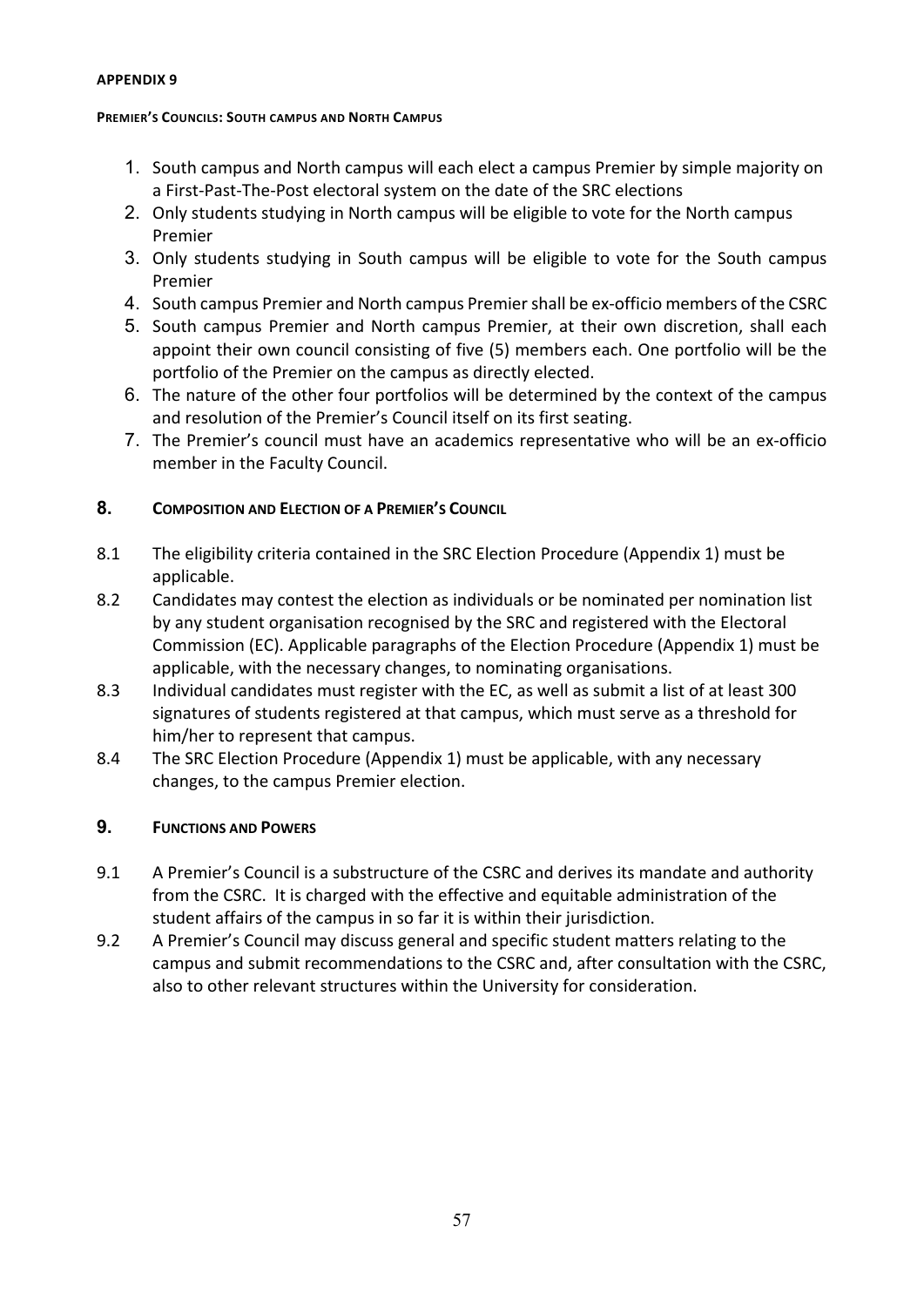#### <span id="page-58-1"></span><span id="page-58-0"></span>**FINANCIAL PROCEDURE**

#### 1. **GUIDING PRINCIPLES**

- (a) The financial management and procedures for the SRC must be in line with the Nelson Mandela University General Financial Policy.
- (b) The SRC funds will be managed through the utilisation of the financial information systems of the university like the ITS or any other system that is officially used by the university.
- (c) In cases where the procedure is found contradictory to the university financial procedures, the university policies and procedures must apply.

#### 2. **STUDENT GOVERNANCE FUNDING MODEL**

- (a) The SRC and societies budget is allocated from funds raised as part of the Nelson Mandela University student levy.
- (b) The student levy allocation is negotiated annually at the SRC/Management Forum and approved by Council.

#### 3. **FINANCIAL MANAGEMENT**

- (a) The SRC drafts an action and events plan and a provisional budget during their training at the start of their term of office.
- (b) The SRC budget is administered by the SRC Officer who is the requestor on the ITS system in consultation with the CSRC Treasurer General and approved by the HOD: SGD.
- (c) SRC financial requests will be acceded to and processed if they are co-signed by the SRC President and/or Secretary General together with the Treasurer General.

#### 4. **FINANCIAL PROCEDURE**

Applications for financial expenses are submitted in writing on the prescribed form and are handed to the SRC Officer. These applications must be co-signed by the SRC President and/or Secretary General together with the Treasurer General and the motivation for intended expenses must be attached to applications. The SRC Officer should ensure that financial requests are in line with allocated budget items before processing any financial requests. 4.1 SRC Officer

- The SRC Officer should ensure that financial requests are in line with allocated budget items before processing any financial requests for approval by the HOD:SGD.
- Must ensure proper record keeping of all the financial transactions of the SRC
- Submit monthly financial reports to the HOD: SGD

#### 4.2 CSRC Treasurer General

- Shall oversee and administer all SRC funds and the allocation of affiliates' and structures' budgets as stipulated in the Nelson Mandela University policy.
- Ensure that all funds received by the SRC are deposited directly according to the Nelson Mandela University financial policy.
- Shall formulate and co-ordinate all fundraising aspects of CSRC programmes.
- Shall ensure that proper books of accounts for the CSRC are kept within the University's accounting structure and policy.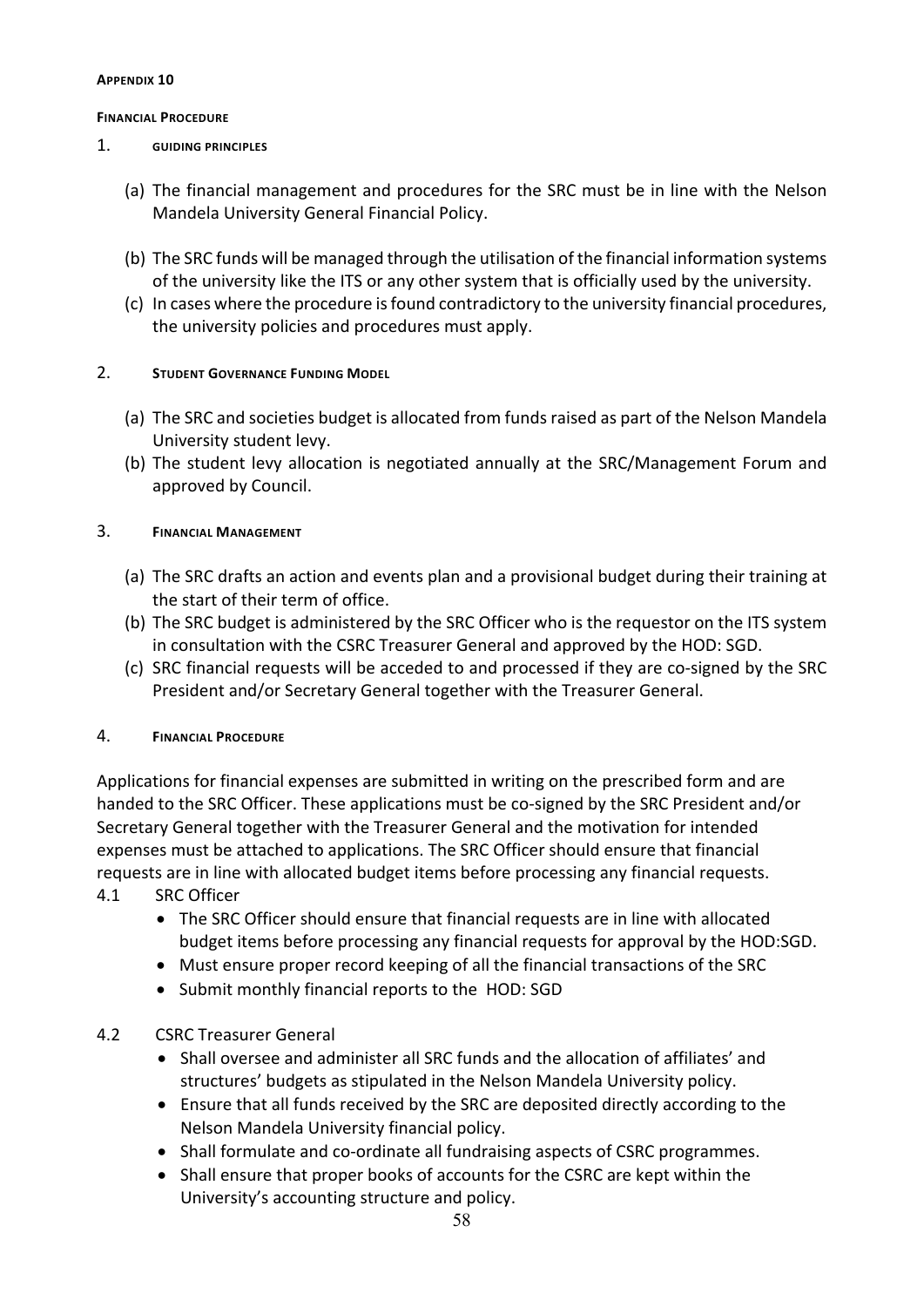- Shall prepare and present financial updates to a CSRC meeting at least once a quarter.
- Shall ensure that audits will be undertaken by the Internal Audit Department at least once a year.
- 5. **DOCUMENTATION**

The following documentation must be used (available in the Department of Student Governance & Development):

- 5.1. Authorisation of expenditure
- 5.2. Transport
- 5.3. Printing quota
- 5.4. Catering Requests
- 5.5. Airtime request
- 5.6. Transport
- 5.7. Proof of cash payment to service provider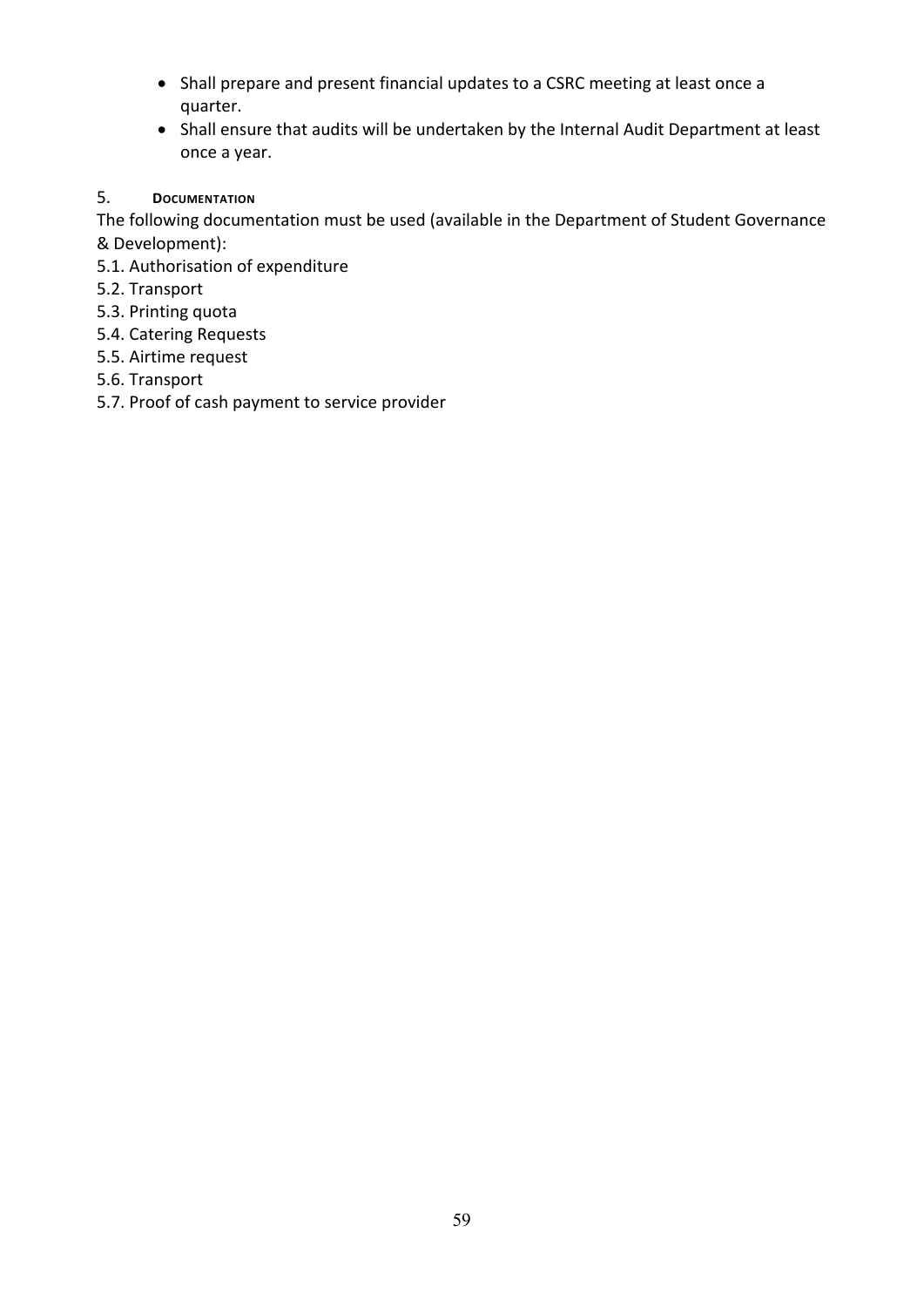#### <span id="page-60-1"></span><span id="page-60-0"></span>**GUIDELINES FOR CONTINUED RECOGNITION OF AN AFFILIATED ORGANISATION/SOCIETY OF THE SRC**

- 1. Conditions for continued recognition:
	- 1.1 Must maintain a membership of 50 or more for a society.
	- 1.2 Must maintain a membership of 100 or more per campus for a student political organisation.
	- 1.3 Must submit an annual report of their activities during the year.
	- 1.4 Must submit an annual financial report and a budget for the following year.
	- 1.5 Must consistently comply with their constitution.
	- 1.6 Must provide the minutes of their last Annual General Meeting.
	- 1.7 Must have attended at least 50% of the sittings of Student Parliament.
- 2. Affiliates that do not continuously meet all of the above-mentioned requirements cease to be affiliates of the LSRC and their affiliation shall be terminated at an ordinary LSRC meeting
- 3. After such termination of affiliation has been recorded, the LSRC shall inform the society concerned of the termination in writing within seven (7) days after the relevant LSRC meeting.

#### **4. FUNDING OF AFFILIATES**

Funding for SRC Affiliates must be determined by the CSRC in consultation with the Head: Student Governance and Development.

#### **5. PARTICIPATION IN SRC ELECTIONS**

- 5.1.If an affiliate student organisation wishes to participate in CSRC elections, it must have a branch in each of the five (5) campuses of the University.
- 5.2.The minimum number of members that a student organisation must have to consist a branch recognized and audited by the Department of Student Governance and Development is 100 members at the end of the first semester.
- 5.3.A student organisation must have 100 members in a campus at the end of the first semester in order to contest LSRC elections in that particular campus.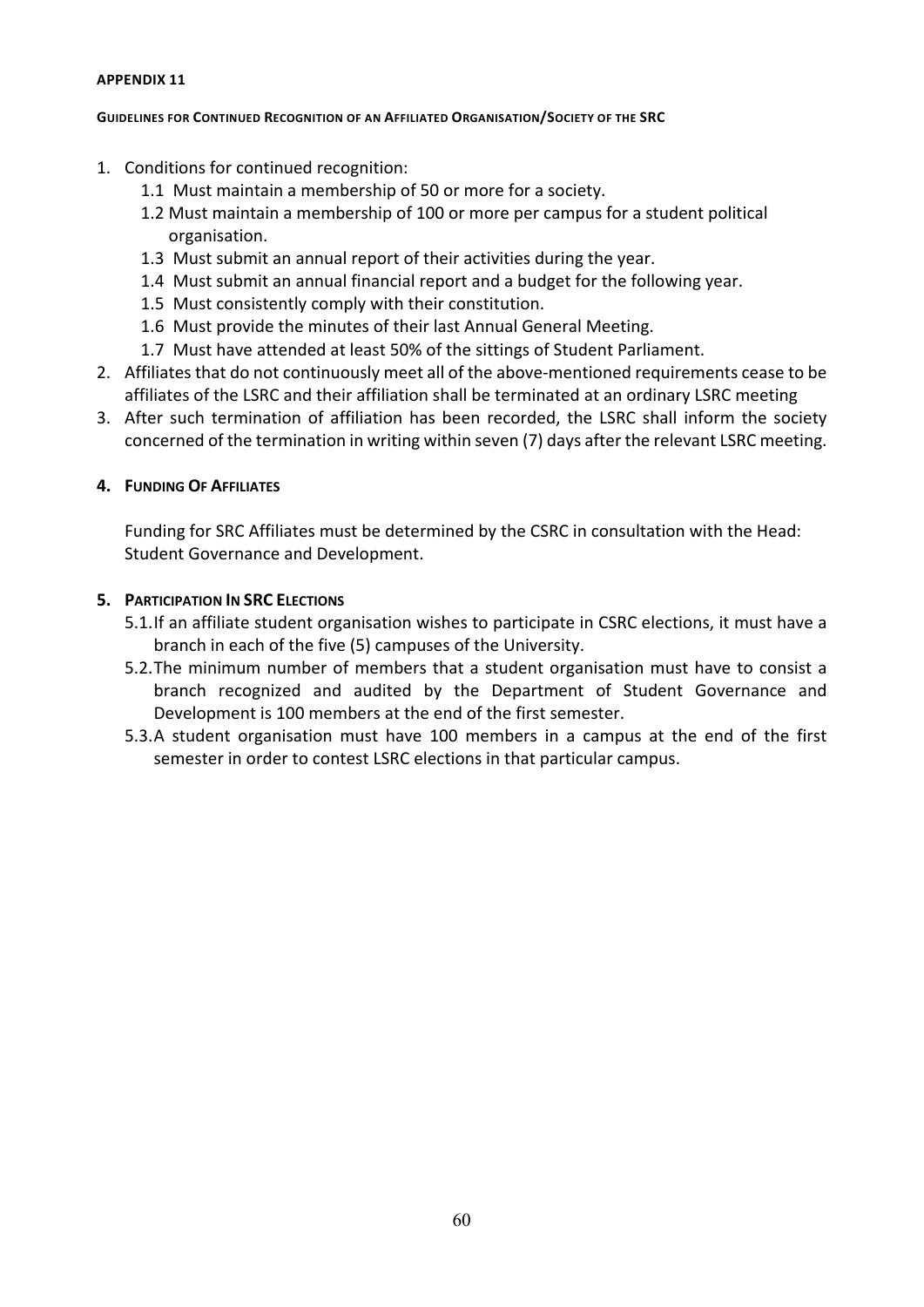## **Student Court System**

## **1 Nature and functioning of the Student Court**

(1.1) The Student Court primarily include recommending decisions to SRC below respectively: –

(a) Functions as an administrative tribunal;

(b) May advise any student that are undergoing the student central DC's in line with the nature of the offence and implications of the law;

(c) Assist the SRC on SRC Constitutional compliance from time to time, including societies on request from either SRC or individual societies; and

(d) is independent and subject only to this Constitution, University Policies and the laws of Republic, and which the Court must apply impartially and without fear, favour or prejudice.

(1.2) all student bodies must contribute to ensuring the independence, impartiality, dignity and accessibility of the Student Court.

(1.3) Keep records of all the meetings and proceedings for accountability purposes.

### **2. Nomination and appointment of members of the Student Court**

(2.1) a committee comprising of the following will be set-up to ensure that the advert to open nomination and adjudication of applicants is in place below respectively:

- (a) Director SGD (Chairperson of the Committee)
- (b) One Senior Student Governance Practitioner
- (c) Representative from Faculty of Law nominated by the Dean of the faculty
- (d) SRC Representation appointed by the SRC President

(2.2) a criteria will be worked out by the SRC under the supervision of Student Governance and Development, which will emphasis on Law students to serve such will be approved by the Dean of Students.

(2.3) the opening of nominations must be advertised clearly to all eligible students, whether by means of electronic communication or otherwise.

(2.4) the Chairperson must submit the nominations to the DVC: IS, Executive Dean: Student Affairs, who will in turn convene his appointing committee, which appoints the members of the Court before the end of November each year in consultation with the Executive Dean of the Faculty of Law to appoint students, who will be in their penultimate or final year of study for an LLB (or any other qualification), or studying for an LLM, in the following year.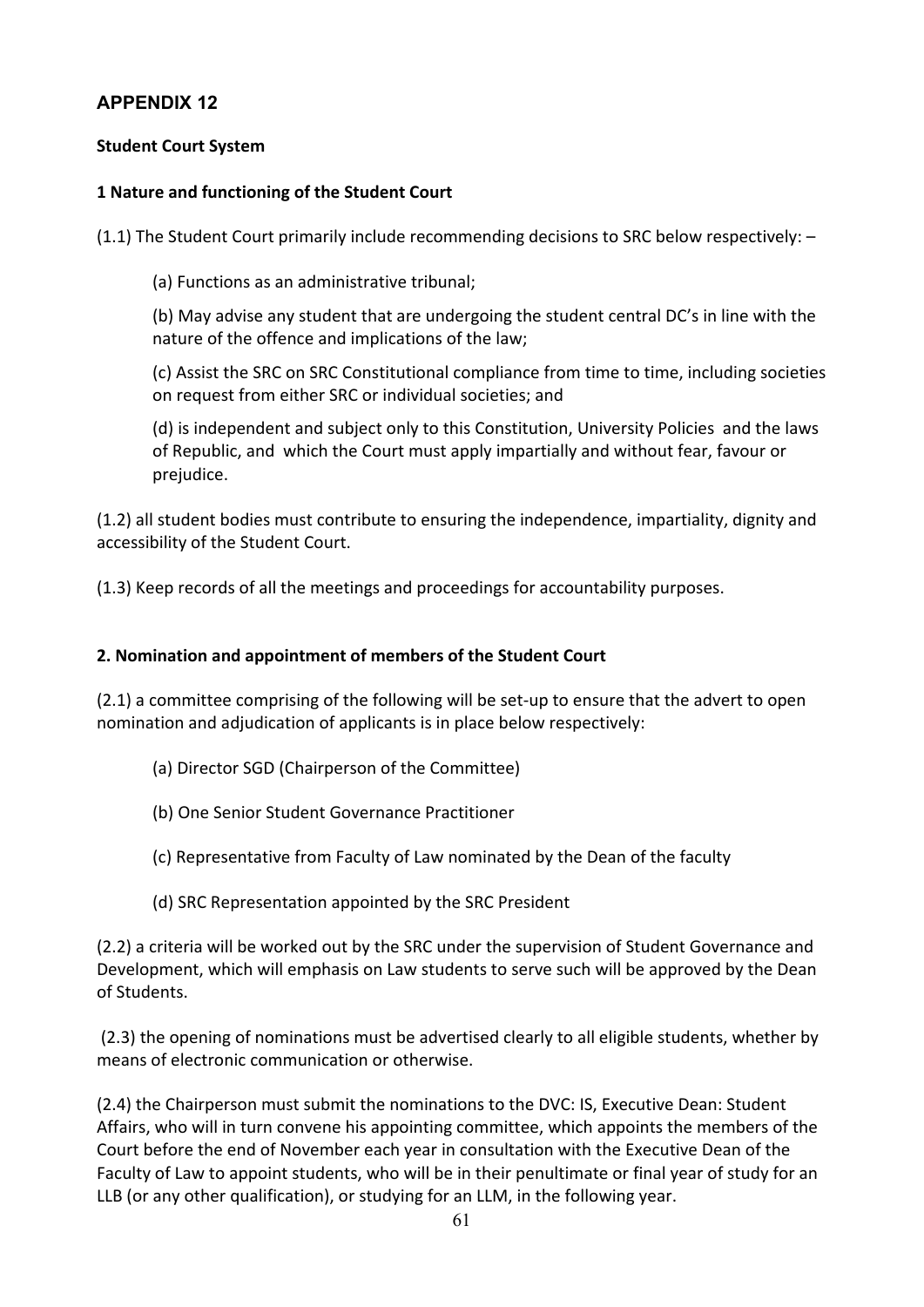(2.5) after the appointment of the committee, the Chairperson of the committee is elected by committee members appointed.

(2.6) the Chairperson of the Student Court may also request nominations for the members of the Student Court from law (preferably) and non-law students at the start of the second semester.

## **3. Membership, accountability and quorum**

(3.1) The Student Court consists of five (5) LLB or LLM students, provided that –

(a) a minimum of one (1) to a maximum of two (2) LLB students in their penultimate year (in the calendar year following their appointment) serve on the Court;

(b) a minimum of two (2) to a maximum of four (4) LLB students in their final year (in the calendar year following their appointment) serve on the Court; and

(c) a maximum of one (1) LLM student (in the calendar year following his or her appointment) serves on the Court.

(d) a minimum of one (1) to a maximum of two (2) non-law student (at any level from third year to Masters)

e) Additional criteria to serve will be in line with the SRC Constitution on eligibility section.

(3.2) the student court is accountable to the SRC through the Deputy President of the SRC and the report should be submitted on a monthly basis or earlier at the request of the SRC.

(3.3) for a meeting to proceed, a quorum must be three members inclusive of the chairperson of the student court.

## **4. Chairperson of the student court**

(4.1)The Chairperson of the Student Court is elected within ten (10) days after the appointment of the members of the Student Court at a meeting which is convened by the former Chair of the Student Court.

(4.2) In case of a new appointment, or vacancy of the Chair position, DVC: IS, Dean: Student Affairs, Director: Student Government and Development, Dean: Faculty of Law and the SRC Deputy President will form an appointment committee for the Chair.

## **5. Term of office**

(5.1) the term of office of the Student Court coincides with that of the Student Representative Council, except in extraordinary circumstances where practical considerations require other measures:-refer to the SRC Constitution.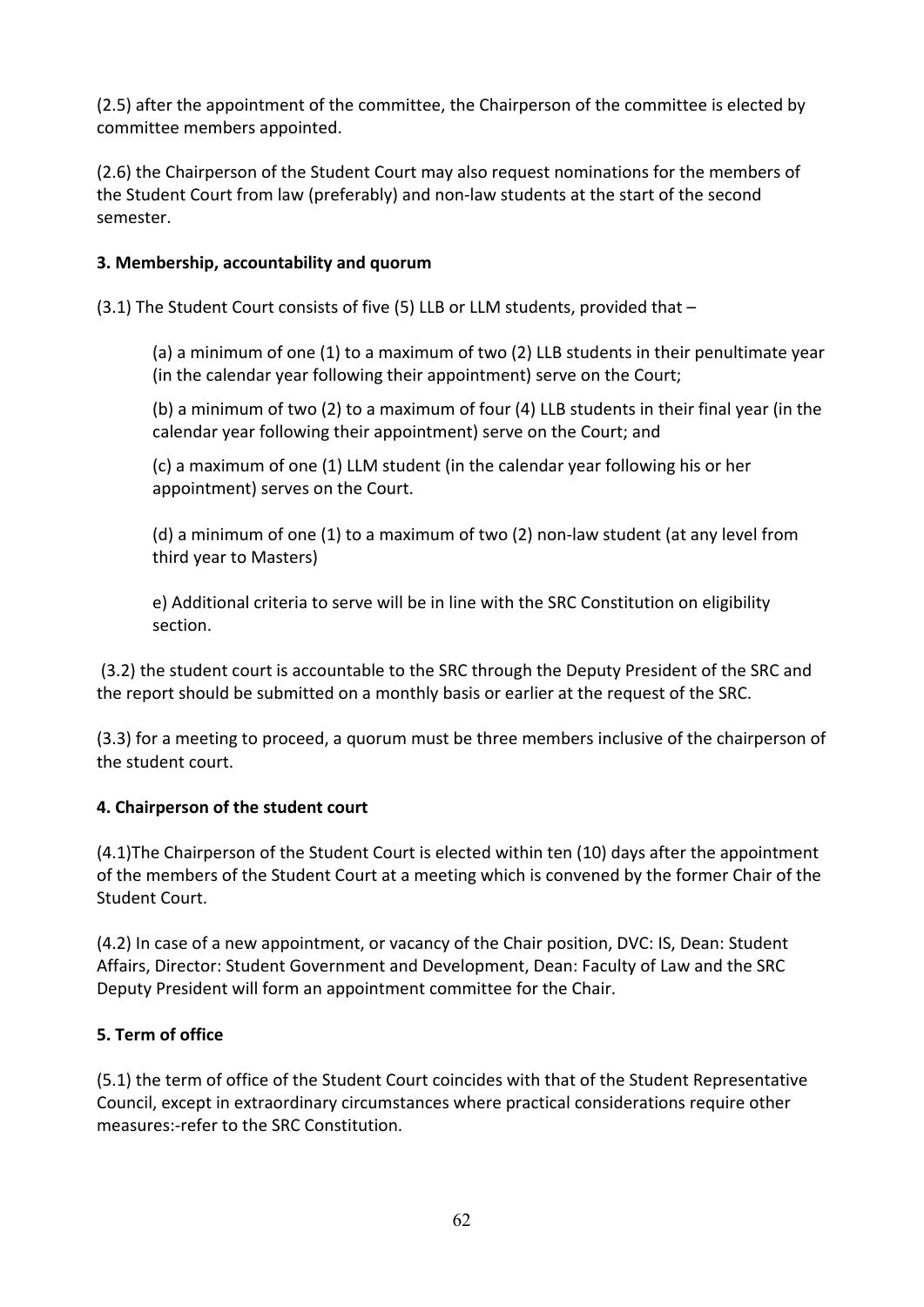## **6. Jurisdiction and Decision Making of the Student Court**

The Student Court has the power to –

(6.1) Give an interpretation, or to confirm the interpretation of a party before the Court, regarding –

- (a) This Constitution; or
- (b) Any empowering provision in terms of which a student societies constitution.

(6.2) decide on the constitutionality of any action or omission of a student body or a member thereof;

(6.3) review any decision of a student body or a member thereof whereby the rights or legitimate expectations of a student or group of students are materially and adversely affected;

(6.4) decide on all other matters which this Constitution places under the jurisdiction of the Student Court;

(6.5) majority decision will be considered as the decision of the student court and reasons to support the any decision must be provided; and

(6.6) in case of a tie, the chairperson of the student court shall have a casting vote.

## **7. Remedies**

The Student Court can –

(a) Issue or recommend an interim relief if material injustice would otherwise result;

(b) Recommend to SRC to set aside any decision or action that is inconsistent with this Constitution, or a constitution, policy, regulation or any empowering provision of a student body, in so far as it is inconsistent with it, provided that in case of setting aside  $-$ 

(i) The retroactive effect of the recommendation must be limited as far as possible; and

(ii) the recommendation can be suspended for a fixed time or on any conditions so as to allow the person or body in question to rectify the fault; or

(c) Make any recommendation, including a combination of the above mentioned remedies that is fair and equitable.

(d) Any appeal or review must be lodged with Student Governance and Development, which will be a forum of last instance.